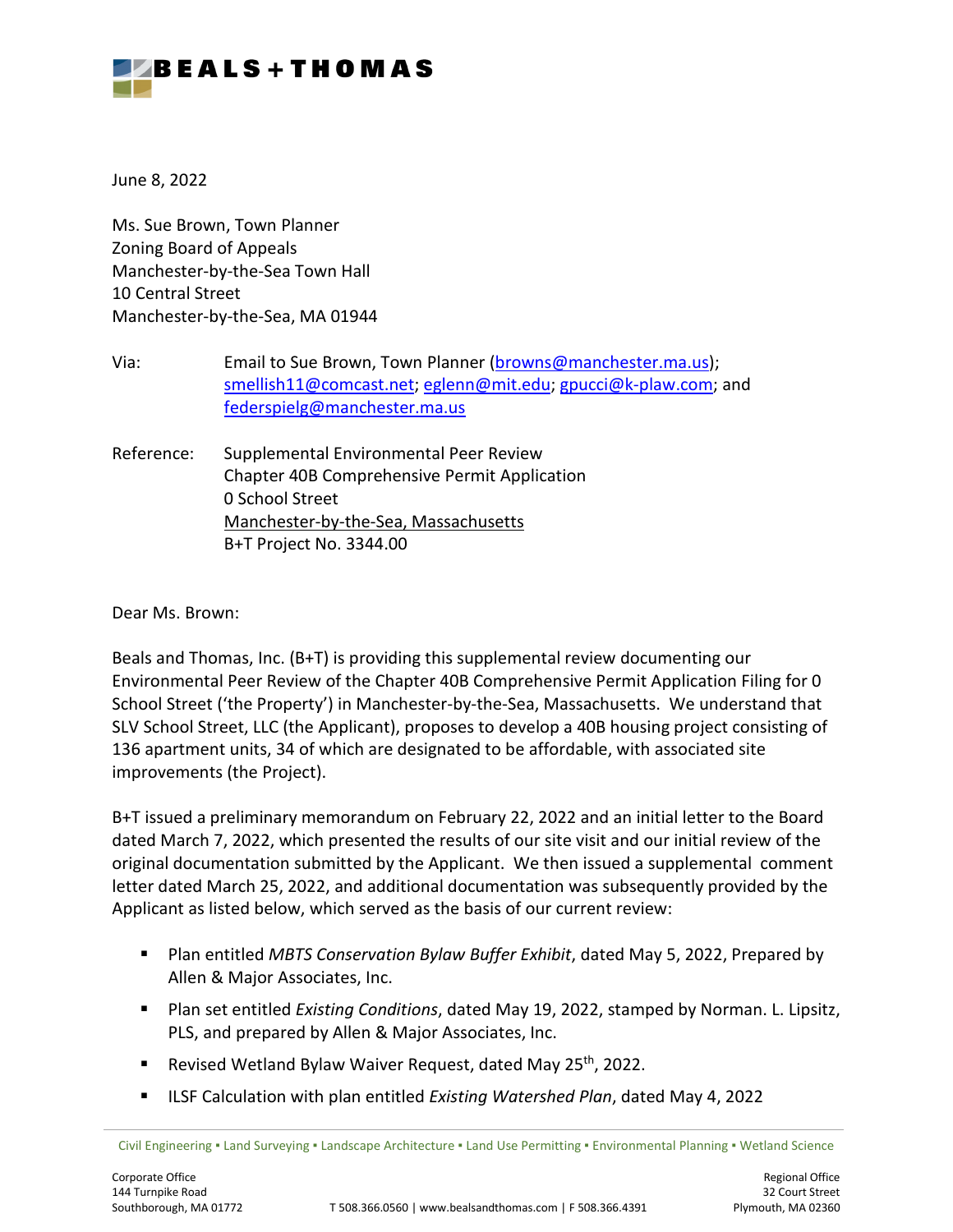> Response to Supplemental Review Letter, provided by the Applicant, dated May 25, 2022.

We have reviewed the documentation above with respect to the requirements of the Massachusetts Wetlands Protection Act (M.G.L. Ch. 131, S. 40) and its implementing Regulations at 310 CMR 10.00 (collectively referred to as the 'Act'), *Article XVII of the Manchester-by-the-Sea General Bylaws: General Wetlands Bylaw* (Rev. April 2015) and the *Manchester-by-the-Sea Wetlands Regulations for Administering General By-Law Article XVII* (2021; collectively 'the Bylaw'), and particularly with regard to our most recent comments.

## **Review Format**

To maintain the Administrative Record, we have included the comments from our initial letter report dated March 7, 2022, followed by the Applicant's responses in *italicized* font, followed by the next succession of our comments from the March 25, 2022 review letter, the Applicant's response to those in *italicized* font, and our current comments in **bold** font to document the status of our original comment as applicable.

For further ease of reading, we have also omitted the introductory text from our March 7, 2022 correspondence which characterized the site conditions and provided an overview of the Project.

## **Bylaw Waiver Requests**

1. B+T performed a review of the Applicant's Wetland Bylaw Waiver Requests prepared by Strategic Land Ventures (Section 10.2) in the context of the Site Development Plans and the findings of our February 9, 2022 site visit. **Please note that the original waiver request table comments and responses have been left in place to preserve the dialogue between B+T and the Applicant. However, where text accompanying previously requested waivers has been updated by the Applicant, such updates are reflected in the table. Please also refer to the final section of this review letter which addresses the new waiver requests which have resulted from this dialogue. Specifically, as requested by the Board, waivers were evaluated to assess: 1) Necessity of relief; 2) Alternate methods of compliance; and 3) Potential adverse impact of waiver approval.**

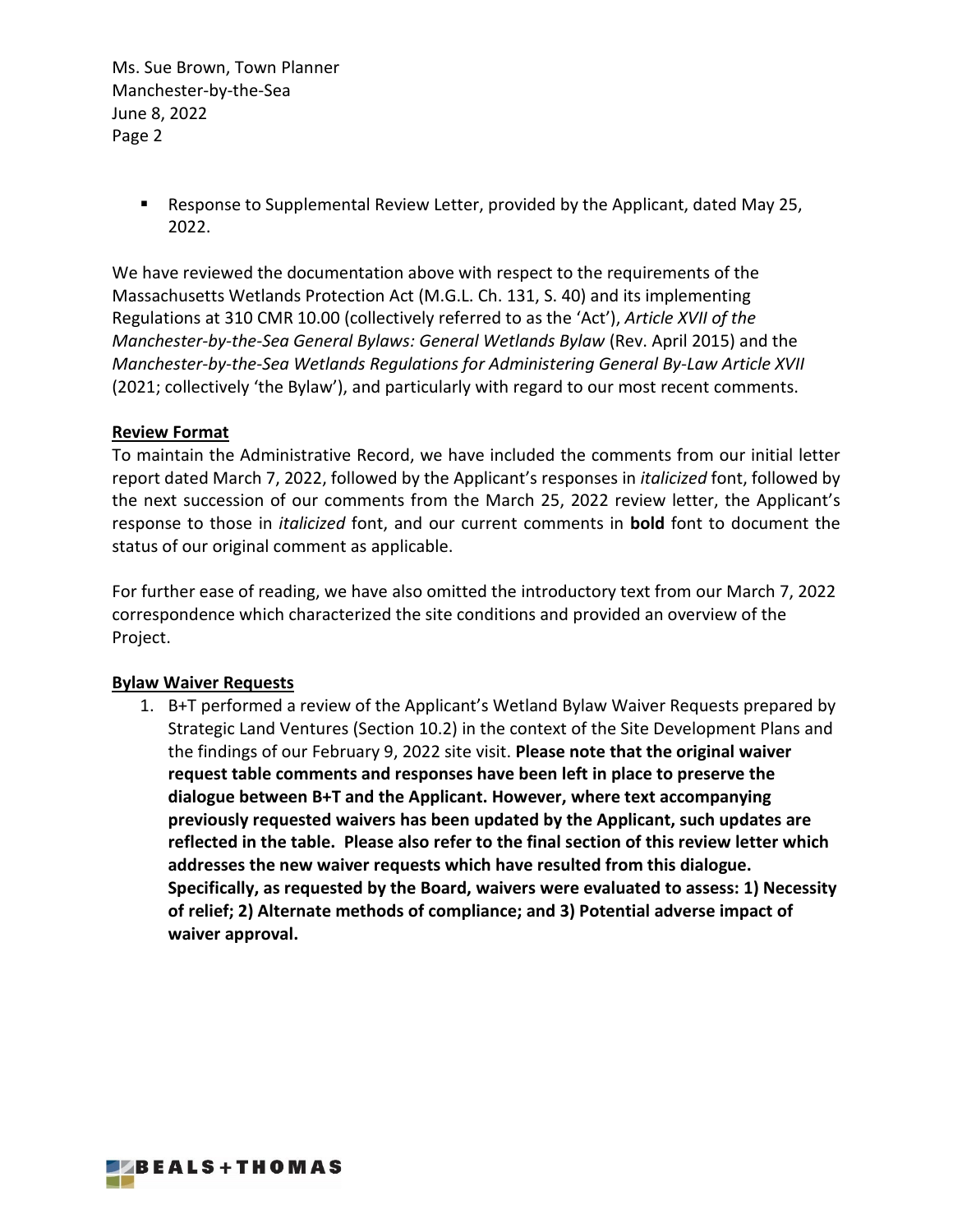| <b>By-Law or</b><br><b>Regulations Section</b> | Requirement                   | <b>Explanation</b>                                |
|------------------------------------------------|-------------------------------|---------------------------------------------------|
|                                                |                               |                                                   |
| Wetlands Bylaw                                 | Protect vernal pools as an    | This extends the resource area boundary 100       |
| Section 1.2.2: Use                             | additional resource area      | feet into the uplands, unlike the WPA             |
| of Home Rule                                   | recognized by the Town as     | definition. This effectively makes a 130-foot no  |
| Authority                                      | significant, but not included | disturbance zone and 150-foot no build zone       |
|                                                | in the Act;                   | to vernal pools. This application of this bylaw - |
|                                                |                               | particularly the extended scope of the            |
|                                                |                               | resource area and buffer would make the           |
|                                                |                               | construction of the driveway essentially          |
|                                                |                               | impossible and thus would be tantamount to a      |
|                                                |                               | denial of the permit. As will be demonstrated     |
|                                                |                               | by the Applicant's consultant, the project will   |
|                                                |                               | not impair vernal pool function.                  |

B+T Previous Comment:

a) Necessity of relief: Granting the Applicant relief from the Bylaw's regulation over Vernal Pools would be necessary if such is the case that the 100-foot extension of the vernal pool boundary (and subsequent 30' No Disturb Zone) and such waivers are Consistent with Local Needs and are required to permit the construction and operation of the Project. As not all of the PVPs and CVPs constraining the Property have been delineated (see Comment No. 11), there is not enough information to determine whether or not what is described as a major redesign or a substantial loss of units would occur.

*Applicant Response: Adherence to the local 200' buffer and associated 130' no disturb area around vernal pools would require major changes to the plan and loss of units. The two CVPs north of the site have been delineated and have been shown on the recently submitted plan set dated 3/23/2022. We are seeking waivers from local vernal pool provisions but will demonstrate how the plan complies with DEP regulations and does not impair vernal pool function.*

B+T Response: Although we concur with the delineation of the two CVPs noted herein, we recommend that the two newly delineated PVPs within the A Series also be shown on the plan. It appears that some level of a waiver will be necessary from the PVPs within the A Series wetland, but without the delineation being represented on the plan, it is unclear how the Vernal Pool setbacks would affect the Project specifically.

*Applicant Response: The two newly delineated PVPs within the A Series and the associated setbacks will be shown on an updated plan to be submitted as "Bylaw Buffer Exhibit".* 

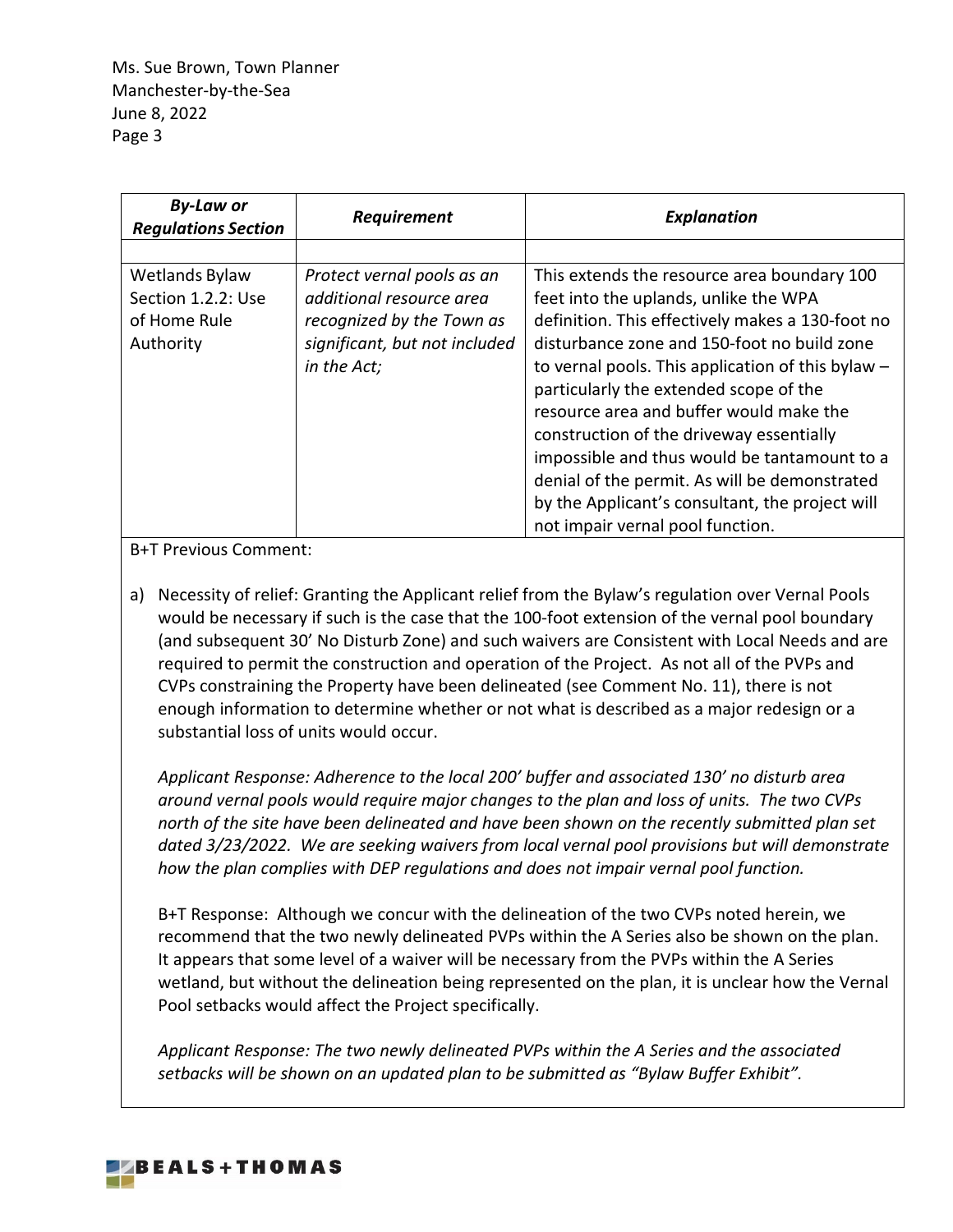> *As the civil plan set represents, we have stayed out of the 100' foot vernal pool setback for all stormwater management infrastructure per DEP requirements, and in an effort to be as compliant as possible, we have kept the building and roadway out of the 100' foot buffer as well with the exception of a limited section of the driveway. As the buffer exhibit represents, we cannot build the project and adhere to the increased setback requirements under the local bylaw.*

Also, for clarity, it is our interpretation that there is not a "200' buffer" to Vernal Pools as noted in the Applicant's response above. We read the Bylaw and Regulations in combination as protecting the pool plus 100' from the pool perimeter as the Vernal Pool Resource Area. The 100' buffer zone then follows (which does yield a 200' jurisdictional area from the pool, but the inner 100' of this is a resource area, not buffer zone). Within the outer 100', or the buffer zone, there is a 30' No Disturb and a 50' No Build zone.

*Applicant Response: Applicant agrees with this interpretation of the local bylaw. Please see the bylaw buffer zone exhibit previously referenced, which depicts both the locally defined 100' expansion of the vernal pool resource area and the 100' buffer thereto. Please also see our previous comment, which relates to the 100' buffer under the State Wetlands Protection Act, and notes the reasons for seeking waiver of the local bylaws relating to vernal pools.*

**B+T Current Comment: Based on the illustrative buffer exhibit, there are two locations where work is proposed within the local Vernal Pool resource area (i.e. the vernal pool basin plus 100' adjacent area): 1) west of the northerly A series Vernal Pool, for driveway, grading, and retaining wall; and 2) east of the R series Vernal Pool, for stormwater basin off-grading.** 

b) Alternate methods of compliance: More information from the Applicant, including the delineation of MAHW of the PVPs and CVPs, is necessary to confirm the necessity of the requested waiver, and to ascertain if alternate design strategies (e.g., retaining walls to minimize off-grading, but with consideration of vernal pool species movement corridors) would be applicable/appropriate.

*Applicant Response: As shown on the plans dated 3/23/22, all VP boundaries have been delineated except for VP A North. Vernal pool A North was flagged on 4/1/22 and can be shown on future updated plans*

B+T Response: We understand from this comment that the intent is to show the PVP within the A Series on future updated plans. We recommend that these plans be submitted to the ZBA prior to the Board rendering a decision on the waiver request to fully understand the dimensional relief that is requested.

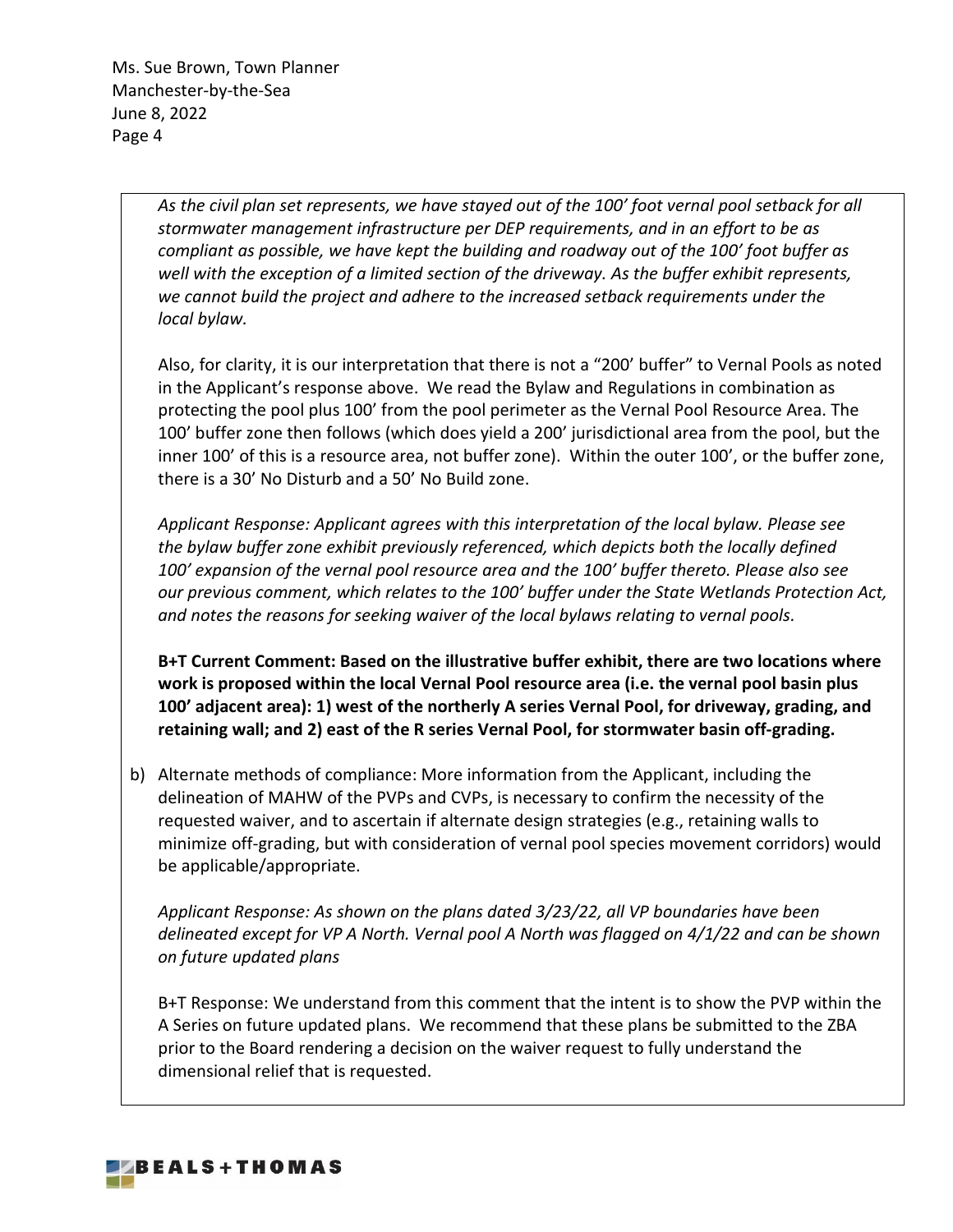> *Applicant Response: Delineations of all PVPs within A series is shown on the Existing Conditions Plan sheet V-101, revised through May 19th 2022.*

**B+T Current Comment: It appears that the limit of work east of the R series may be able to be tightened so as to avoid impact within the local vernal pool resource area. We request that the Applicant evaluate and advise. However, it appears that although the limit of work northwest of the A series may be able to be tightened slightly to reduce the extent of work in the vernal pool resource area, it is not possible to completely avoid the impact.** 

c) Adverse impact of approval: B+T recommends that an exhibit be prepared or linework added to the site plan showing the extent of the locally jurisdictional Vernal Pool Habitat and associated No Disturb Zone with respect to the Project to help determine the necessity of the waiver. Not enough information appears to be presented in this application package to render a decision.

*Applicant Response: the locally jurisdictional 200ft VP boundaries are shown on the updated plans dated 3/23/2022 to show necessity of this waiver. Adherence to this no disturb zone would effectively make the project unbuildable. We are seeking waivers from local vernal pool provisions but will demonstrate how the plan complies with DEP regulations and does not impair vernal pool function.*

B+T Response: B+T understands that some manner of a waiver to the vernal pool setback provisions will be required by this design. The Applicant notes that they will demonstrate 'how the plan complies with DEP regulations and does not impair vernal pool function'. We recommend the Applicant provide a synopsis of engineering or construction management solutions being explored to achieve this protection, particularly as it relates to the removal of potential ledge outcrops up-gradient of the A Series PVPs. In the vicinity of the A Series PVPs, work is proposed to extend down-gradient from the crest of the slope above one of the vernal pools with significant ledge. We feel that a greater discussion as to how work will be undertaken to avoid impacts to the PVPs during construction is warranted.

*Applicant Response: The Applicant believes that the level of detail being requested, specifically construction strategy solutions, are better addressed during the development of Construction Drawings and prior to the building permit application submittal. The Applicant will accept a customary condition requiring such construction management details. Nevertheless, the Applicant has contacted a prominent multi-family general contractor in an effort to communicate possible means and methods that could be used during construction to appropriately protect resource areas during construction, and further details will be forthcoming as necessary.*

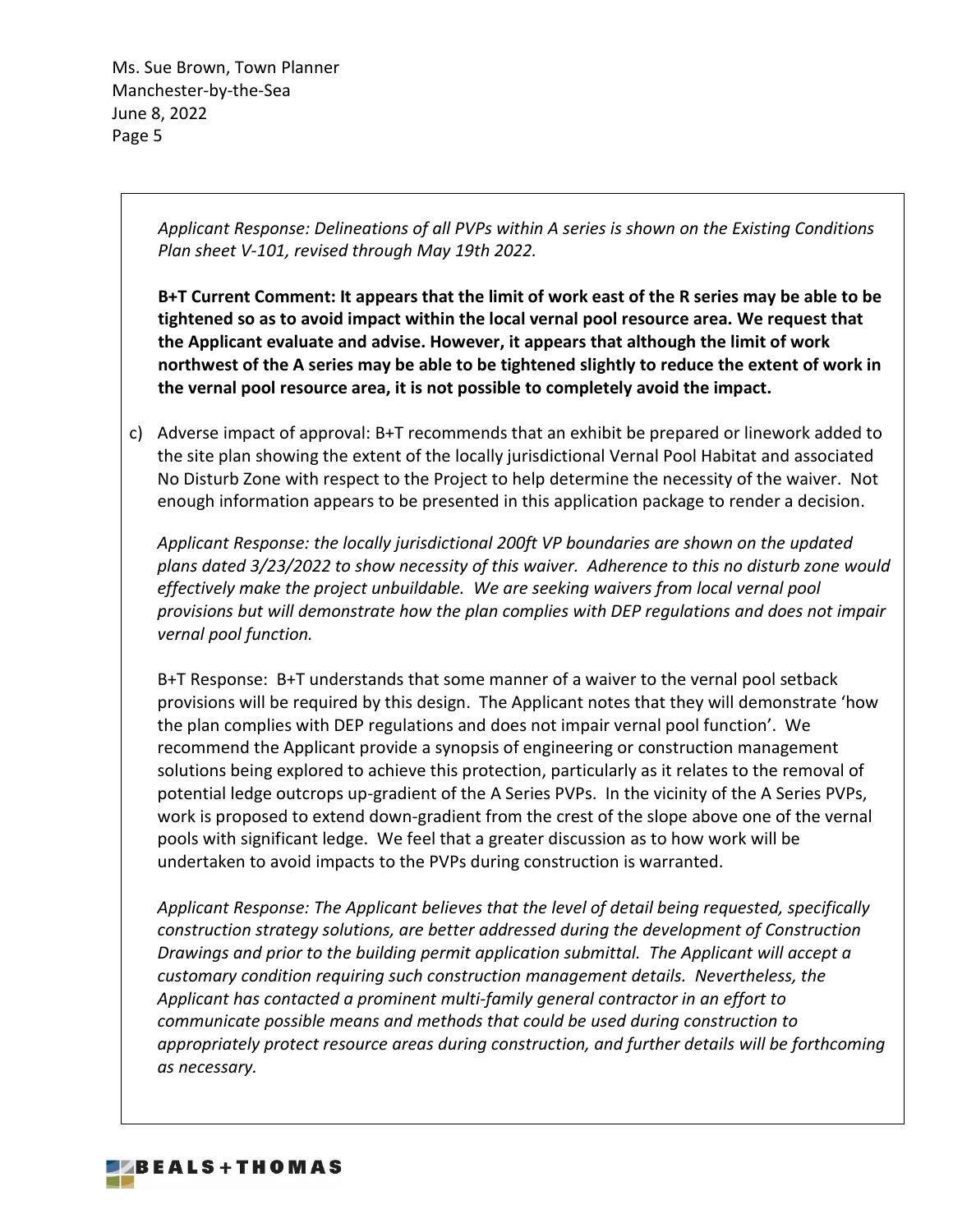> <span id="page-5-0"></span>**B+T Current Comment: The potential adverse impact of approving this waiver is a reduction in the natural/undisturbed area of locally jurisdictional vernal pools on-site. Specifically, two areas of the outer vernal pool upland boundary would be developed. If this waiver is granted, the Project would be subject to the jurisdictional setbacks of the Act, which regulates vernal pool habitat only to the extent within the resource area surrounding a vernal pool.**

**We note that the wildlife evaluation is forthcoming which is anticipated to further examine the vernal pools and their surrounding resource areas and uplands, and therefore defer evaluation of adverse impact to receipt of that document.**

**Additionally, although we understand that the construction-level detail is typically addressed at a later stage of the development process, given the vernal pool waiver request(s) and potential for adverse impacts to vernal pools (particularly the A series) during construction due to the steep and tall slopes, ledge, and the proposed work limit, information regarding how construction-period impacts will be avoided appears warranted to inform the Board's waiver decision.**

| Wetlands Bylaw     | [Definition of Alter] | Waiver being requested of this definition as it |
|--------------------|-----------------------|-------------------------------------------------|
| Section 2.2: Alter |                       | relates to the interpretation and               |
|                    |                       | implementation of the bylaw and its expanded    |
|                    |                       | resource areas. Many of the subsections of 2.2  |
|                    |                       | are open to subjective interpretation; and      |
|                    |                       | adherence to local wetland bylaw regulations    |
|                    |                       | will make the project unbuildable. For          |
|                    |                       | example, the terms "cumulative" and             |
|                    |                       | "incremental" in bylaw section 2.2.13 are not   |
|                    |                       | defined. Thus, it is open to subjective         |
|                    |                       | interpretation and could require a major        |
|                    |                       | redesign and a substantial loss of units        |
|                    |                       | depending on the local Commission's             |
|                    |                       | interpretation. The Applicant will demonstrate  |
|                    |                       | that the project does not result in adverse     |
|                    |                       | impacts to Resource areas and will otherwise    |
|                    |                       | be subject to approval from the Conservation    |
|                    |                       | Commission under the Wetlands Protection        |
|                    |                       | Act                                             |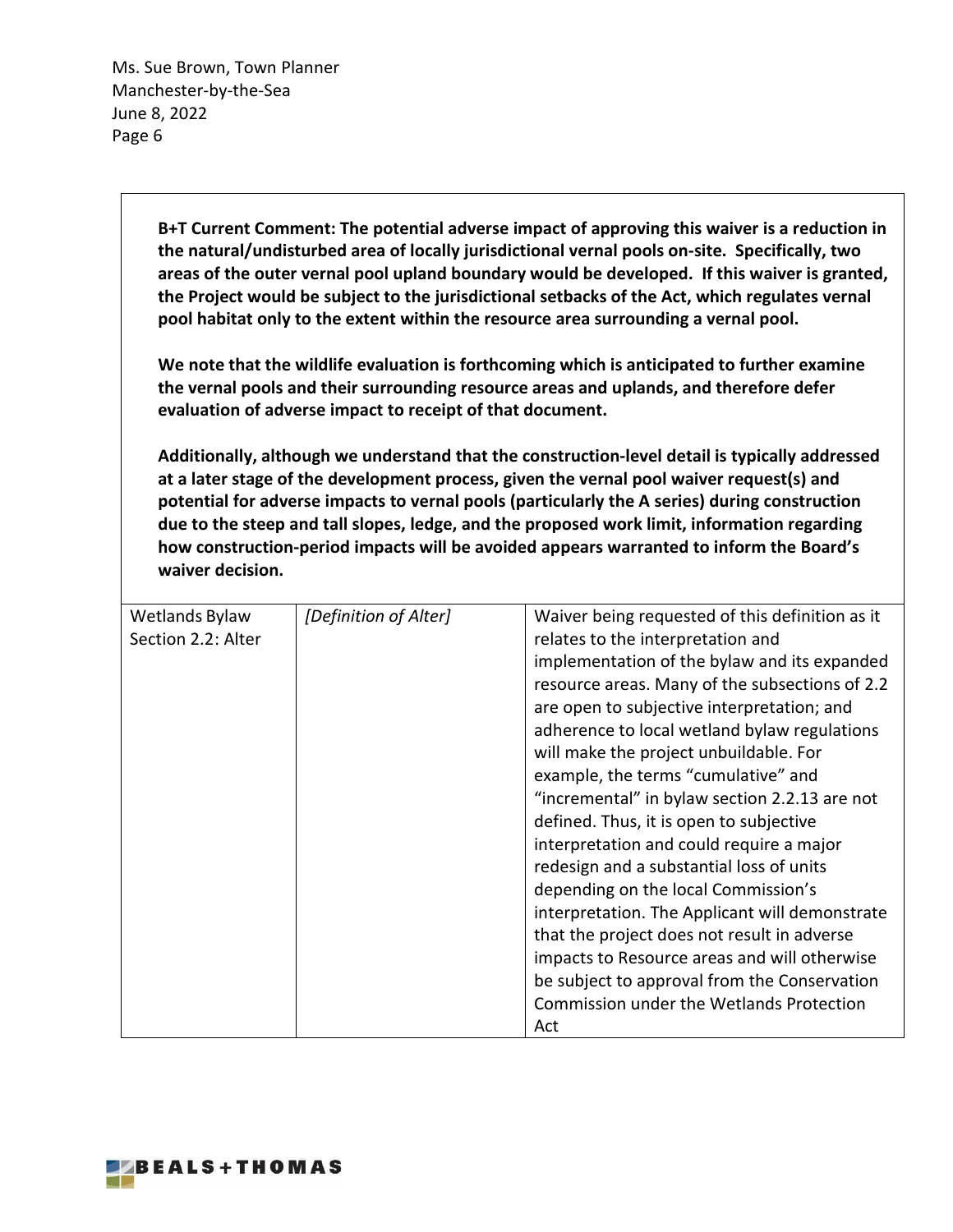### B+T Previous Comment

a) Necessity of relief: The noted language above relates to the definition of "Alter"; the definitions section of the Bylaw does not itself impose any requirements. Therefore, it appears that the waiver being requested is actually from Section 4, which regulates alteration of resource areas and buffer zones. We request that the Applicant confirm the intended waiver.

*Applicant Response: Waiver is being requested for the expanded nature of this definition as the definition extends beyond the WPA. The submitted plans demonstrate compliance with all applicable DEP regulations.*

B+T Response: At this time the submitted plans do not clearly demonstrate compliance with all applicable MassDEP regulations. For example, the plans do not quantify total RFA impacts in relation to total RFA on-site in compliance with the performance standards of 310 CMR 10.58(4).

Although we understand that some of this information is forthcoming through the NOI process with the MCC, we caution against noting compliance with the Act and its implementing regulations based on the information submitted to date until the project is reviewed and approved by the issuing authority.

*Applicant Response: The Applicant will be submitting an NOI to the Conservation Commission under the Wetlands Protection Act. All riverfront issues will be addressed in that filing. As our exhibits will represent, we will be disturbing less than the allowable area.*

Resource area impacts in the form of potential BVW impact and Riverfront Area impact will be required for this design. Additionally, potential impact to the additional jurisdictional boundaries applied to PVPs and CVPs under the Bylaw may also be necessary. The Applicant has specifically framed this waiver request around the language of the Bylaw which allows the MCC to consider cumulative and incremental adverse impacts as alterations.

*Applicant Response: The bylaw contains stricter standards than the WPA. Resource area impacts are required for this project and will meet all relevant performance standards under the WPA.*

B+T Response: B+T understands that this information will be forthcoming through the NOI process with the MCC. If a waiver is granted to this provision, then the Project will still require review for compliance with the Act and its implementing regulations as the Applicant notes.

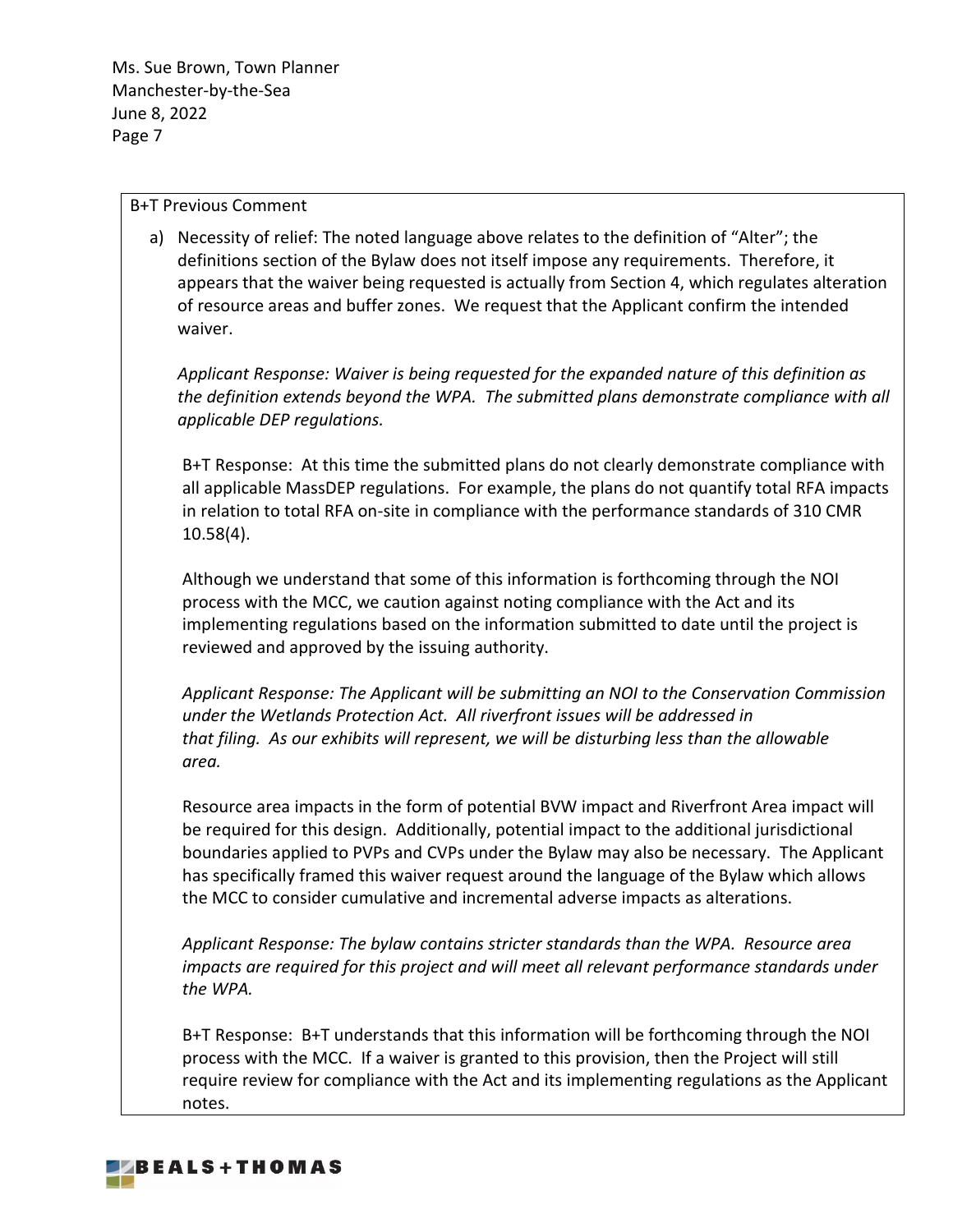> *Applicant Response: Acknowledged and agreed. The Applicant seeks a waiver from the local bylaw as stated and will other demonstrate, both to the ZBA and ultimately to the MCC that the project will not have any adverse impacts to the wetlands resources on site.*

While we acknowledge that the terms 'cumulative' and 'incremental' are not provided standalone definitions in these local rules, the Bylaw's Regulations do provide a definition for interpreting 'Significant Immediate or Cumulative Adverse Effect' (Section 2.28) to guide the MCC's decision-making process:

*2.28 "Significant Immediate or Cumulative Adverse Effect" means an impact that would under reasonable assumptions result in a measurable decrease in the function of a Resource Area protected by the By-Law at the site or proximal to the site, taking into consideration past losses, current conditions and the projected impacts of reasonably foreseeable future work resulting in similar, comparable, or other discernible impact and disturbance, as determined by the Commission.* 

*When an activity that may not be significant in and of itself, or incremental activities that may not be significant in isolation, but cumulatively have an adverse impact, that activity may have a Significant Immediate or Cumulative Adverse Effect. Determination of Significant Immediate or Cumulative Adverse Effect shall be made on case-by-case basis, considering all relevant evidence presented and which shall include but not be limited to attritional loss and history of activities within Resource Areas.*

*Applicant Response: This interpretation would go beyond what is required by DEP and would effectively make the project unbuildable. Waivers of local provisions are being sought and, as will be demonstrated by the Applicant's consultants, the project will not have an adverse impact on Vernal Pool function.*

B+T Response: It is unclear from the Applicant's response if the Project is unable to meet this standard of No Significant Immediate or Cumulative Adverse Effect. While we acknowledge that this definition is expanded beyond those defined by the MassDEP regulations (310 CMR 10.04), we recommend that the Applicant still consider and respond to whether or not the Project will result in a measurable decrease in resource area functions noted above. That said, regardless of the outcome of that evaluation, we acknowledge that a waiver from this provision may be desirable to avoid uncertainty during the NOI permitting process.

*Applicant Response: See prior response. We are confident that the project will not "result in a measurable decrease in resource area function." The project will meet the required standards under the WPA and the vernal pool/wildlife study will also address these considerations.*

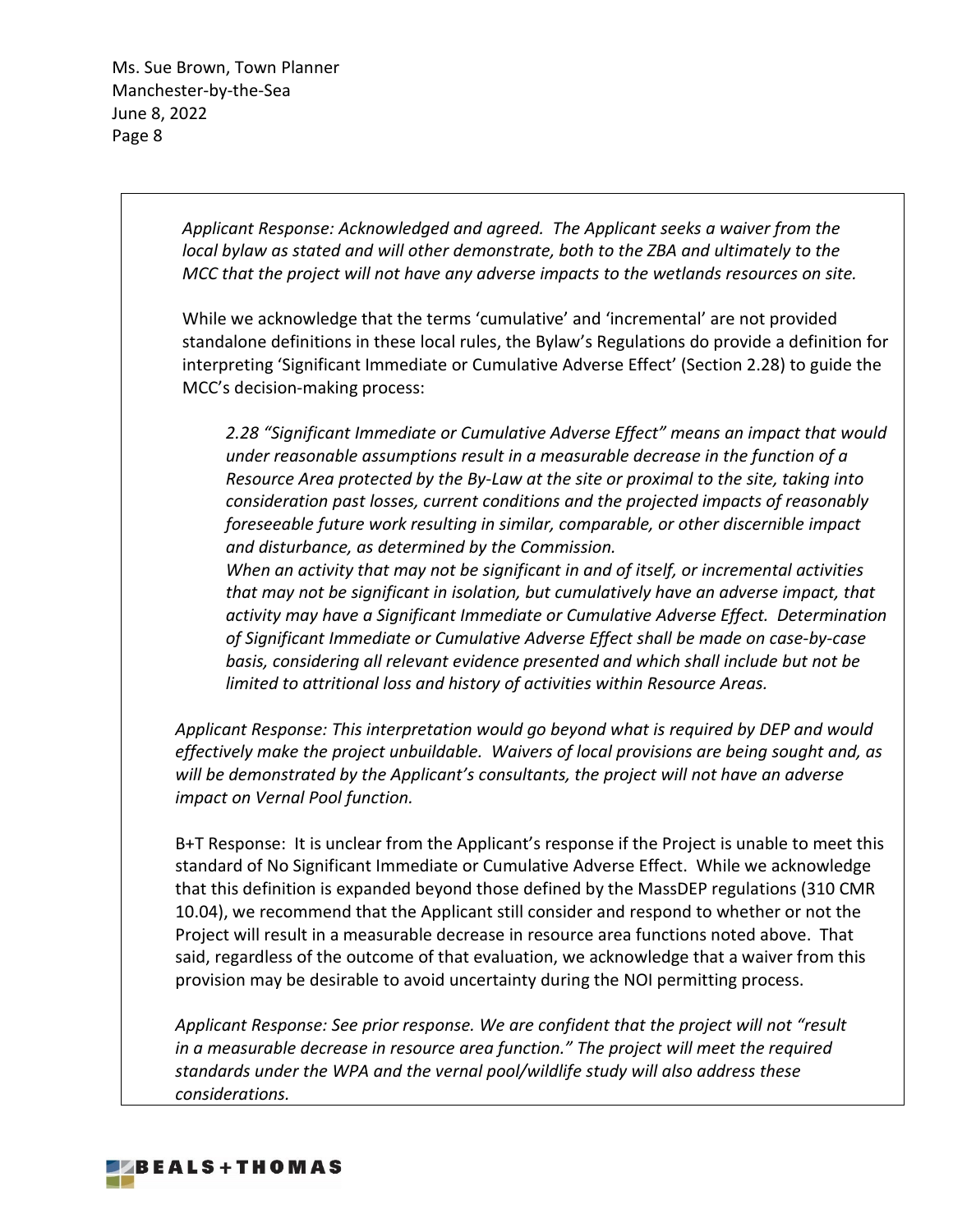> B+T Response: We recommend that the Applicant provide a written statement as to whether or not the Project can satisfactorily meet the Regulation's test for *Significant Immediate or Cumulative Adverse Effect* as defined in Section 2.28. If the Project cannot meet the standard, we recommend that the Applicant detail which Project components would not comply.

*Applicant Response: See prior response. While we seek a waiver from this regulation, we remain committed to demonstrating, both to the ZBA and the MCC, that there will be no measurable decrease in resource area function. Our forthcoming vernal pool study will demonstrate that we don't adversely impact the resource areas based on DEP and commonly accepted standards. We cannot meet all the local bylaw requirements but will, again, demonstrate that the project will not adversely impact the resource areas. If this waiver is not granted, we can't build the project.*

*Applicant Response: A statement or report of this nature would be more common during the NOI process. The Applicant would be comfortable with a condition in the Comprehensive Permit requiring us to make a similar statement as part of an anticipated filing with the Conservation Commission under the Wetlands Protection Act.*

B+T Response: Please refer to our comment regarding the previous response.

*Applicant Response: see prior response.*

**B+T Current Comment: The result of granting this waiver would defer to the definition of Alter of the Act at 310 CMR 10.04, which does not include an evaluation of cumulative and incremental impacts, among other more minor differences. It remains unclear to us why denial of this waiver would result in the project being unbuildable as stated by the Applicant, but acknowledge the noted uncertainty with the undefined terms.**

**We also note that the Applicant's indication that the requested written statement as to whether or not the Project can satisfactorily meet the Regulation's test for Significant Immediate or Cumulative Adverse Effect as defined in Section 2.28 is more appropriate for the NOI process is not relevant, since the NOI will only address the MA WPA and not the local Bylaw.**

**That said, it appears that the waiver is requested to provide the Applicant with more certainty in the permitting process as the terms "cumulative" and "incremental" are not defined. It is not apparent to us why the development as proposed would not comply with this section but acknowledge the Applicant's concern.**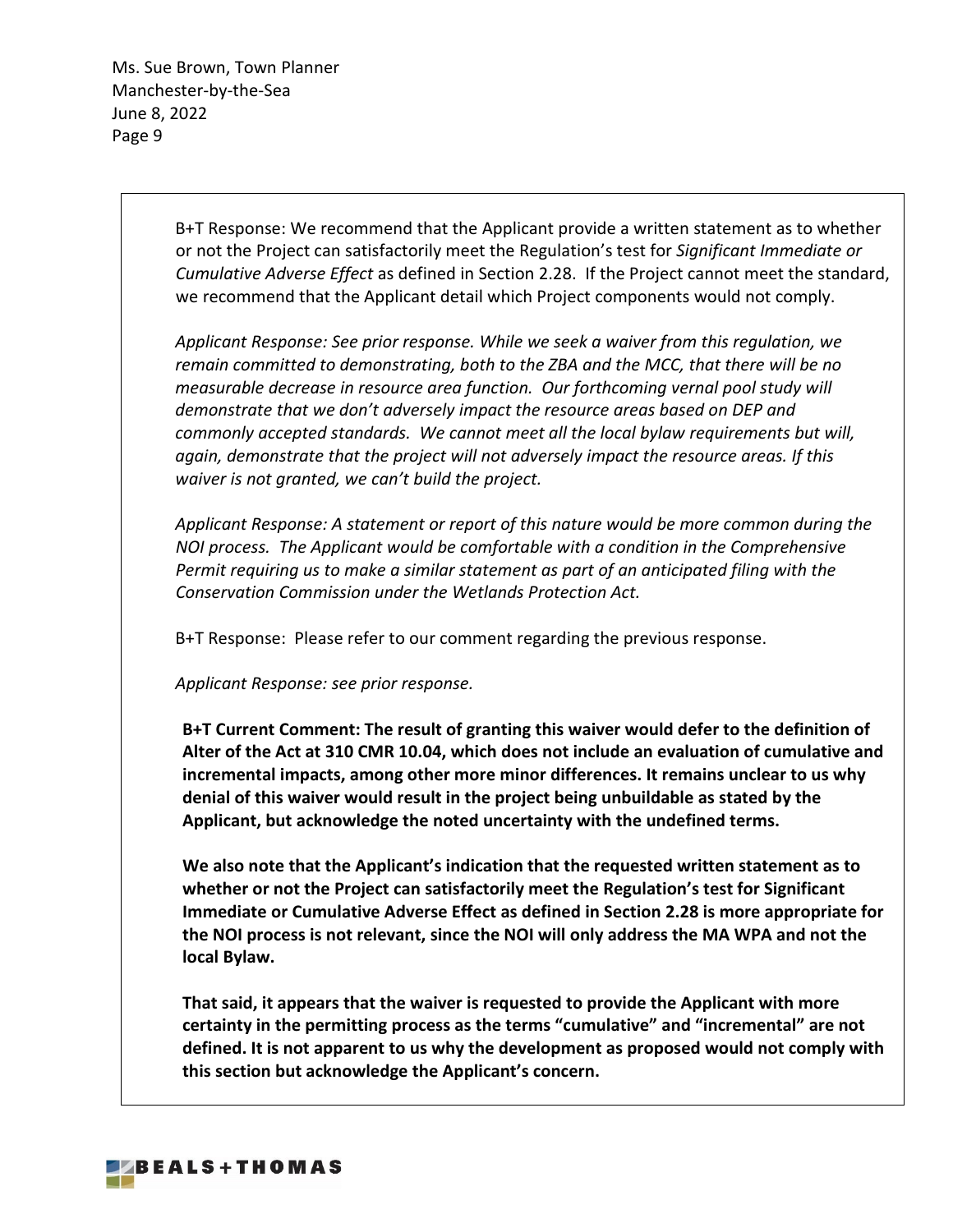> **For example, this definition could be interpreted as requiring an evaluation of existing historically impacted areas associated with the former quarry operation, to the extent those may lie outside of the currently proposed limit of work. Similarly, the Bylaw definition of Alter could be interpreted to allow speculation as to future impacts resulting from a development project (such as "lawn creep", dumping, etc.). Further, it is not specified whether the analysis is limited to on-site, or would include off-site impacts beyond the Applicant's control.**

b) Alternate methods of compliance: Alternative methods of compliance can be evaluated once the Applicant confirms/identifies which Project aspects would be in non-compliance.

*Applicant Response: The Applicant will be submitting a Notice of Intent to the MCC under the Wetlands Protection Act and will adhere to those regulations and requirements.*

B+T Response: Acknowledged. However, we recommend that the Applicant provide as much documentation to this effect, in essence, an alternatives analysis, as is feasible during the waiver request process.

*Applicant Response: The Applicant will do an alternatives analysis as part of the Notice of Intent if it is deemed to be necessary. We will submit that information at that time.*

**B+T Current Comment: Although the Applicant indicates above that an alternatives analysis may be provided during the NOI process, we note that it is our understanding that such an analysis would not address the Bylaw's "cumulative" and "incremental" effect requirement, given that the NOI will be filed only pursuant to the Act in accordance with the Comprehensive Permit process.**

**That said, the Applicant has noted elsewhere that the forthcoming wildlife study will document "no measurable decrease in resource area function." We understand that this study is ongoing at this time.**

**Additionally, for the Board's information we note that "alternative methods of compliance" are not applicable to this particular waiver request. An evaluation of "cumulative" and "incremental" impacts is either provided or it is not.**

c) Adverse impact of approval: The potential for adverse impact of waiver approval can be evaluated once the Applicant confirms/identifies which Project aspects would be in noncompliance.

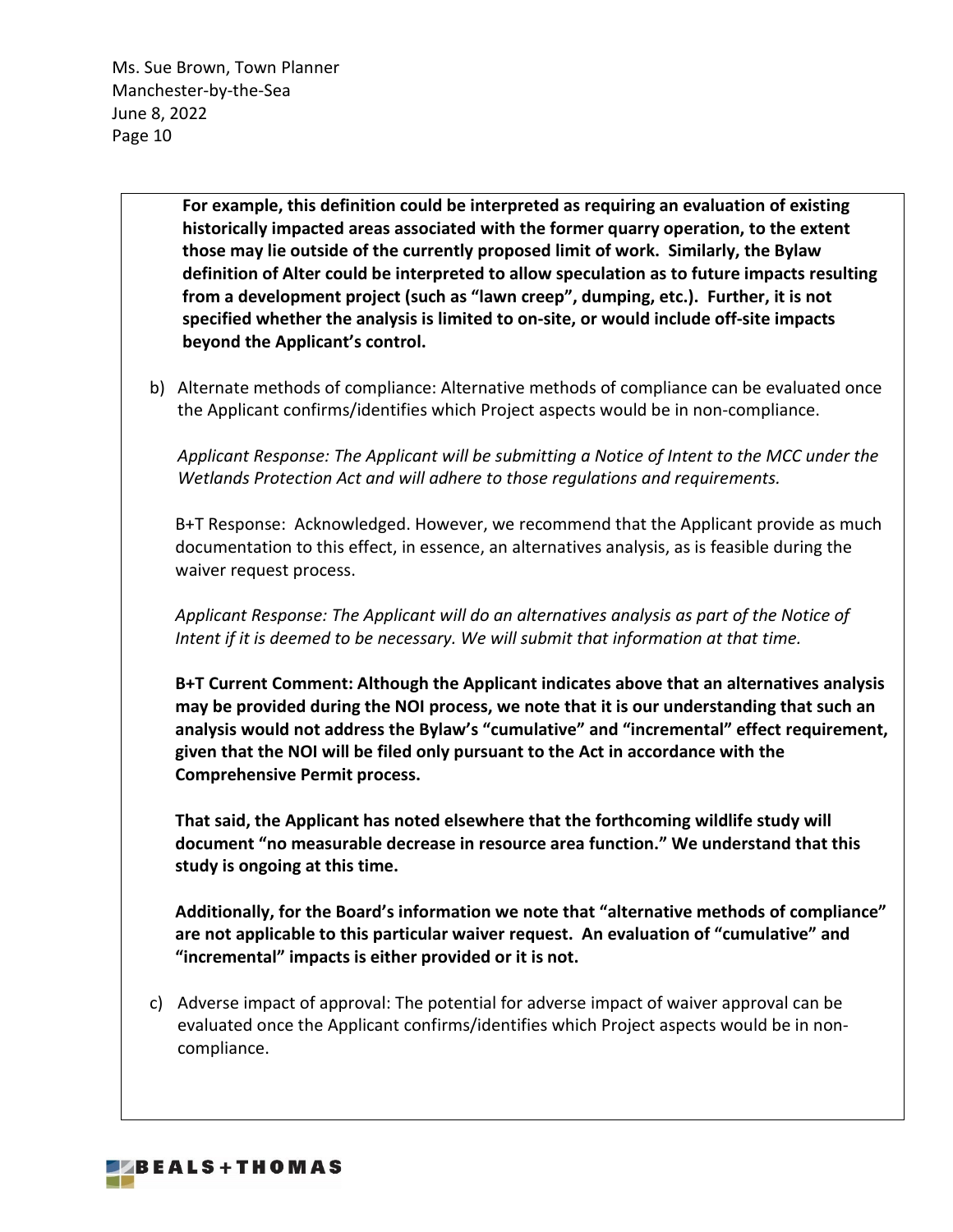> *Applicant Response: The Applicant will be submitting a Notice of Intent to the MCC under the Wetlands Protection Act and will adhere to those regulations and requirements.*

B+T Response: Acknowledged. Please see the above response.

*Applicant Response: see above.*

**B+T Current Comment: Given the character of the existing site and proposed development B+T does not take exception to this waiver request.** 

| Wetlands Bylaw      | [Definition of Vernal Pool] | As stated in prior explanation, a waiver is       |
|---------------------|-----------------------------|---------------------------------------------------|
| Section 2.9: Vernal |                             | required from the expanded definition of the      |
| Pool                |                             | extent of a vernal pool and its buffer in that,   |
|                     |                             | under such bylaw, the work required for           |
|                     |                             | roadway construction would be within the          |
|                     |                             | vernal pool or buffer thereto. As will be         |
|                     |                             | demonstrated by the Applicant's consultant,       |
|                     |                             | the project will not impair vernal pool function. |

B+T Previous Comment

a) Necessity of relief: The Applicant notes that the 100-foot extension of the Vernal Pool Boundary and associated No Disturb Zone would result in a major redesign or a substantial loss of units. Please refer to B+T's response to the Section 1.2.2 Waiver Request above with respect to all PVPs and CVPs being portrayed on the Plan.

*Applicant response: Plans dated 3/23/22 show all PVPs and CVPs except two. VP A North was delineated on 4/1/22 and a small pool just south of VP A South was identified and subsequently delineated on 4/1/22.*

B+T Response: We request that all delineated CVPs and PVPs, with associated resource area limits, buffer zone, and no disturb and no build zones, be reflected on the revised plan as these boundaries serve as the basis for the dimensional waiver requests.

*Applicant Response: The Delineations of all PVPs and CVPs within A series is shown on the Existing Conditions Plan sheet V-101, revised through May 19th 2022. In addition, we have prepared an exhibit (MBTS Conservation Bylaw Buffer Exhibit sheet EX-101) showing resource delineations and setbacks as defined under the local bylaw.*

**B+T Current Comment: Please refer to earlier discussion regarding the local vernal pool extent.** 

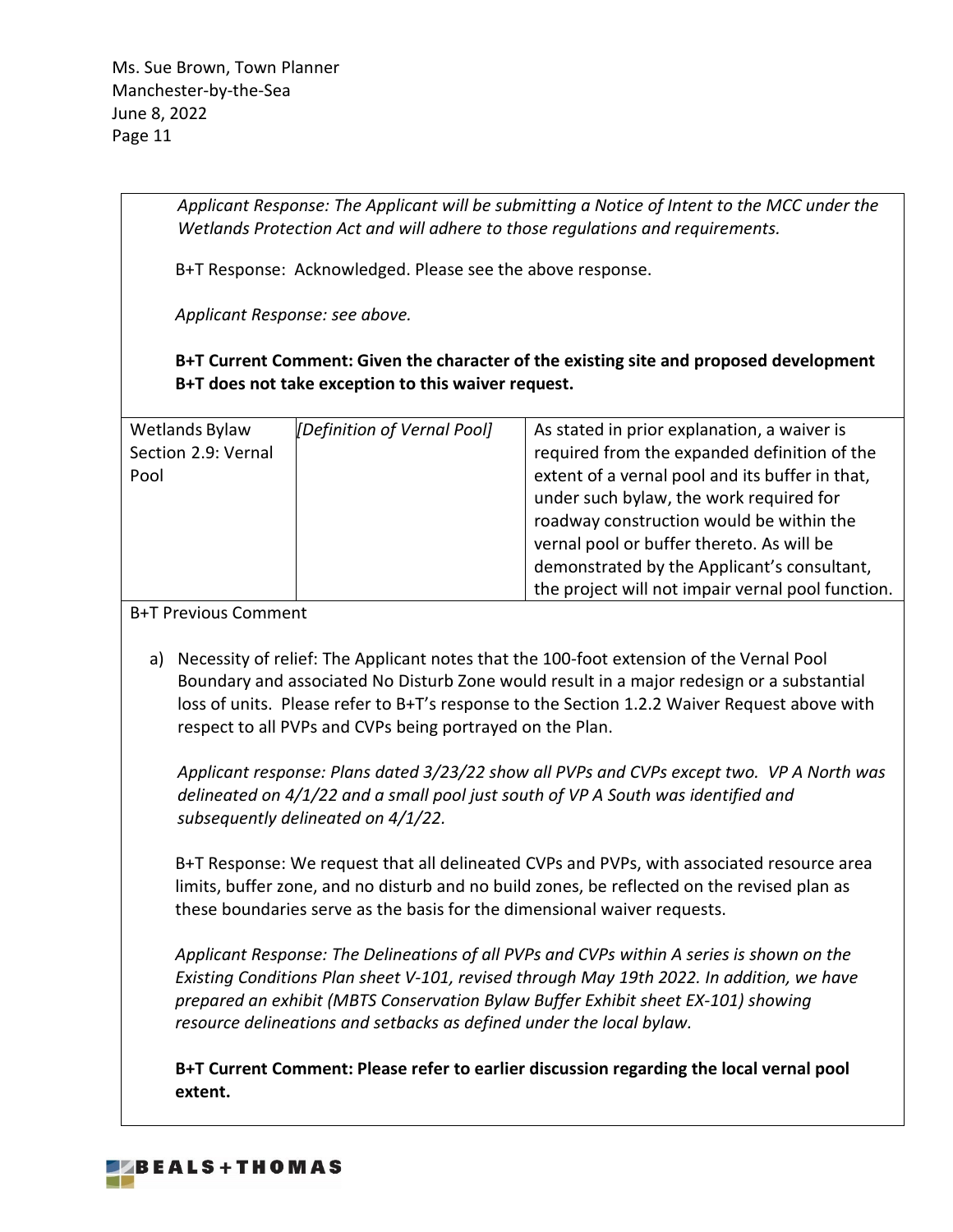> b) Alternate methods of compliance: Full delineation of the PVPs and CVPs constraining the Site would be required to render a complete evaluation as to whether or not alternate methods of compliance are available. B+T recognizes that alternate means of site access appear to be even more impactful in terms of requiring a crossing of the A-Series BVW or use of Old School Street, if it were available.

*Applicant Response: Refer to response to comment (a) above.*

B+T Response: Acknowledged; we recommend that the plans be updated to reflect these delineations to allow for a more thorough evaluation of implications.

*Applicant Response: See previous responses*

**B+T Current Comment: Please refer to earlier discussion regarding the local vernal pool extent.**

c) Adverse impact of approval: Potential loss of vernal pool habitat under local jurisdiction which extends into the uplands may occur from this design. However, as not all of the vernal pool boundaries have been delineated at this time, it is unclear the extent to which relief would be necessary for this Project, and the associated potential adverse impact from waiver approval.

*Applicant Response: Refer to response to comment (a) above.*

B+T Response: Acknowledged; we recommend that the plans be updated to reflect these delineations to allow for a more thorough evaluation of implications.

*Applicant Response: See previous responses. As the plans and exhibits represent, the project cannot be built without the granting of the waivers.*

**B+T Current Comment: Please refer to earlier discussion regarding the local vernal pool extent.**

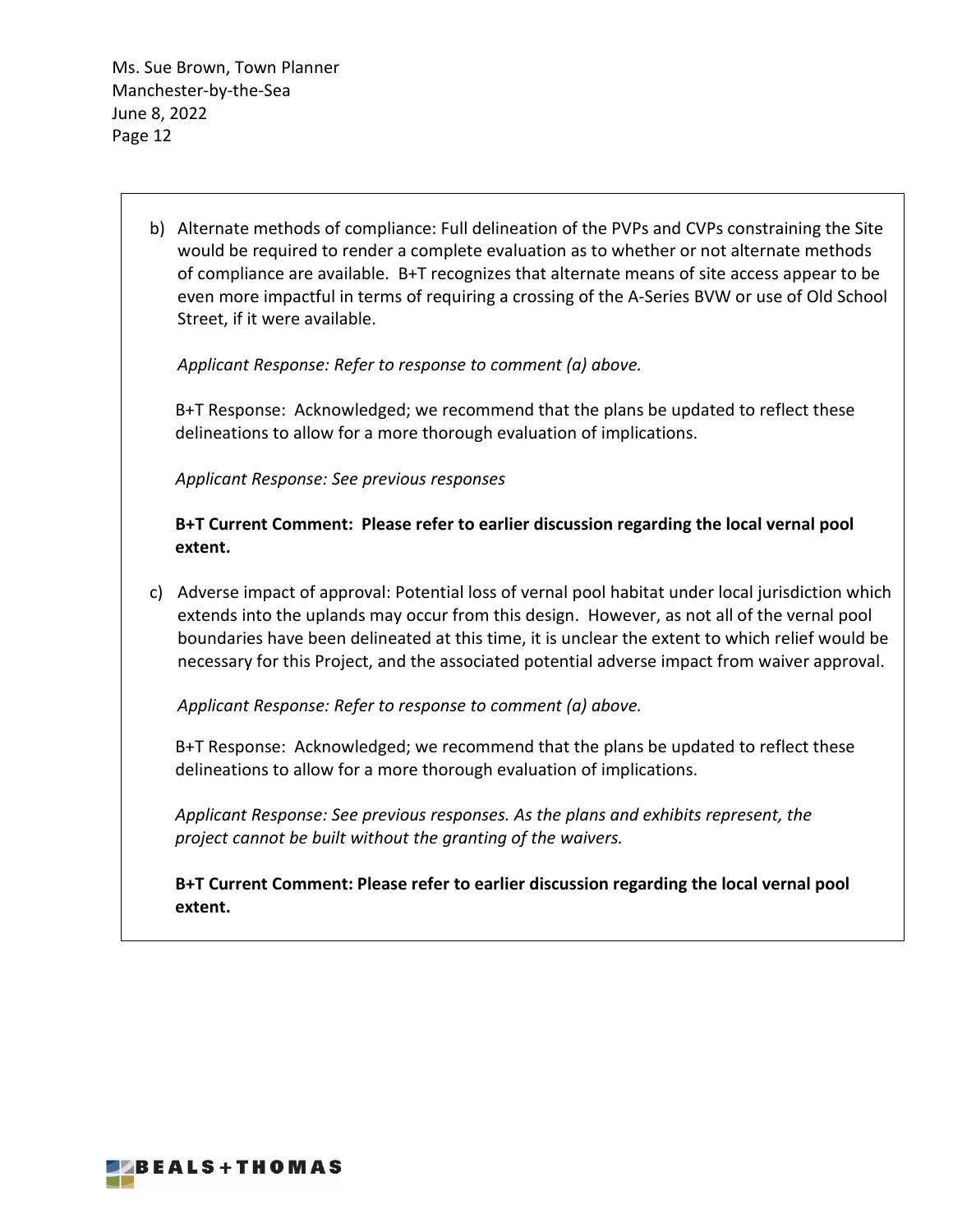| Wetlands Bylaw<br>Section 4.1.1:<br>Jurisdiction | any freshwater or coastal<br>wetland; salt marsh; wet<br>meadow; bog; swamp;<br>vernal pool; spring; bank;<br>reservoir; lake; pond; river<br>or stream; beach; dune;<br>estuary; coastal bank;<br>lands under any water<br>body; land subject to<br>flooding or inundation by<br>groundwater or surface<br>water; land subject to<br>tidalaction; coastal storm<br>flowage or flooding; and | Requesting waiver specifically for the vernal<br>pool resource area section. This application of<br>this bylaw - particularly the extended scope of<br>the resource area and buffer would make the<br>construction of the driveway essentially<br>impossible and thus would be tantamount to a<br>denial of the permit. As will be demonstrated<br>by the Applicant's consultant, the project will<br>not impair vernal pool function. |
|--------------------------------------------------|----------------------------------------------------------------------------------------------------------------------------------------------------------------------------------------------------------------------------------------------------------------------------------------------------------------------------------------------------------------------------------------------|----------------------------------------------------------------------------------------------------------------------------------------------------------------------------------------------------------------------------------------------------------------------------------------------------------------------------------------------------------------------------------------------------------------------------------------|

## B+T Previous Comment

a) Necessity of relief: The Applicant will require some level of relief as the Project will require Riverfront Area impacts and potential BVW impacts. However, this specific waiver request is structured to request from relief from almost all resource areas recognized by the Bylaw, including those which are not applicable to the Site in question (e.g., land subject to tidal action, coastal bank, etc.). Rather than a blanket waiver to one of the critical operational components of the Bylaw, B+T recommends the Applicant refine this waiver request to specifically call out certain resource areas as noted in the commentary and why this waiver is required to permit the construction and operation of the Project.

*Applicant Response: Applicant agrees that this waiver should be revised to specifically call out the necessary resource area. The updated April 5th waiver request list submitted by the Applicant has made this distinction.*

B+T Response: Acknowledged. The Applicant has revised the waiver request to 4.1.1. to apply to the inclusion of Vernal Pools as a resource area. If a waiver is granted from the Vernal Pool setbacks of the Bylaw, we recommend that the Applicant consider whether or not this waiver request is still required as the PVPs and CVPs are interior of other local-and state-jurisdictional resource areas.

*Applicant Response: This waiver is still being requested as it relates to vernal pools. Necessary waivers for other resource areas have been requested. The applicant is aware and understands that all CVPs and PVPs are interior of other local and state jurisdictional resource areas. If this waiver is not granted, based on enhanced Vernal Pool delineation and setbacks, the project would not be able to be built as shown in MBTS Conservation Bylaw Buffer Exhibit, sheet number EX-101.*

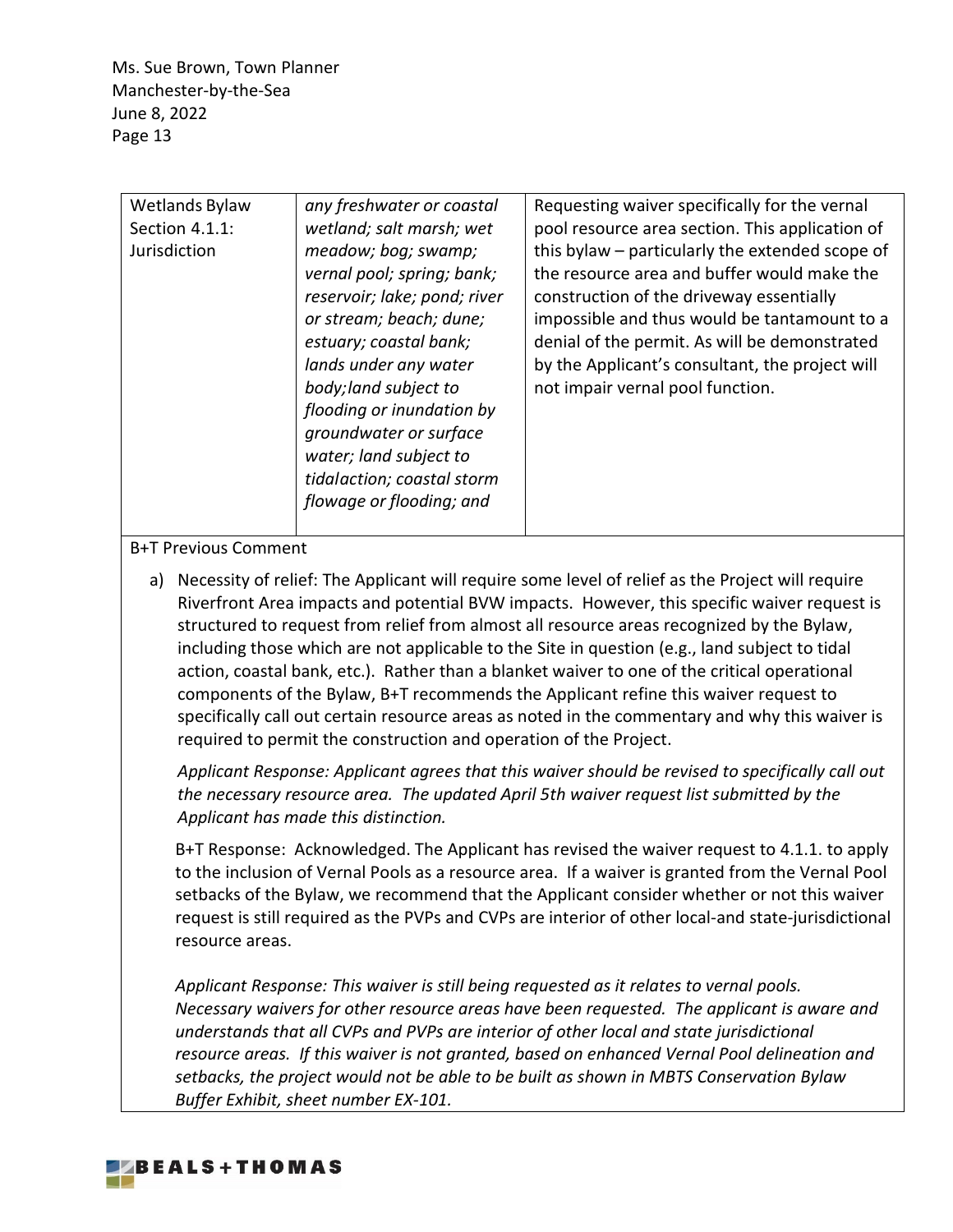> **B+T Current Comment: The Applicant is seeking relief from this section as it relates to vernal pools and proposed work therein (e.g. within 100' of the pool basin). Should this waiver be granted, portions of the resource areas encapsulating the vernal pools would still be regulated as vernal pool habitat (and not a separate resource area) under the Act (310 CMR 10.04). We note for the Board's clarification that this vernal pool habitat, pursuant to the Act, is limited to the boundary of the surrounding wetland and does not extend into uplands, even if such uplands are within 100 feet of the vernal pool.**

b) Alternate methods of compliance: The Applicant has the opportunity to refine the waiver request as it relates to isolated wetlands and vernal pools, and to demonstrate why these resource areas prevent construction and operation of the Project. Subsequently, alternate methods of compliance can be evaluated.

*Applicant Response: As shown on plans dated 3/23/22, the additional locally defined resource areas constrain the site. Adherence to all local bylaws would significantly inhibit the construction of the project as shown on the Plan Set of Record. The updated April 5th waiver list has included a waiver from the aforementioned provisions; and the materials recently submitted demonstrate how the Application is in compliance with MA wetland regulations.*

B+T Response: We acknowledge that the April 5<sup>th</sup> Waiver Request has been updated to confine this waiver to Vernal Pools being considered a resource area. We recommend that the Applicant consider whether or not there is a path for the construction of this Project in a manner which still recognizes the jurisdictional status of PVPs and CVPs under the Bylaw. For the waiver requests, it would be helpful for the Applicant to specifically identify what the implications of denial would be for the corresponding waiver request.

*Applicant Response: Strict application of the additional jurisdiction of the vernal pools under the Bylaw, along with the local bylaw provisions with respect to the regulation thereof would make this project unbuildable. A significant portion of the driveway needs to go through the jurisdictional area of the vernal pools under the Bylaw. The current plan design is the only feasible layout for the driveway due the site topography and wetland constraints. Without the driveway, the building cannot be built. The reason for a majority of the waivers requests is due to work within the additional jurisdiction the bylaw places over vernal pools. Note though that, as aforesaid, the driveway only intersects a small portion of the buffer to the vernal pool as defined under the Act. Again, the Applicant will demonstrate that this small incursion will not result in a measurable decrease in resource area function.*

**B+T Current Comment: It is unclear why this waiver request is necessary, given the Applicant's indication that the forthcoming vernal pool/wildlife habitat study will demonstrate no impacts to resource areas, including vernal pools. We presume that the waiver is requested to provide less uncertainty in the permit review process.** 

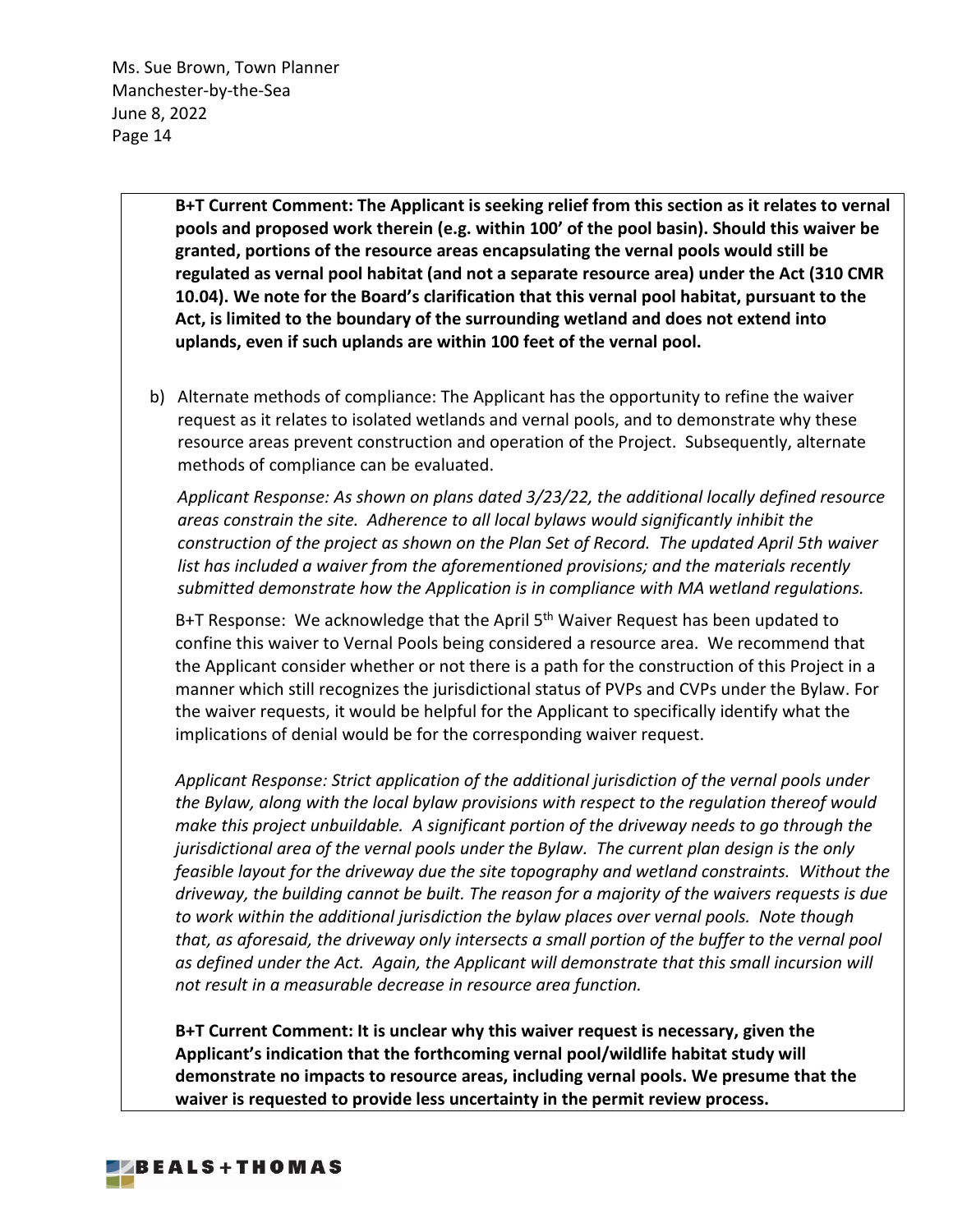> c) Adverse impact of approval: The way in which this waiver request is structured is that the Applicant is seeking a waiver from all wetland resource areas subject to local jurisdiction as listed in Section 4.1.1 of the Bylaw—which includes *all* resource areas with the exception of Riverfront Area (Section 4.1.2). This would essentially render the Project subject only to review pursuant to the Act.

*Applicant Response: Please refer to the updated April 5th waiver list for the requested waiver refinements.*

B+T Response: Acknowledged. This section has been revised to further specify from which resource areas relief is being requested.

Applicant Response: No response required

**B+T Current Comment: Granting this waiver would result in vernal pools being considered a habitat feature of other wetland resource areas, as opposed to being themselves resource areas. Additionally, the extent of area subject to jurisdictional review would be reduced, as the local vernal pool resource area extends 100' into uplands, which is not the case with the Act. We defer an evaluation as to potential adverse impact of waiver approval to receipt of the vernal pool/wildlife habitat study currently being prepared by the Applicant.**

| Wetlands Bylaw<br>Section 4.4:<br>Jurisdiction and | Unless the applicant<br>demonstrates by clear and<br>convincing evidence that a                                                                                    | Waivers of 4.4.1 and 4.4.2 are required<br>because work is required within Resource<br>Areas and 30 feet of the edge of a freshwater                        |
|----------------------------------------------------|--------------------------------------------------------------------------------------------------------------------------------------------------------------------|-------------------------------------------------------------------------------------------------------------------------------------------------------------|
| Presumption                                        | significant adverse effect<br>will not occur, it shall be<br>presumed that significant<br>adverse effects will result<br>from any alteration within:               | wetland and/or a vernal pool. As will be<br>demonstrated by Applicant's consultant,<br>work will be completed without adversely<br>impacting resource area. |
|                                                    | 4.4.1 - a Resource Area,<br>other than land subject<br>toflooding or inundation<br>by groundwater, or<br>surface water or coastal<br>storm flowage or<br>flooding; |                                                                                                                                                             |
|                                                    | 4.4.2 - 30 feet of the edge of<br>any salt marsh,<br>freshwater wetland or vernal<br>pool; or                                                                      |                                                                                                                                                             |

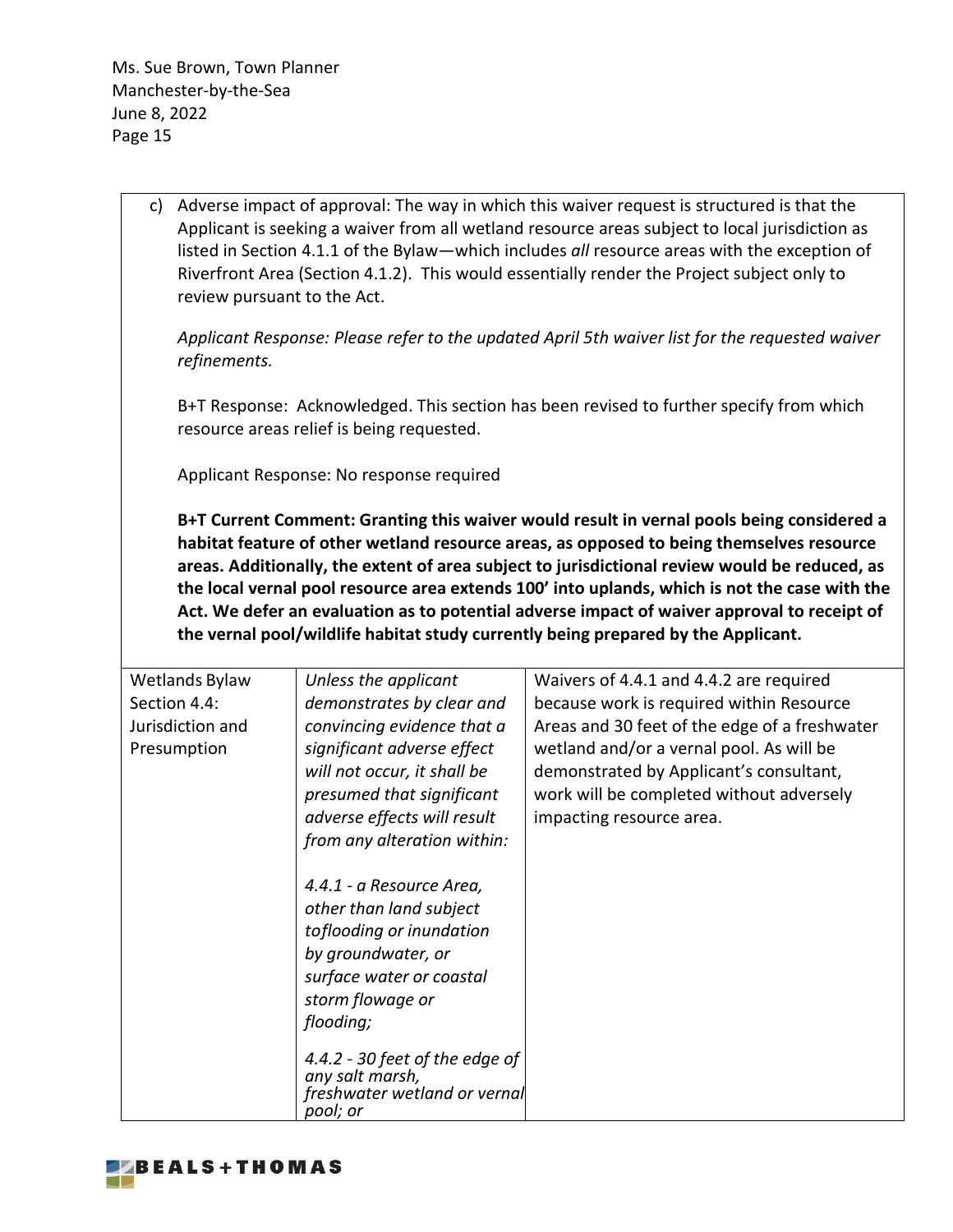### B+T Previous Comment

a) Necessity of relief: With respect to resource area impacts (Section 4.4.1), Riverfront area and potential (depending on availability of municipal sewers) BVW impacts appear to be required to achieve the Project design. Similarly, relief from the 30-foot No Disturb Zones (Sections 4.4.2 and 4.4.3) would also be required to perform the necessary crossings.

*Applicant Response: A waiver from Section 4.4.3 is no longer needed as the Applicant will be connecting to municipal sewer. However, sections 4.4.1 and 4.4.2 are needed for construction of the stormwater bioretention area outfall.*

B+T Response: Acknowledged. However, we note that the April 5<sup>th</sup> Waiver Requests does not include Section 4.4.1, only Section 4.4.2 and request that the Applicant update accordingly.

*Applicant Response: Applicant will update waiver list to include sections 4.4.1 and 4.4.2. 4.4.1 is needed because work is proposed within "Resource Areas" (Riverfront Area and Vernal Pool) and similarly 4.4.2 is need because work is proposed within 30 of the edge of a freshwater wetland and/or a vernal pool. Failure to grant waivers from both 4.4.1 and 4.4.2 will not allow the stormwater bioretention areas and the driveway to be built. If the project cannot build the stormwater management areas, the project will not meet the MassDEP stormwater standards. Inability to build the driveway would make the entire development infeasible. However, the currently proposed stormwater management area will meet the MassDEP stormwater standards.*

**B+T Current Comment: Given the configuration of the Property's School Street frontage, the project requires work within Riverfront Area which is the subject of the Section 4.4.1 waiver request. With respect to the Section 4.4.2 waiver request, the Applicant is requesting this as it relates to the space required for the stormwater management system and driveway. These subsections of the Bylaw specifically relate to the presumption that work therein (the resource areas and 30-foot No Disturb Zone) carries the presumption of significant adverse effect.** 

b) Alternate methods of compliance: Unless an off-site upland route for the wastewater line is available to the Applicant, there does not appear to be another alternative for wastewater siting on-site given the configuration of the available uplands. Similarly, from a site access standpoint, it does not appear that the Applicant could shift the site entrance outside of the Riverfront Area without encroaching into the A-Series BVW.

*Applicant Response: Wastewater line is no longer proposed; B&T is correct in that the site entrance cannot be moved or else there would be permanent impacts to BVW. The analysis will be included in the NOI submittal to the MCC under the State Wetlands Protection Act.*

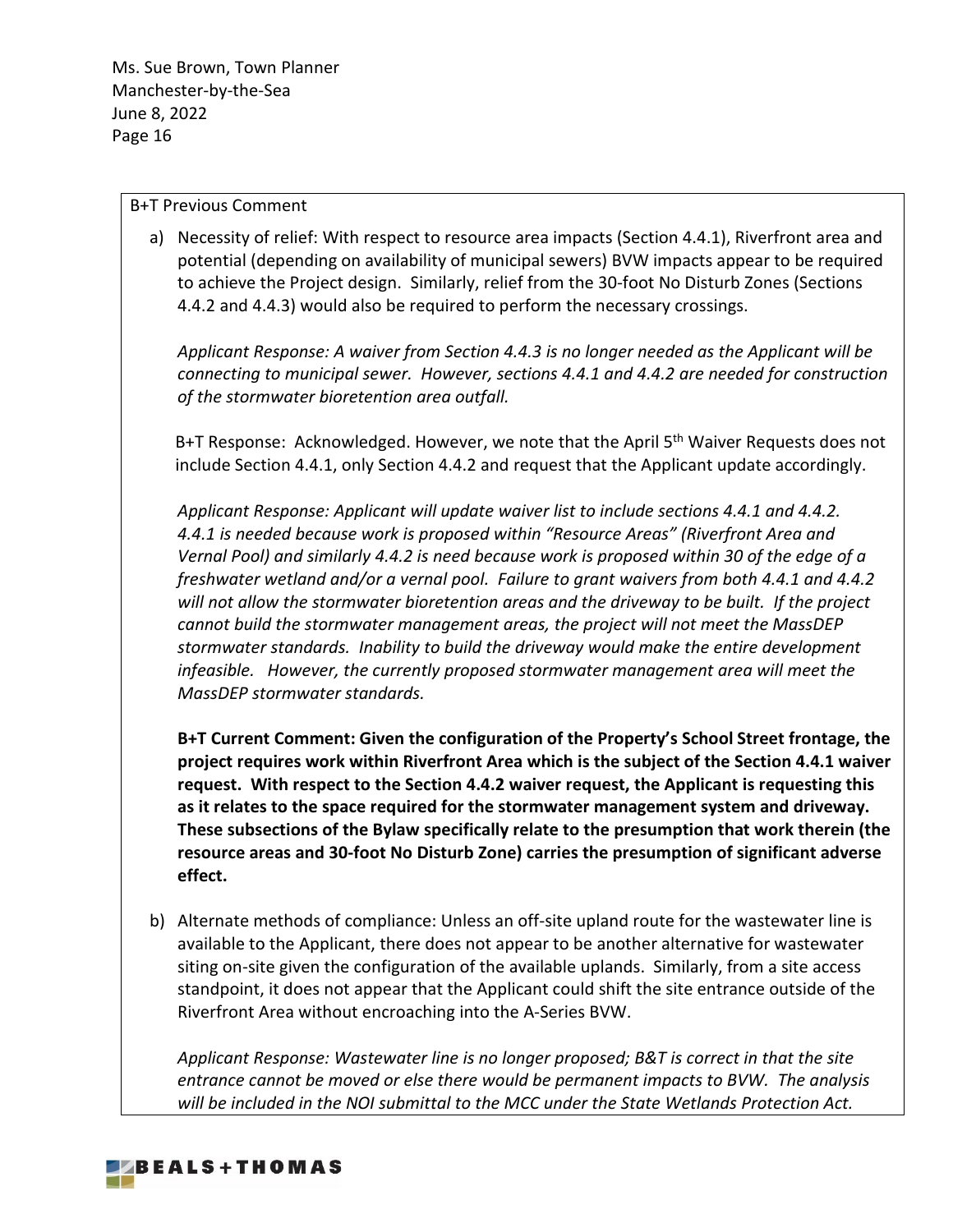> B+T Response: Acknowledged. The Applicant is no longer proposing the wastewater line through the A Series BVW.

Applicant Response: No response required.

**B+T Current Comment: The Applicant has refined this waiver to pertain to a portion of the area within the 30-No Disturbance Zone needed for a portion of the site driveway and stormwater system and its associated off-grading as well as to the Riverfront Area as it pertains to site access. There do not appear to be alternate methods of compliance as alternate means of access along either Old School Street or School Street would appear to be more impactful to resource areas than the current configuration of the site entrance. With regard to the stormwater basin and site driveway there do not appear to be alternate methods of compliance regarding the 30-foot No Disturbance Zone.**

c) Adverse impact of approval: Given the snow cover at the time of the field review, it is unknown if relief from Section 4.4.3 would be necessary, and if so, Bank would need to be individually delineated as the Applicant notes. Collectively, waivers from Sections 4.4.1, 4.4.2, and 4.4.3 do not appear to signify adverse impact but will require conformance with the inland resource area performance standards of the Act when undergoing review before the MCC. Conformance with these performance standards will require additional documentation than what is included in the Comprehensive Permit Application (e.g., Riverfront Area Alternatives Analysis, Wildlife Habitat Assessment (depending on the context of Vernal Pool Habitat impacts), potentially stream crossing standards, etc.).

*Applicant Response: A waiver of Section 4.4.3 is no longer necessary as the Applicant will be connecting to municipal sewer. As such a wetland crossing/ BVW impact would no longer be required. A wildlife habitat assessment is being prepared and will be submitted during the Comprehensive Permit public hearing process.*

B+T Response: Acknowledged. Additionally, during subsequent site visits no such Bank was observed within the A Series BVW proximate to the former directional drilling location.

Applicant Response: No response required*.*

**B+T Current Comment: The Applicant has noted that no significant adverse effect will be demonstrated in the forthcoming vernal pool/wildlife habitat study, and we defer evaluation of adverse impact of granting the waiver to receipt of that document.**

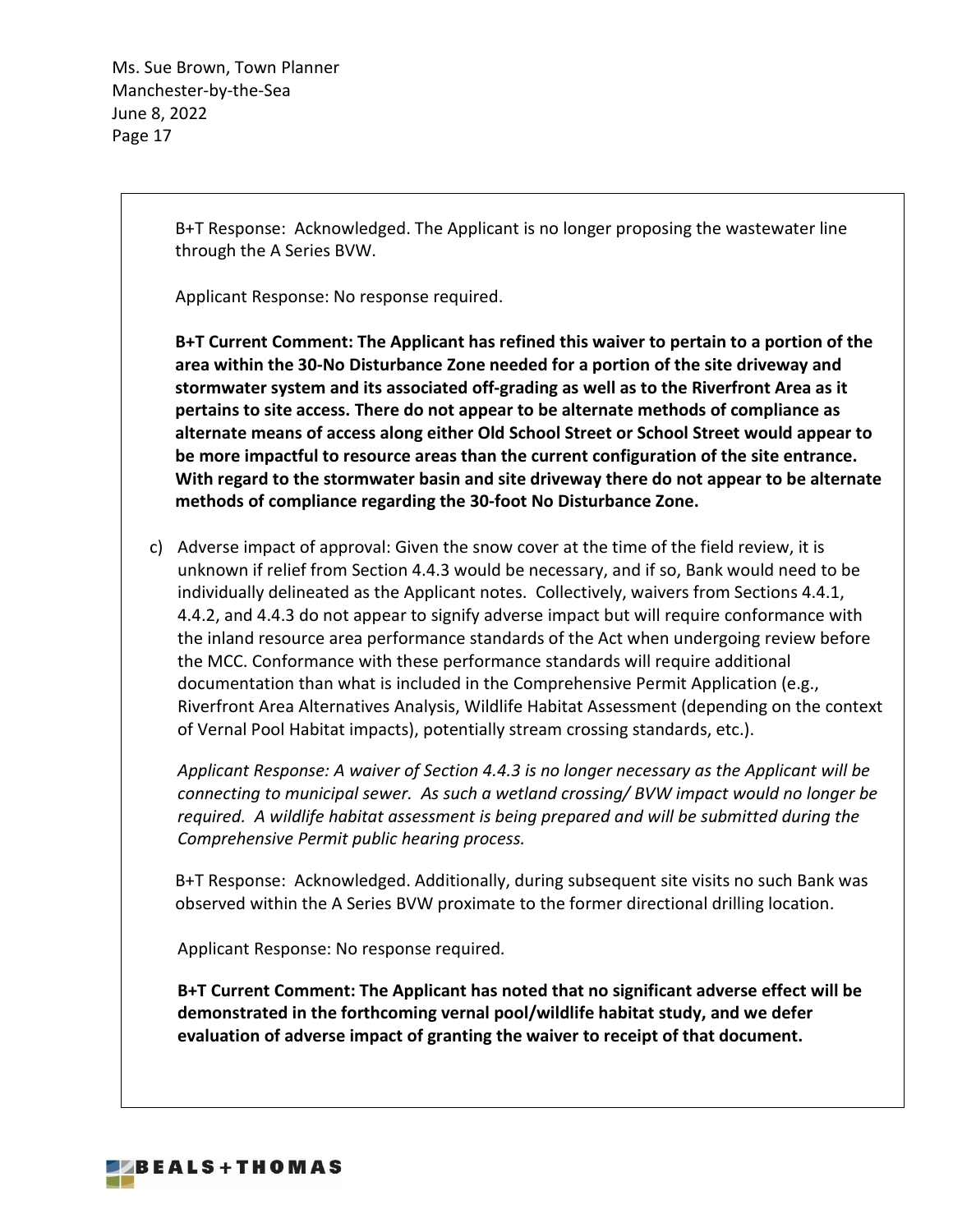| Wetlands Bylaw    | <b>Except as provided in Section</b> | All local applications and consideration within the |
|-------------------|--------------------------------------|-----------------------------------------------------|
| Section           | 5 hereof, a written NOI              | context of the local bylaws, shall be subsumed      |
| 6.1: Applications | application shall be filed with      | into 40B process and under the jurisdiction of the  |
| and Fees          | the ConCom to prior to               | ZBA. As such, the applicant will not be submitting  |
|                   | performing any activity              | a separate local bylaw NOI filing                   |
|                   | affecting a Resource Area.           |                                                     |
|                   | The NOI shall include such           |                                                     |
|                   | information and plans as             |                                                     |
|                   | are deemed necessary by the          |                                                     |
|                   | ConCom to describe proposed          |                                                     |
|                   | activities and their effects on      |                                                     |
|                   | the Resource Area or                 |                                                     |
|                   | Resource Area Buffer Zone.           |                                                     |
|                   | No activities shall commence         |                                                     |
|                   | without receiving and                |                                                     |
|                   | complying with a permit              |                                                     |
|                   | issued pursuant to this By-          |                                                     |
|                   | Law                                  |                                                     |
|                   |                                      |                                                     |

The relief requested to Section 6.1 appears general in nature and regarding the permitting process. This section of the Bylaw is the regulatory mechanism which requires that an Order of Conditions (OOC) under the Bylaw be issued prior to work commencing within the MCC's jurisdiction.

a) Necessity of relief: Regardless of whether this waiver is granted, an OOC issued by the Commission under the Act will be required for this Project. An OOC is a state permit issued by the Commission or, upon appeal, by MassDEP through a Superseding Order of Conditions (SOC) and is necessary for work within the 100-foot Buffer Zone, the potential BVW crossing, and for work within the 200-foot Riverfront Area. The Applicant is requesting a waiver from Bylaw requirements/standards that are in excess of those required by the Act, which seems to be in essence requesting a waiver from the full Bylaw. We recommend that the Applicant specify why such a broad waiver is necessary to construct and operate the Project.

*Applicant Response: Pursuant to G.L. c. 40B. a formal Order of Conditions will be obtained under the WPA exclusively. The ZBA is being asked to review all local wetland and environmental considerations as part of the Comprehensive Permit process.*

B+T Response: Acknowledged. We understand that through the waiver process it is the Applicant's intent to only require an OOC under the standards of the Act. We recommend the Applicant consider whether or not all of the waivers listed therein are comprehensive enough to not require any coverage for an OOC under the bylaw.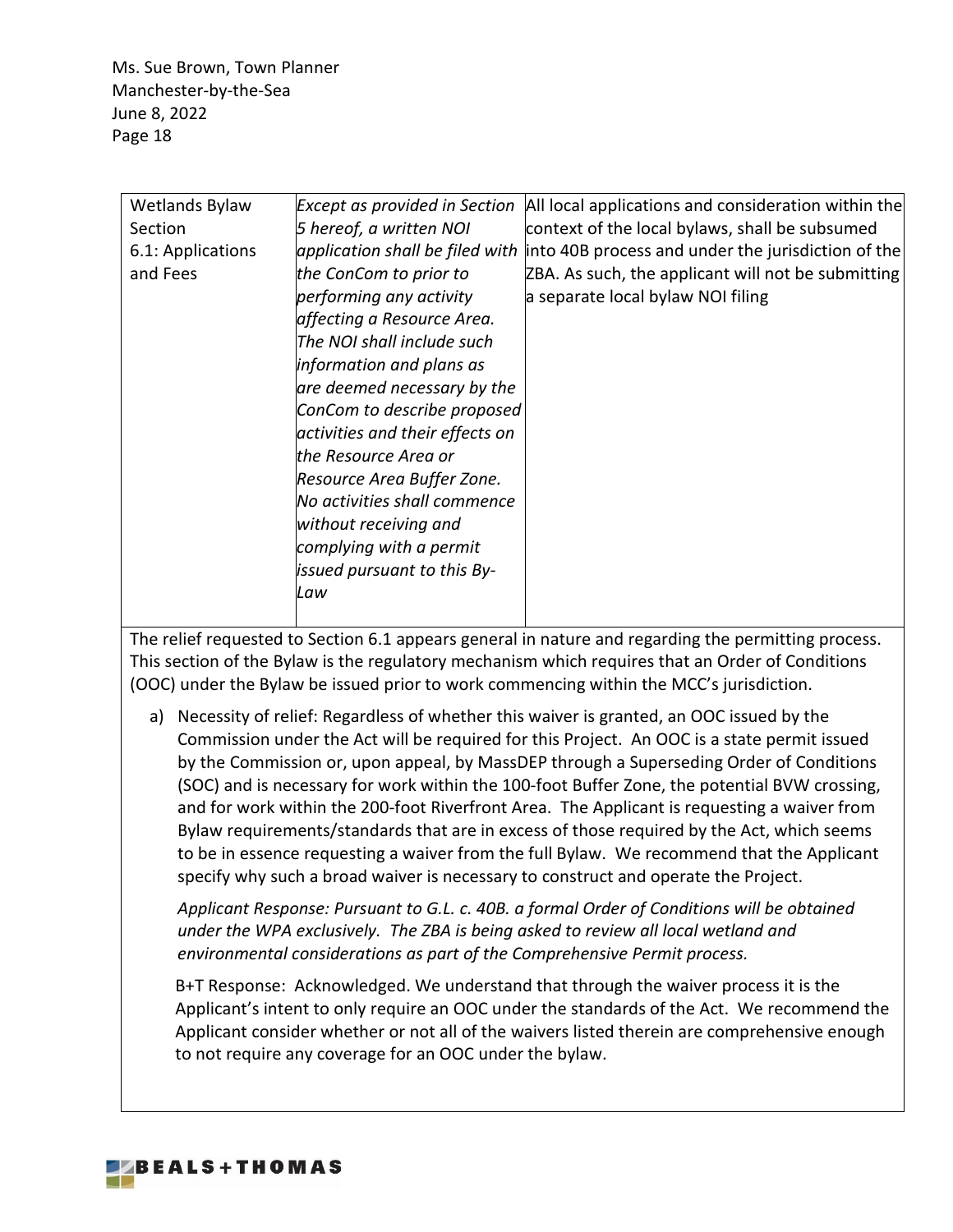> *Applicant Response: This is not entirely accurate. While the Applicant is requesting waivers from many local wetlands bylaw provisions, the Applicant is not solely relying on the OOC it will seek from the MCC. Rather, in keeping with the local interest in providing enhanced protection of wetlands, the Applicant will demonstrate, to the ZBA that there are no measurable decreases in resource area protections. What the Applicant is seeking from the ZBA are waivers from certain of the local wetland bylaw and effectively getting an Order of Conditions from the Zoning Board of Appeals, approving the project in a manner that is consistent with G.L. c. 40B.*

**B+T Current Comment: Granting of this waiver request is consistent with the Comprehensive Permit process, through which the Applicant will not be seeking a separate Order of Conditions under the Bylaw. This waiver relates to the procedural processes under the Bylaw which establishes one of the grounds through which this local permit is required. We note for the record that this Project will be subject to similar provisions as stated in this section of the Bylaw under the Act when reviewed by the MCC.** 

b) Alternate methods of compliance: Due to the fact that an OOC will be required under the Act, the Applicant has the opportunity to file concurrently for a state and local OOC. This concurrent filing is a common approach for wetland permitting in communities with a local wetland bylaw or ordinance. The most readily available alternative is to simply file concurrently and instead specify this waiver request to the standards of the Bylaw which specifically would prevent construction and operation of the Project.

*Applicant Response: Applicant is only required to file under the WPA for an OOC from the MCC. As a 40B project, review under local bylaw is part of 40B process.*

B+T Response: We recommend that clarification from Town Counsel be provided as to whether or not the waiver from the Bylaw is inherently allowed by-right through the Chapter 40B Comprehensive Permit Process or if the Applicant still carries the burden of proof that there shall be no adverse environmental impacts.

*Applicant Response: The Applicant has not suggested that waivers are allowed as a matter of right although it has noted that c. 40B supports the waivers of local bylaws where appropriate. We are requesting waivers and will demonstrate the need for such waivers while also demonstrating that we are not harming the core interests protected under the local wetlands bylaw.*

**B+T Current Comment: Acknowledged. As the Bylaw review is being addressed pursuant to the Comprehensive Permit process, there is no alternative to this procedural waiver.** 

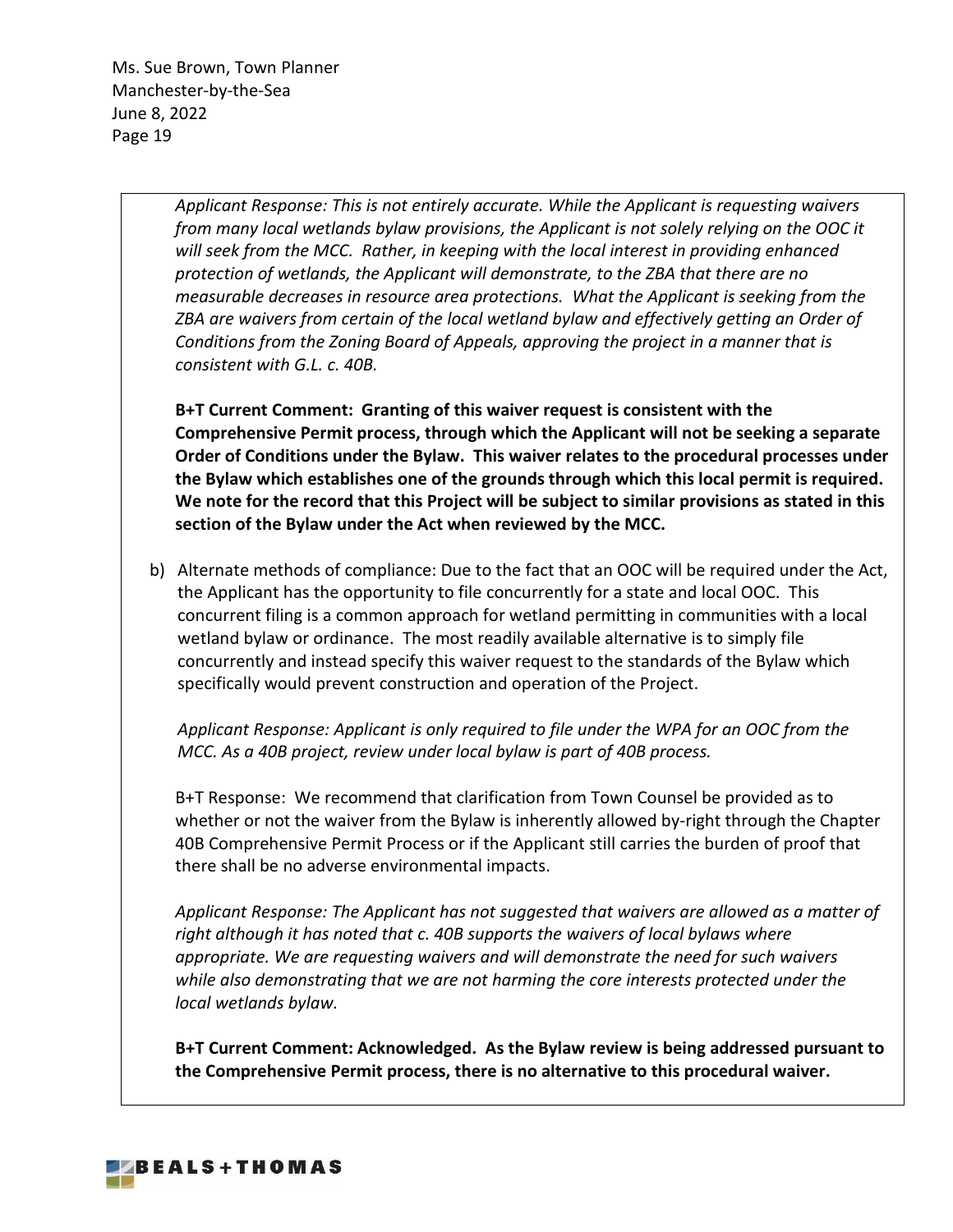| c) Adverse impact of approval: A wholesale waiver to Section 6.1 of the Bylaw could result in an<br>inadvertent circumvention of the Bylaw itself as this addresses the requirement of a filing itself<br>and the ability of the MCC to request information to perform a complete review. If the<br>Proponent's concern is the discretionary language with regard to the information the MCC may<br>request, then we note for the record that the Act mirrors this language throughout its<br>implementing regulations. For example, the Commission has the ability to ask for materials: |                                                                 |                                                                                                                                                                                                                                                                                         |  |
|-------------------------------------------------------------------------------------------------------------------------------------------------------------------------------------------------------------------------------------------------------------------------------------------------------------------------------------------------------------------------------------------------------------------------------------------------------------------------------------------------------------------------------------------------------------------------------------------|-----------------------------------------------------------------|-----------------------------------------------------------------------------------------------------------------------------------------------------------------------------------------------------------------------------------------------------------------------------------------|--|
| (310 CMR 10.04) – Definition of 'Plans': Plans means such data, maps, engineering<br>drawings, calculations, specifications, schedules and other materials, if any, deemed<br>necessary by the issuing authority to describe the site and/or the work, to determine the<br>applicability of M.G.L. c. 131, § 40 or to determine the impact of the proposed work<br>upon the interests identified in M.G.L. c. 131, § 40. (See also General Instructions for<br>Completing Notice of Intent (Form 3) and Abbreviated Notice of Intent<br>(Form 4).) Emphasis added.                        |                                                                 |                                                                                                                                                                                                                                                                                         |  |
|                                                                                                                                                                                                                                                                                                                                                                                                                                                                                                                                                                                           |                                                                 | Applicant Response: The applicant will comply with requests from the MCC to the greatest<br>extent feasible during the NOI permitting process under the MA Wetlands Protection Act.                                                                                                     |  |
|                                                                                                                                                                                                                                                                                                                                                                                                                                                                                                                                                                                           | under the Act and its regulations.                              | B+T Response: Acknowledged. We understand that it is the Applicant's intent to file only                                                                                                                                                                                                |  |
|                                                                                                                                                                                                                                                                                                                                                                                                                                                                                                                                                                                           | Applicant Response: No response required.                       |                                                                                                                                                                                                                                                                                         |  |
|                                                                                                                                                                                                                                                                                                                                                                                                                                                                                                                                                                                           | bylaws) and does not change performance standards of the Bylaw. | B+T Current Comment: There is no specific adverse impact of approval, since this waiver<br>only reflects the Comprehensive Permit process (whereby the Board addresses the local                                                                                                        |  |
| <b>Wetlands Bylaw</b>                                                                                                                                                                                                                                                                                                                                                                                                                                                                                                                                                                     | [Standards of Review for                                        | Waiver from this entire section. This section is                                                                                                                                                                                                                                        |  |
| Section<br>9: Permits and                                                                                                                                                                                                                                                                                                                                                                                                                                                                                                                                                                 | applications under the local<br>wetlands bylaw]                 | not applicable under c. 40B. Permits and<br>approvals to be granted pursuant to G.L. c. 40B.                                                                                                                                                                                            |  |
| Conditions                                                                                                                                                                                                                                                                                                                                                                                                                                                                                                                                                                                |                                                                 | Enhanced standards and burdens of proof are<br>not applicable under 40B and, if applied, could<br>nullify the project. As will be demonstrated by<br>the Applicant's consultant, the project will not<br>adversely impact the interests set forth under<br>the Wetlands Protection Act. |  |

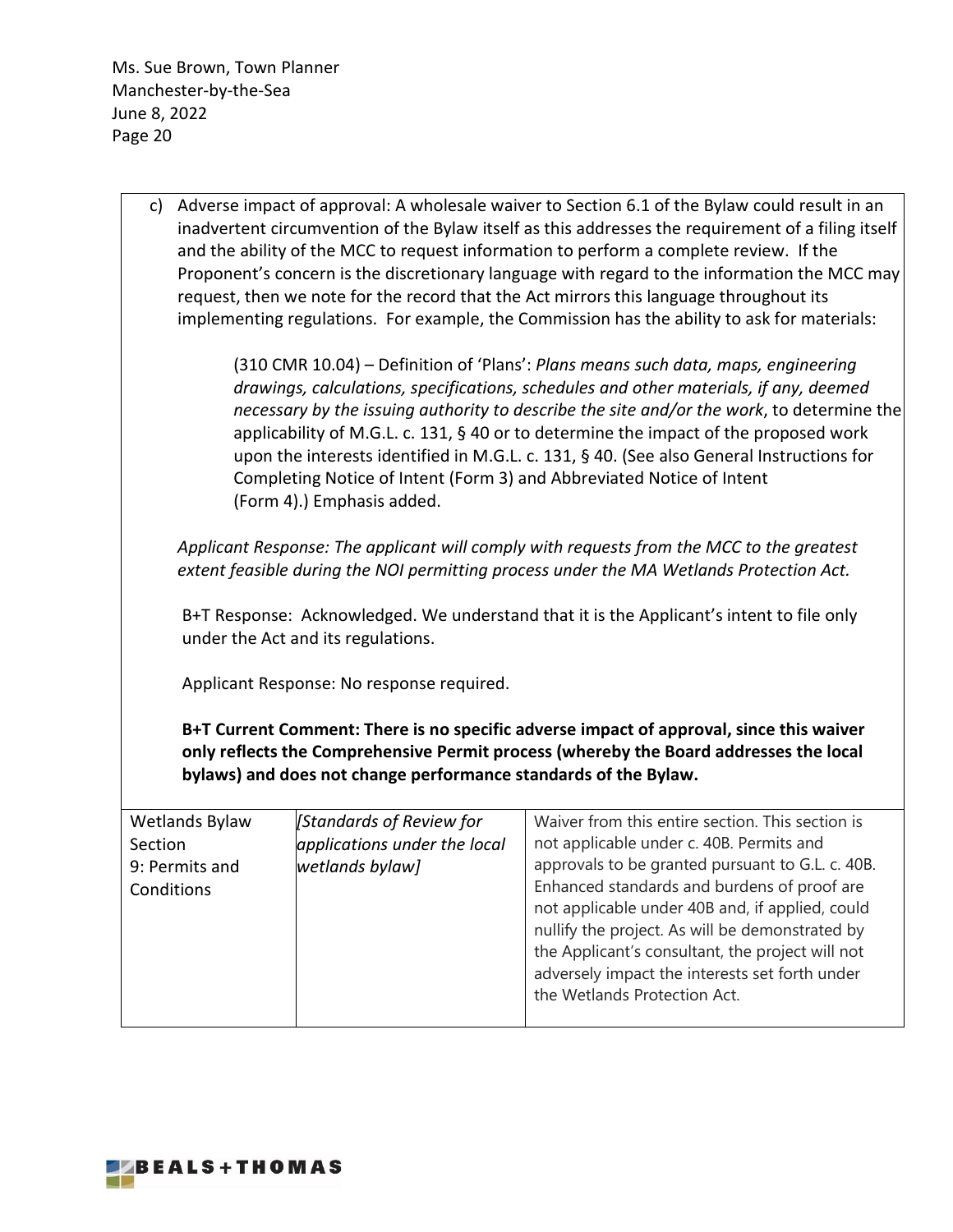### B+T Previous Comment

a) Necessity of relief: Section 9 of the Bylaw is multifaceted and speaks to additional permitting requirements, the extent of the Commission's discretionary powers in permitting decisions, as well as several procedural/operational processes. B+T concurs that there are components of Section 9 which are suitable for a waiver request, although we caution against a blanket waiver to avoid a procedural misstep or inadvertent circumventing of the local permitting process. For example, while the Applicant may appropriately request a waiver to Section 9.10 which speaks to additional wildlife habitat studies beyond those required by the Act, it may not be appropriate to waive Section 9.12 *et seq* which relate to permitting procedures such as expiration dates.

*Applicant Response: Permits and approvals are to be granted pursuant to G.L. c. 40B. The Applicant is requesting waivers from certain sections of the Wetlands Bylaw and will be filing a NOI under the MA WPA only.*

B+T Response: B+T understands that the Applicant carries the burden of demonstrating that the granting of these waivers will not have an adverse environmental impact.

Applicant Response: No response required.

**B+T Current Comment: Sections 9.1 through 9.6 and 9.12 through 9.16 generally address procedural considerations, which would not appear to require waiving given the Comprehensive Permit process at play (whereby the Board addresses the wetlands Bylaw). Please refer to the below discussion regarding the other subsections in Section 9:**

- **Section 9.7 – This section presumes that the Buffer Zone is important to protecting the Resource Areas and that impacts therein have a high likelihood of adverse impact.**
- **Section 9.8 – This section generally mirrors certain Riverfront Area standards contained in the Act.**
- **Section 9.9 – This Section addresses wetland replication as mitigation.**
- **Section 9.10 – This section relates to wildlife habitat studies.**
- **Section 9.11 – This section presumes that Vernal Pools and the adjacent area provide essential habitat functions.**

**It does not seem that waivers from the procedural elements of Section 9 are necessary, given the Comprehensive Permit process, although we take no exception to these waivers if the Applicant prefers to include them for administrative purposes.**

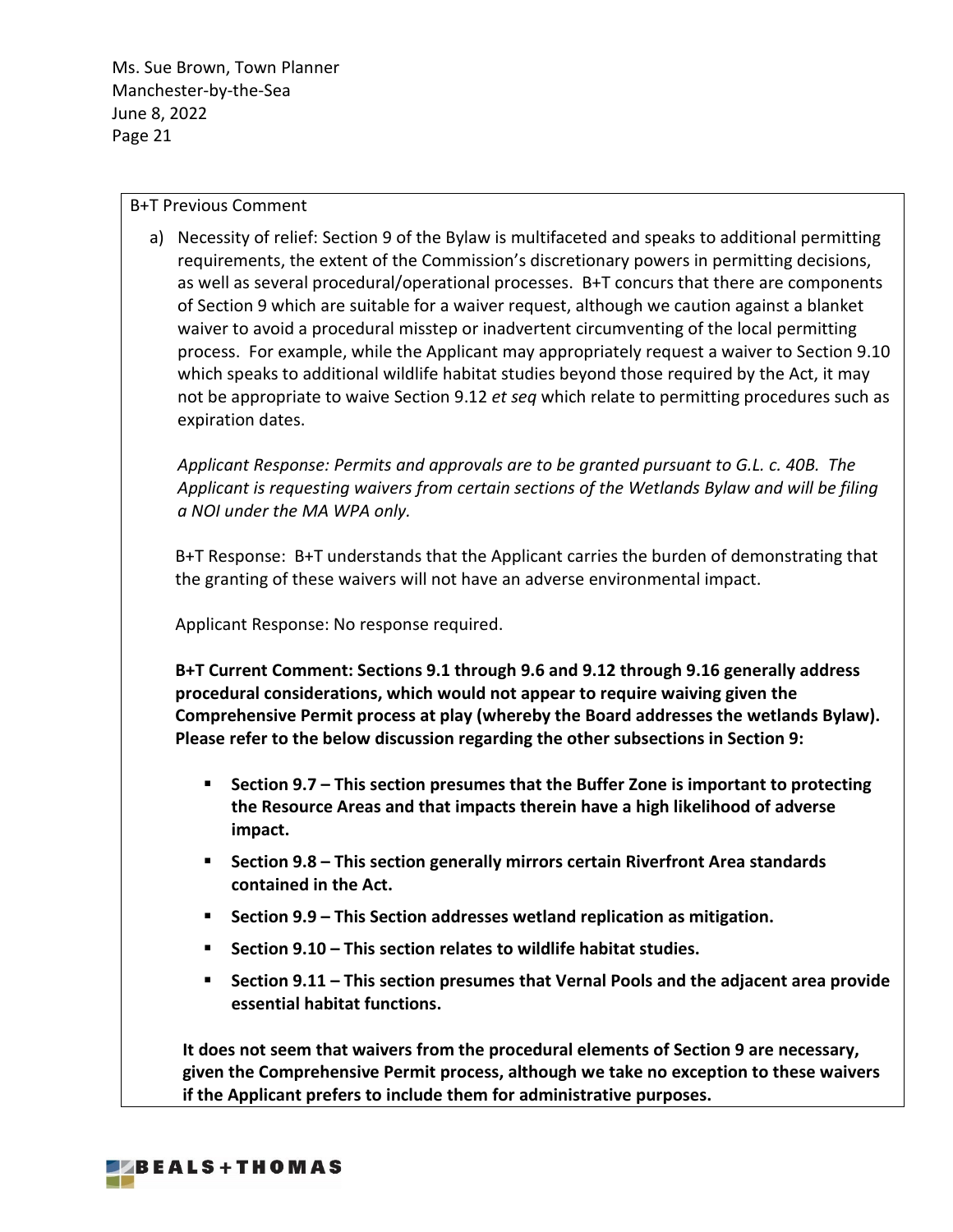> **Regarding the other subsections, it is not apparent that waivers are needed from 9.8 or 9.9, although we similarly take no exception to them.**

**For Sections 9.10 and 9.11, the Applicant is undertaking a study to address wildlife habitat and vernal pools, however, we recognize that this waiver request may relate more to managing the scope and extent of these studies, since particularly Section 9.10 provides broad discretion regarding what can be required as part of a study. We take no exception to these waivers, given that the Applicant has agreed to provide a vernal pool/wildlife habitat study.** 

b) Alternate methods of compliance: B+T recommends that the Applicant specifically list which provisions of Section 9 of the Bylaw are requested to be waived in relation to allowing the construction and operation of the Project. We note for the record that additional documentation will be required for the Project by the Act, such as an Alternatives Analysis for Riverfront Area impacts.

*Applicant Response: The applicant is requesting a waiver from the entire section as described above. The applicant team will submit all necessary information and plans pursuant to the WPA as part of the NOI filing with the MCC under the MA Wetlands Protection Act.*

B+T Response: Granting of this waiver would remove the majority, if not all, of the local filing requirements of the Bylaw, which appears to be the Applicant's intent with the waiver request.

Applicant Response: No response required.

**B+T Current Comment: Alternates for compliance are not relevant to this waiver request as it relates to how the Town is to consider potential impacts of a project, as opposed to design standards. Additionally, some components of Section 9 are administrative in nature.** 

c) Adverse impact of approval: This can be evaluated once the waiver request is refined. At a minimum the Town may request the documents related to the appropriate resource area performance standards of the Act which are mirrored by the Bylaw. For example, an Alternatives Analysis for Riverfront Area impacts will need to be provided in conformance with the Riverfront Area performance standards (310 CMR 10.58(4)(c)).

*Applicant Response: Please refer to refinements included In the April 5th waiver request list. Wetlands Regulations*

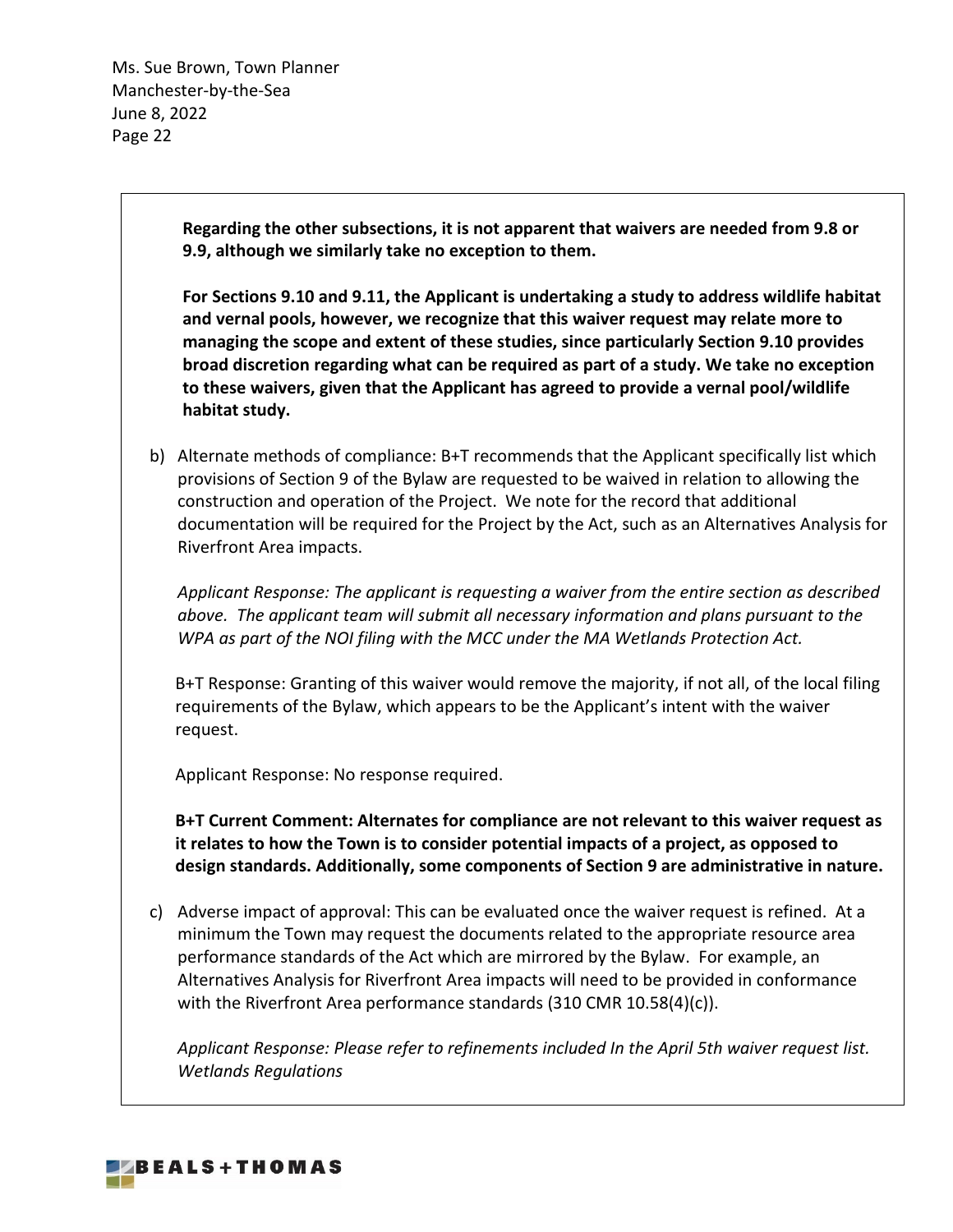> B+T Response: Acknowledged. The Applicant is requesting a waiver from the entirety of Section 9 of the Bylaw. B+T recommends the Applicant further consider if there is a scenario where an OOC under the Bylaw could be sought that would not jeopardize the feasibility of the Project.

> *Applicant Response: We are requesting waivers to maintain the project feasibility and allow the project to be built as proposed, while demonstrating that the project will not adversely impact the interests protected under the local bylaw. As noted above, we are not submitting an NOI under the local bylaw in that the ZBA's jurisdiction assumes all such authority, subject to the waivers that are warranted under G.L. c. 40B.*

> **B+T Current Comment: To the extent relevant, the Applicant is undertaking the studies noted in Section 9, and other subsections therein are either not germane or mirror the Act. Therefore, it does not appear that there is an adverse impact of approval of this waiver request.**

| Wetlands        | $2.17$ – Definition -No Build | As stated in previous note, a waiver is                                             |
|-----------------|-------------------------------|-------------------------------------------------------------------------------------|
| Regulations     | Zone                          | required from the No Build and No Disturb                                           |
| Sections 2.17 & |                               | $\vert$ 2.18 – Definition – No Disturb   Zones. Under such bylaw, the work required |
| 2.18            | Zone                          | for the driveway and stormwater areas would                                         |
|                 |                               | be within these zones and would be                                                  |
|                 |                               | prohibited. As will be demonstrated by the                                          |
|                 |                               | applicant's consultant, the work will not                                           |
|                 |                               | impair these areas.                                                                 |

## B+T Previous Comment

a) Necessity of relief: If a tie-in to the municipal sewer system is not available, then at least temporary wetland impacts will be required to achieve the noted connection given the configuration of the available uplands. However, the requested waiver is from the definitions section, which does not in and of itself impose requirements. Therefore, we recommend that the Applicant evaluate whether the intended waiver request is instead from Sections 4.1 (which disallows certain alterations) and 4.4 (which specifies that adverse effect is presumed for alteration within 30 feet of certain resource areas).

*Applicant Response: Please refer to the April 5th waiver request list. The Applicant is proposing to connect to municipal sewer eliminating the need to cross a resource area with a sewer line.*

B+T Response: If municipal sewer connection is available, the Applicant will no longer be requesting this waiver.

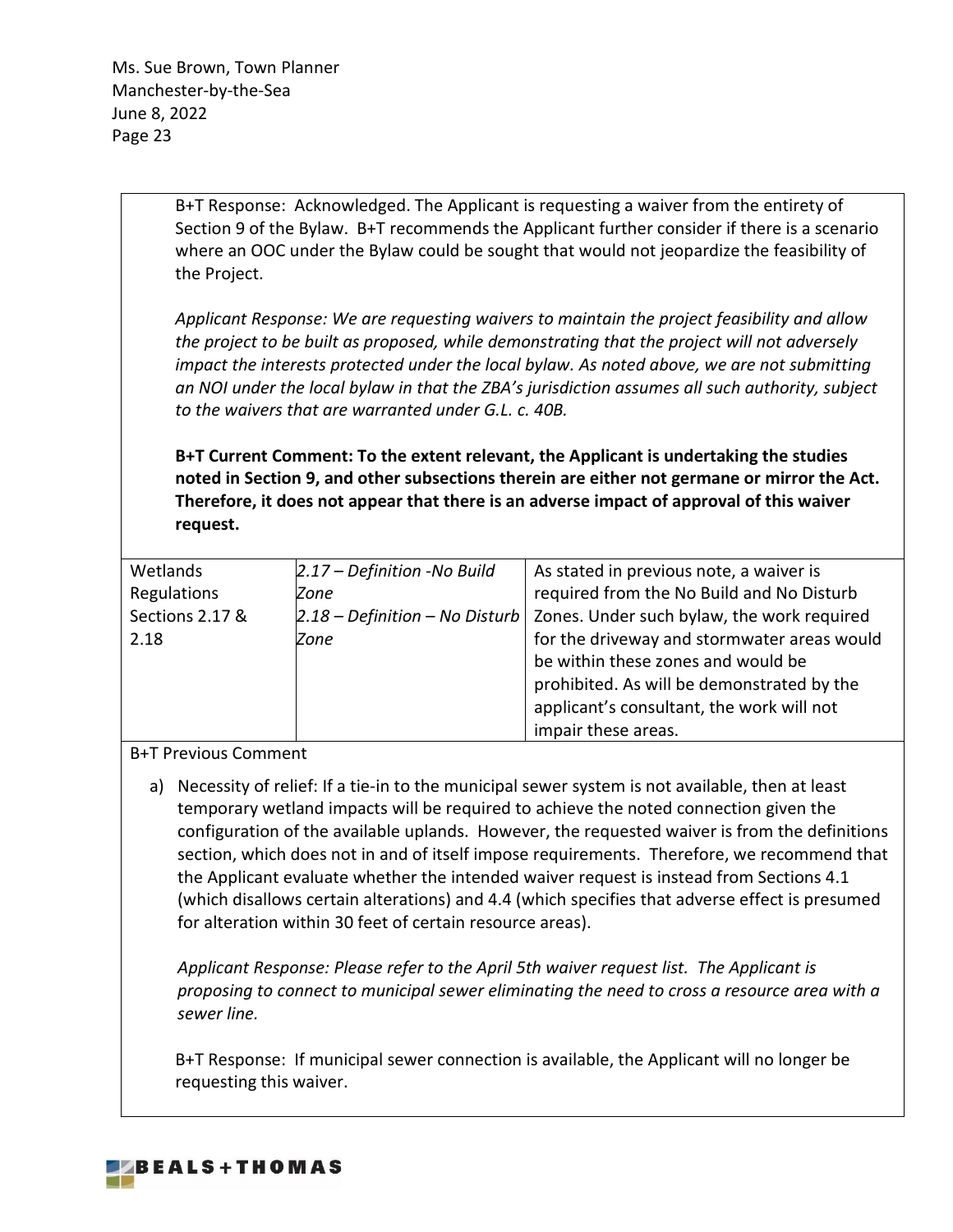Applicant Response: No response required.

**B+T Current Comment: Certain components of the Project lie within the 30' No Disturb Zone and the 50' No Build Zone to Vernal Pools with respect to the driveway and some stormwater features. We note that this section is only a waiver to the definitions of these jurisdictional setbacks, not their performance standards.**

**Please also refer to the new waiver section at the end of this letter where the Applicant's requested waiver from the relevant sections of the Regulations is discussed (Sections 10.1.1 and 10.1.2).**

b) Alternate methods of compliance: If routing the pipe off-site or connecting with municipal sewer is not achievable, then an alternate method of compliance does not appear feasible given the anticipated size of the on-site treatment system to accommodate the number of proposed units.

*Applicant Response: The project is now connecting to municipal sewer.*

B+T Response: B+T acknowledges that the Project now proposes connecting to the municipal sewer system.

Applicant Response: No response required.

**B+T Current Comment: This waiver relates to definitions rather than the implementation of these definitions. Therefore, alternatives are not applicable; please refer to the discussion of the Section 10.1 Waiver requests later herein.**

c) Adverse impact of approval: The Act provides the MCC with the ability to permit resource area disturbances subject to specific performance standards. Impacts will need to be quantified in terms of the temporality of impacts (permanent or temporary), and how they will be either replicated (if permanent) or restored (if temporary). We recommend that the Applicant clarify if and how they will restore the BVW and No Disturb Zones to predisturbance conditions.

*Applicant Response: The Applicant team will clarify the temporary and permanent impacts and restoration/mitigation efforts as part of the NOI process before the MCC under the MA Wetlands Protection Act.*

B+T Response: Our original comment largely related to previously proposed wetland impacts, which have been eliminated with the connection to municipal sewer.

Applicant Response: No response required.

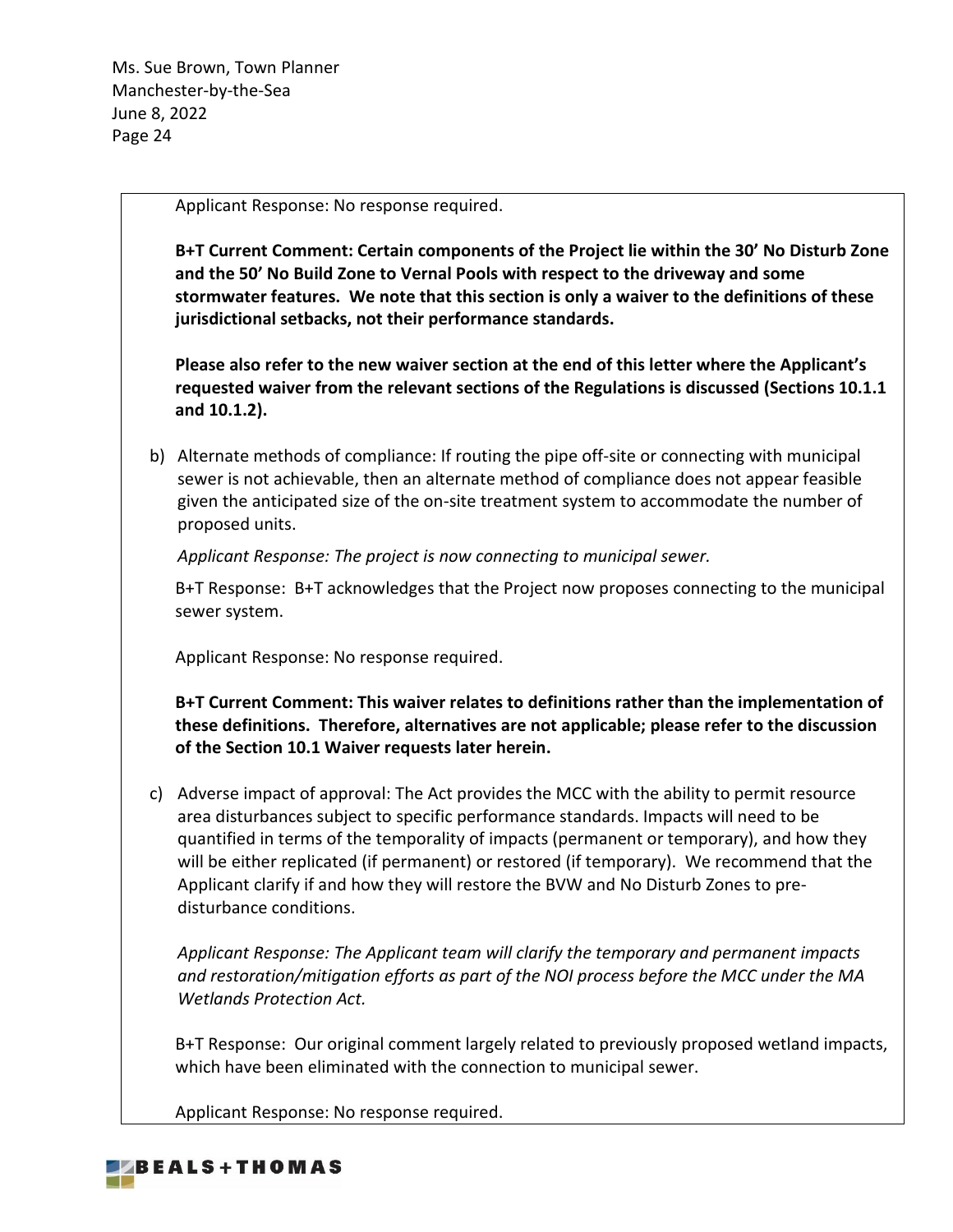> **B+T Current Comment: As it pertains to the 30' No Disturb Zone and 50' No Build Zone associated with the expanded vernal pool boundaries (the extension of 100'), the Project will require this waiver to achieve the current design. Specifically, this relief will be needed as it pertains to the driveway and the stormwater design. As noted in our response to Bylaw Waiver Request Section 1.2.2, the 30' No Disturb Zone and 50' No Build Zone contain steep topography and are generally comprised of ledge outcrops. In our opinion, diligence and monitoring during the construction period will be required to mitigate the risk of adverse environmental impacts.**

### **Bylaw and Regulation Comments**

2. The Applicant has not requested a waiver from the 50-foot No Build Zone as defined in Section 2.17 of the Bylaw's Regulations. B+T understands that the applicability of this No Build Zone may not be necessary if a waiver is granted to the 100-foot boundary extension to the MAHW of PVPs and CVPs. However, if this waiver request is needed, B+T recommends that the tabulated waiver requests be updated accordingly.

*Applicant Response: Please refer to the April 5th updated waiver list.*

B+T Response: Acknowledged. The Applicant has updated the Waiver Request list to include these jurisdictional setbacks.

Applicant Response: No response required.

# **B+T Current Comment: Please refer to the end of this letter for discussion regarding new waivers requested.**

3. If BVW impacts associated with the directional drilling of the wastewater line are not temporary in nature, then wetland replication will be required under the Act and the Bylaw. If the design scenario envisions permanent impacts, we note that Section 9.4 of the Bylaw's Regulations requires a higher threshold of replication than what is required by the Act (unless a waiver is granted).

*Applicant Response: As shown on updated plans dated 3/23/22 and narrative dated 3/25/22, the applicant plans to connect to municipal sewer, therefore no BVW impact is required or proposed.*

B+T Response: Acknowledged. Since connection to municipal sewer is proposed, a further analysis of BVW impacts for directional drilling is unnecessary.

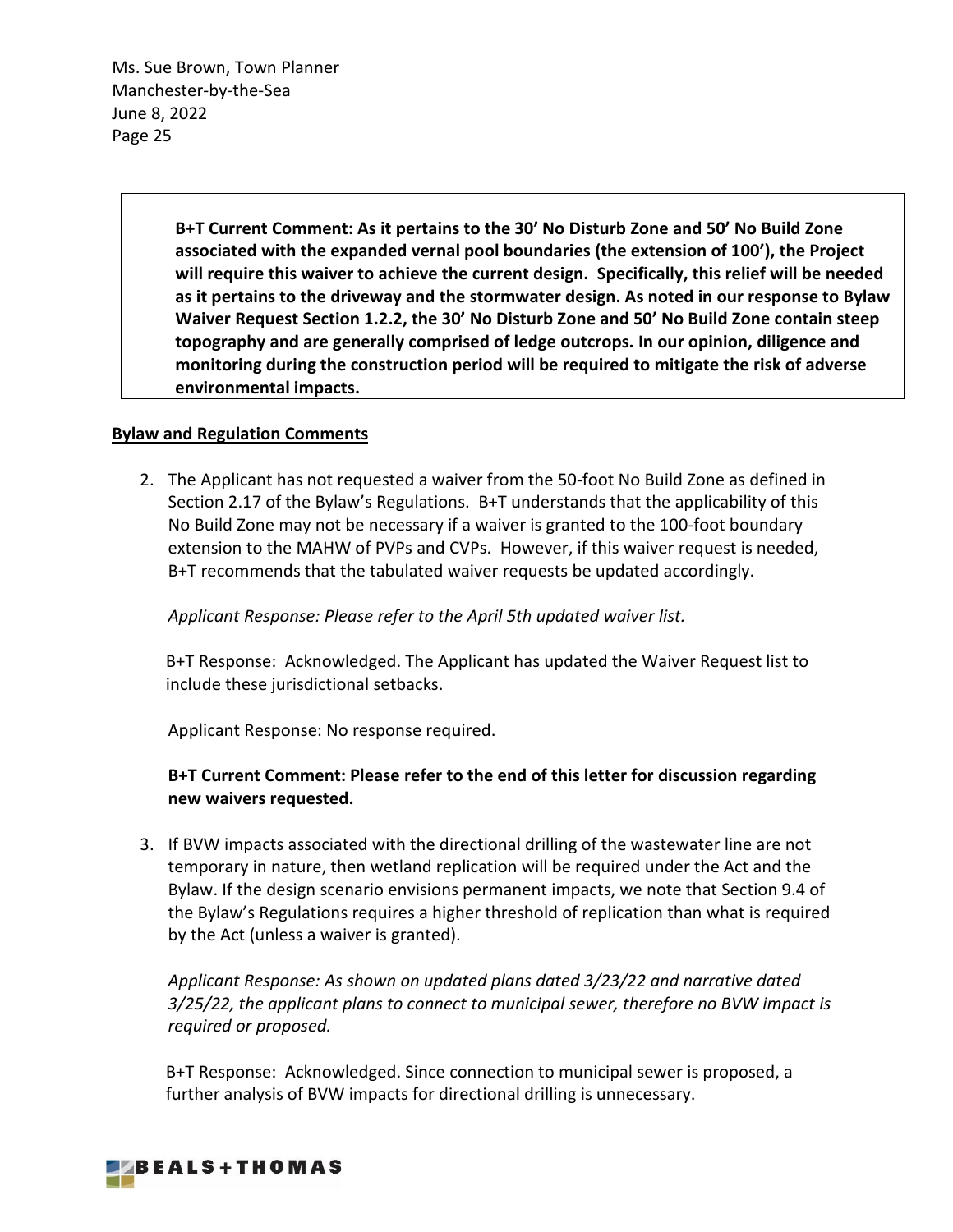> 4. If a waiver to the 100-foot boundary extension of Vernal Pool boundary is not granted, the Applicant will be required to provide an Alternatives Analysis pursuant to the Vernal Pool Performance Standards in Section 9.7 of the Bylaw's Regulations.

*Applicant Response: Please refer to refinements included in the April 5th updated waiver list. The Applicant's consultants will demonstrate that the project will not have an adverse impact on CVP or other jurisdictional resource areas*

B+T Response: B+T understands from this verbiage that a quantification of impacts on the CVP and other jurisdictional resource areas is forthcoming. We encourage the Applicant to consider the ways in which compliance with local requirements, such as the aforementioned Alternatives Analysis, can be included in the supplemental information to the Town.

*Applicant Response: The Applicant will not be preparing an alternatives analysis for the vernal pools as part of the NOI as that is not required under DEP regulations. The Applicant will not be submitting an alternative analysis during the public hearing process.*

**B+T Current Comment: Acknowledged. Please refer to the waiver request table and end portion of this letter for additional discussion.**

5. The Applicant requests a waiver to Section 4.4.2 of the Bylaw as tabulated above. We note that this waiver request should also address Section 10 of the Bylaw's Regulations, which also provides language establishing the 30-foot No Disturb Zone and 50-foot No Build Zone.

*Applicant Response: Please refer to refinements included in the April 5th updated waiver*  list. The Applicant's consultants will demonstrate that the project will not have an *adverse impact on CVP or other jurisdictional resource areas*

B+T Response: Acknowledged. The Waiver Request has been updated to request relief from Section 10.

Applicant Response: No response required.

**B+T Current Comment: Please refer to the end of this letter for discussion regarding new waivers requested.**

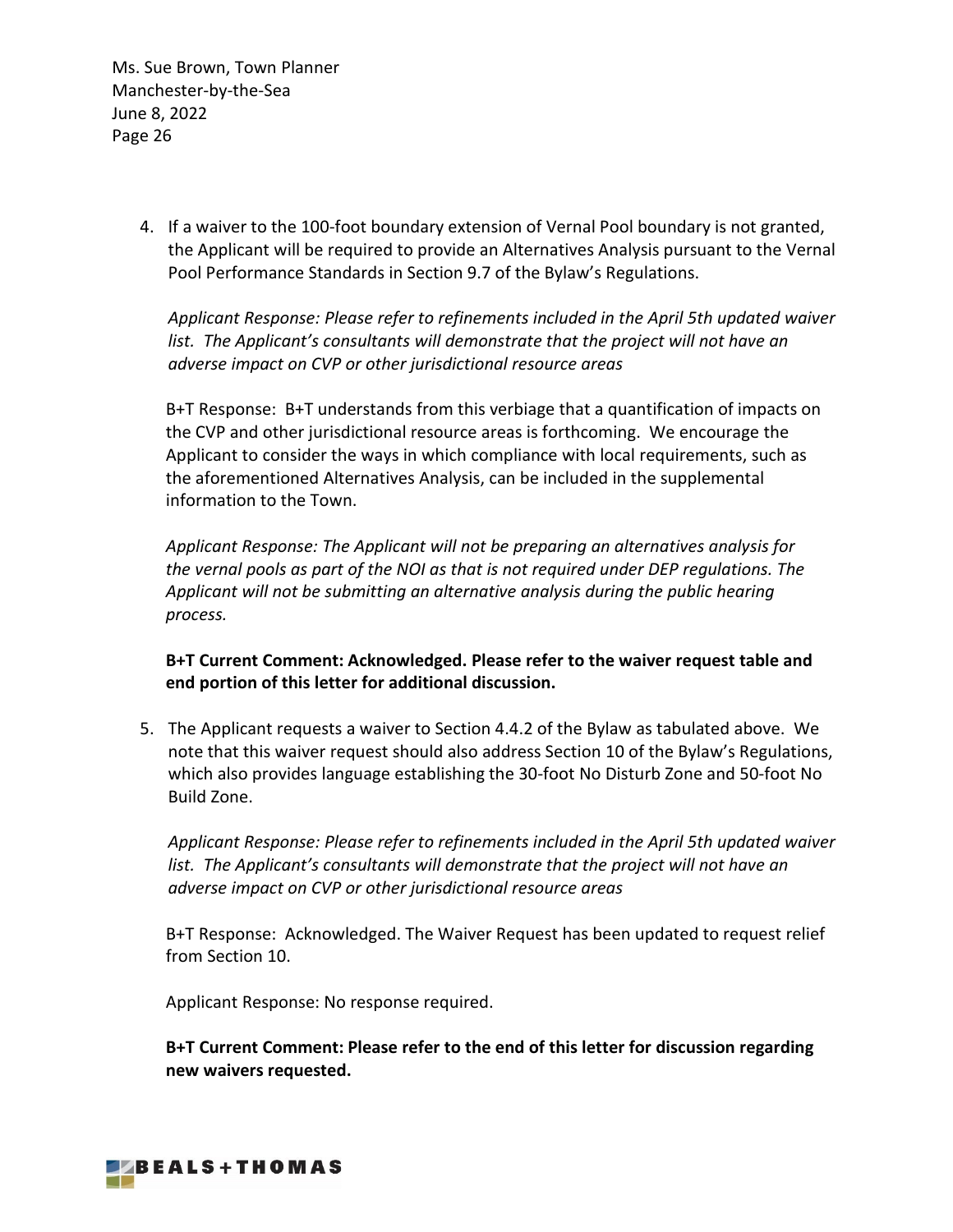> 6. It appears that the Site's hydrology as well as that of wetland resource areas may change due to increases in peak rates of runoff in the post-Project condition as compared to existing conditions. B+T notes that Section 2.2.2 of the Bylaw includes specific language for interpreting alterations with relation to drainage, flow patterns, flood retention, etc.

*Applicant Response: A revised drainage report prepared by Allen & Major Associates, Inc., dated 3/23/22 has been submitted to the town and the ZBA.*

B+T Response: B+T recommends that the Applicant consider whether or not a Waiver is also required from Section 2.2.2 of the Bylaw or provide some additional commentary on changes to drainage or flow patterns, particularly in the areas where the A Series wetland is used a design point in the drainage analysis.

*Applicant Response: The Applicant will update waiver list to include Section 2.2.2 of the Bylaw. This waiver is required due to the changing of drainage and flow patterns on the site. The required removal and addition of various materials for the project will change the existing drainage characteristics and flow patterns currently found on-site and these changes are necessary to construct the project will still meeting DEP regulations. Since the site is undeveloped, any work could have the potential to change existing drainage characteristics and drainage patterns. Failure to grant this waiver would make the project unbuildable because change to existing conditions is required.*

**B+T Current Comment: Acknowledged. The revised waiver request includes relief requested for the definition of** *Alter* **in Section 2.2. [Alter]. Please refer to the table for related discussion. For the Board's information, we note that the Act contains similar language regarding the changing of drainage patterns and flow characteristics as representing alterations, and so this will also be reviewed pursuant to the NOI filed under the Act.** 

## **Wetland Resource Area Comments**

7. Quantification of the proposed resource area impacts will be required prior to filing with the MCC. B+T recommends that these resource area impacts be quantified during this permitting stage to facilitate Project evaluation.

*Applicant Response: The proposed resource area impacts will be quantified as part of the filing of the NOI under the Wetlands Protection Act with the MCC.*

B+T Response: Acknowledged.

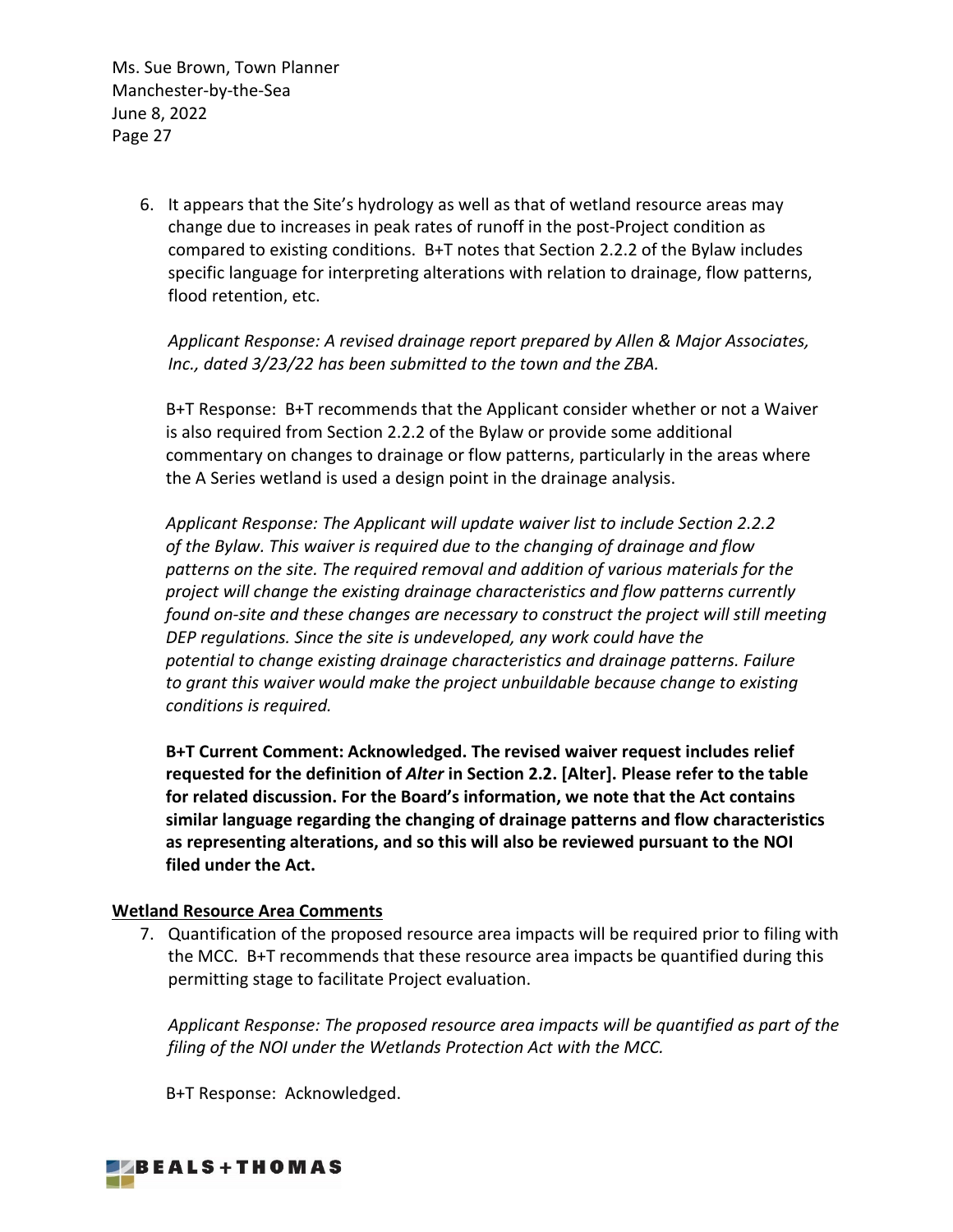Applicant Response: No response required.

8. Quantification of the total on-site Riverfront Area and proposed impacts within the inner and outer 100 feet of Riverfront Area has not been provided at this time. Prior to submission to the MCC, these impact numbers will need to be itemized to assess compliance with the Riverfront Area performance Standards (310 CMR 10.58 *et seq*).

*Applicant Response: Riverfront area and associated impacts will be quantified, and compliance assessed with the relevant performance standards as part of the filing of the NOI under the Wetlands Protection Act with the MCC.*

B+T Response: Acknowledged.

Applicant Response: No response required.

9. An Alternatives Analysis pursuant to 310 CMR 10.58(4)(c) will need to be included in supporting documentation when the Project is reviewed by the MCC, regardless of whether or not a waiver to the Alternatives Analysis required under the Bylaw is granted.

*Applicant Response: Applicant team will provide any necessary alternatives analysis pursuant to 10.58(4)(c) as part of the filing of the NOI under the Wetlands Protection Act with the MCC.*

B+T Response: Acknowledged.

Applicant Response: No response required.

10. There are Critical Areas present on and proximate to the Site, including the watershed to a Coldwater Fishery and to the PVPs and CVPs. We recommend that the Applicant provide information as to how the Project will avoid impacts to these Critical Areas. Sawmill Brook, the designated Coldwater Fishery, according to the MA Division of Fisheries and Wildlife, is one of the few remaining waterways in northeastern Massachusetts with adequate water quality (namely temperature) to support a wild brook trout population. Such evaluation should include but not be limited to evaluation of potential water quality, including thermal, impacts to the brook from the stormwater and wastewater systems, for example, or avoidance thereof. If impacts are unavoidable, the Applicant should demonstrate why the need for this affordable housing Project outweighs such impacts.

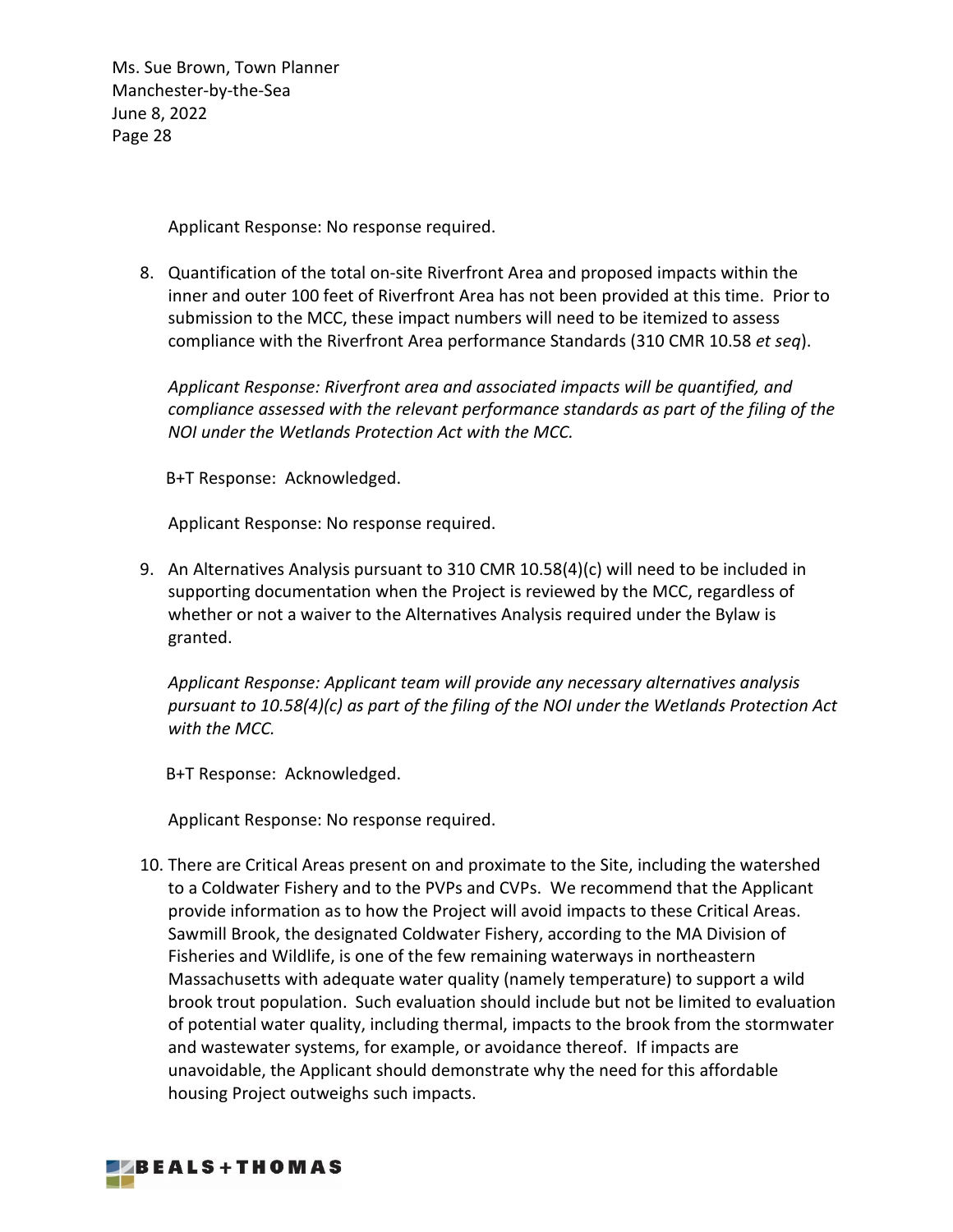> *Applicant Response: A revised drainage report prepared by Allen & Major Associates, Inc., dated 3/23/22 has been submitted to the town and the ZBA. The Applicant's consultants will demonstrate that the project will not have an adverse impact on CVP or other jurisdictional resource areas.*

B+T Response: We acknowledge that the revised March 23, 2022 drainage report has been provided. However, will the Applicant undertake any additional hydrologic analyses to identify and potentially mitigate impacts to Critical Areas? We also understand that the revised drainage report investigates Wetland Series A as a design point, but have the other PVPs and CVPs been investigated individually to ascertain pre- and post-development hydroperiods?

#### *Applicant Response:*

*The applicant had taken great care to design a stormwater management system that will mitigate the potential impact of the proposed projects impact on the surrounding cold-water fishery and vernal pools. Per MassDEP stormwater standard, the proposed stormwater management system (SMS) has been designed to meet the "Best Management Practices (BMPS) for Cold Water Fisheries" by proposing removal of at least 44% of the total suspended solids prior to discharge to the infiltration systems, by providing greater than 80% TSS removal prior to discharge, and providing a water quality volume greater than 1.0 inch of runoff times the imperious area of the postdevelopment project site. The proposed SMS provides a cold-water fishery treatment train including deep sump catch basins, proprietary separators, filtering bioretention and exfiltrating bioretention areas to mitigate the projects impact to the cold-water fishery.*

*Per MassDEP stormwater standard the proposed stormwater management system (SMS) has been designed to meet the BMPs for "Stormwater Discharges Near or To …Vernal Pools" by proposing BMPs be set back at least 100 from a certified vernal pool, remove at least 44% of the total suspended solids prior to discharge to the infiltration systems and provide a water quality volume greater than 1.0 inch of runoff times the imperious area of the post-development project site.*

*The proposed SMS provides a vernal pool treatment train including deep sump catch basins, proprietary separators, exfiltrating bioretention areas and underground infiltration systems to mitigate the projects impact to the vernal pools. The Applicant has studied the effects the project has to interior vernal pools. Watershed E-4B has been included in the updated model to illustrate the watershed to the two vernal pools in wetland A more accurately.* 

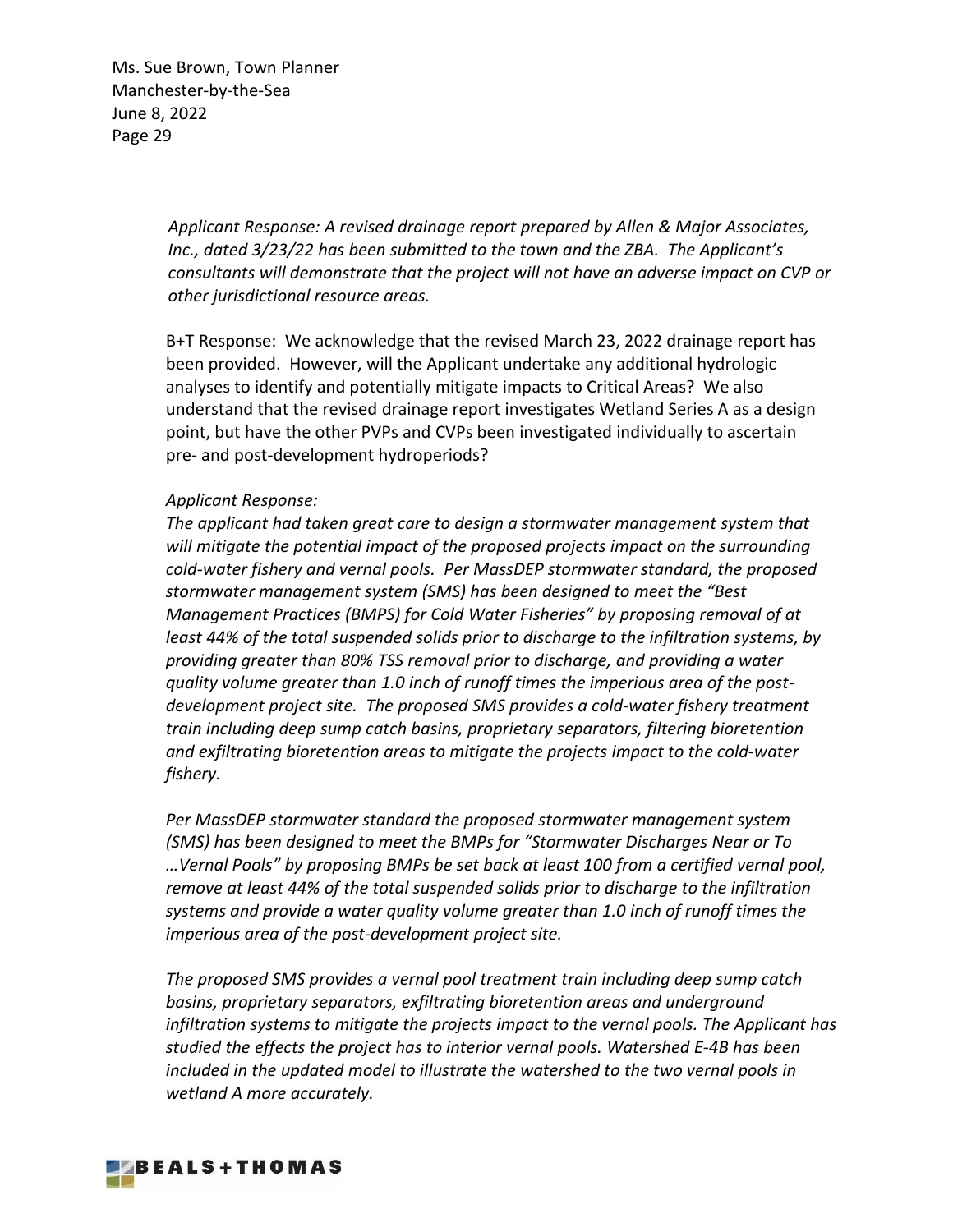> *The existing watershed is 248,398 SF. Of the existing 248,398 sf of existing watershed only 4% (10,064 sf) is proposed to be impervious in the post development conditions, illustrating the projects minimal impact to the groundwater of this vernal pool. This has been mitigated by the proposed underground Infiltration System #2 (UIS#2) which collects that impervious area and infiltrates it back into the ground. UIS #2 is located completely within Existing Watershed E-4B. In addition to the infiltration system mitigation, the total surface runoff area of the proposed condition will be at least 242,609 sf (P-4B & P-18), which will at least match the surface runoff of existing conditions.*

*Per the MassDEP Stormwater Handbook "Water budgeting analysis is not required, if the recharge is directed to the same subwatershed where the impervious surfaces are proposed."*

*The Applicant has mitigated the projects minimal impacts on wetland A.*

# **B+T Current Comment: This comment has been adequately addressed; no further action needed.**

11. Not all of the vernal pool boundaries constraining the development area are shown or delineated on the Plans. As much of the conversation surrounding the waiver request is based on the boundary of vernal pools as expanded by the Bylaw, these boundaries should be delineated to fully understand the necessity of the waiver request.

*Applicant Response: The vernal pools to the north and west of the site have been delineated and shown on site plans dated 3/23/22. The remaining 2 PVPs (VP A North and a VP south of VP A South) were delineated on 4/1/22 and will be shown on a future plan.*

B+T Response: Not all of the PVP delineations are shown on the submitted plan set at this time. We recommend that the plans be updated to reflect the newly delineated PVPs.

For planning purposes, B+T generally agrees with the approximation of Vernal Pool A North's southwest boundary (closest to the proposed wastewater line). Based on our field reconnaissance, there appears to be an elevated landform within the BVW between flags A27 and A50 that divides the vernal pool boundary from the southwest portion of the wetland system. This elevated landform is vegetated with mature eastern hemlock (*Tsuga canadensis*) and yellow birch (*Betula alleghaniensis*).

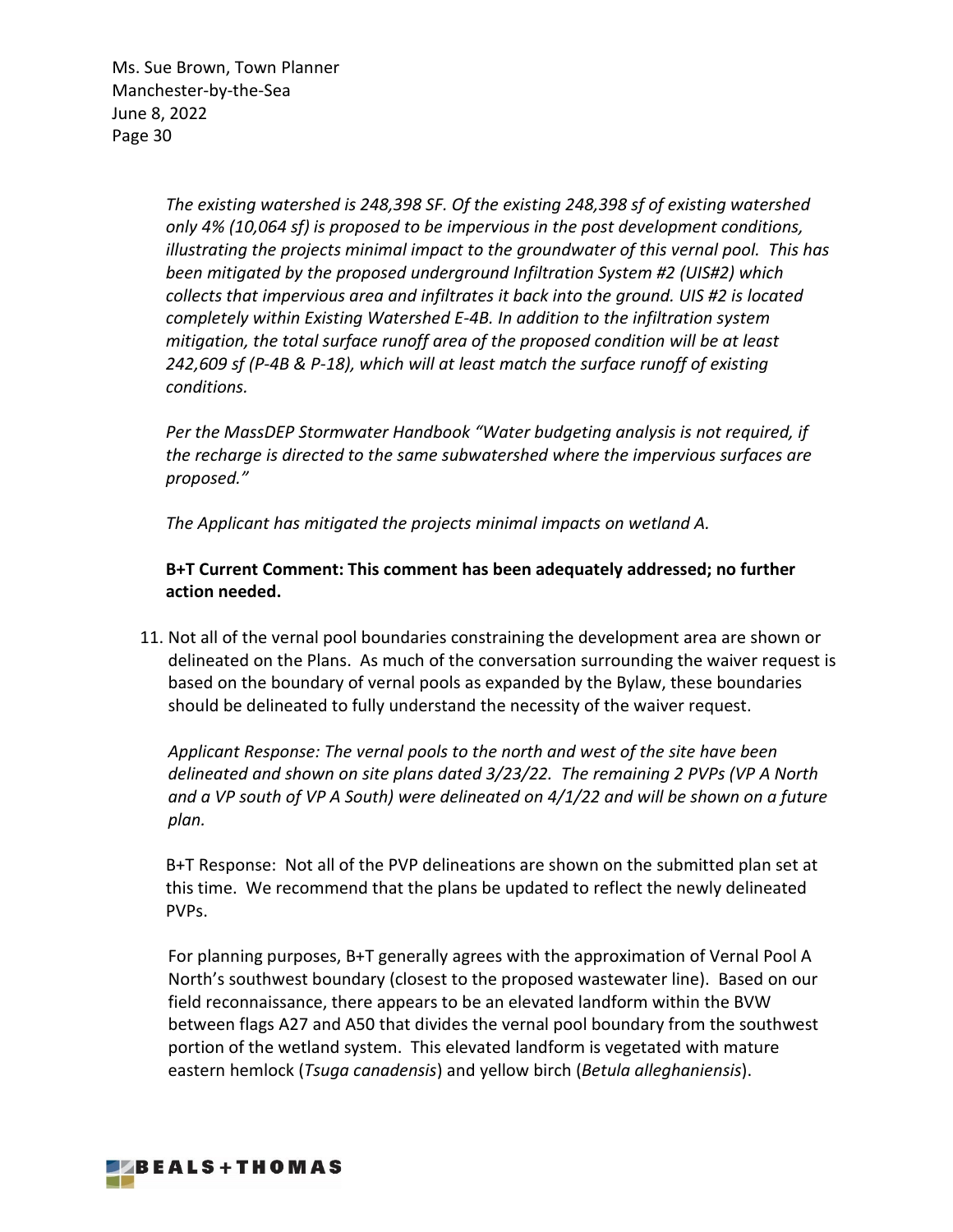B+T recommends that the unflagged vernal pool boundaries be delineated to the extent that they constrain the Project.

*Applicant Response: This vernal pool boundary was delineated on 4/1/22 and can be shown on an updated plan set.*

B+T Response: B+T recommends that this delineation be reflected on an updated plan set.

*Applicant Response: Delineations of all PVPs within A series are shown on the Existing Conditions Plan sheet V-101, revised through May 19th 2022*

# **B+T Current Comment: Acknowledged. All PVPs and CVPs noted in the field are shown on the revised plans.**

12. During the February 9, 2022 site visit, it was mentioned that the C-Series upland feature was determined to not qualify as ILSF. B+T recommends that the supporting ILSF calculations be provided to the Town to document that this feature does not qualify as a wetland resource area pursuant to 310 CMR 10.57 *et seq*. Based on the conditions of the soil and surrounding vegetation, B+T concurs that this topographic depression does not appear to qualify as an Isolated Vegetated Wetland.

*Applicant Response: The C-series feature was already determined by Goddard and confirmed by Michael DeRosa, the Peer reviewer during the ANRAD phase, and accepted with the issuance of the ORAD.*

B+T Response: The ORAD specifies that not all wetland resource areas on-site were investigated (See Findings of Fact No. 2), nor were ILSF calculations provided for the potential C Series feature. Although we acknowledge that this area was not holding any water in recent site visits (April 22, 2022), true confirmation that this area is not ILSF requires an engineering calculation, as noted in Goddard Consulting, LLC's Wetland Delineation Report dated November 27, 2019.

*Applicant Response: The Applicant has completed engineering calculations and has determined the area does not qualify as ILSF. During the 1-year-storm event the C series feature collects 5,706 cubic feet (0.13 acre-feet) which is less than the required volume of ¼ acre-feet to an average depth of six inches.*

**B+T Current Comment: Acknowledged; the landscape feature does not qualify as ILSF based on the provided calculation.** 

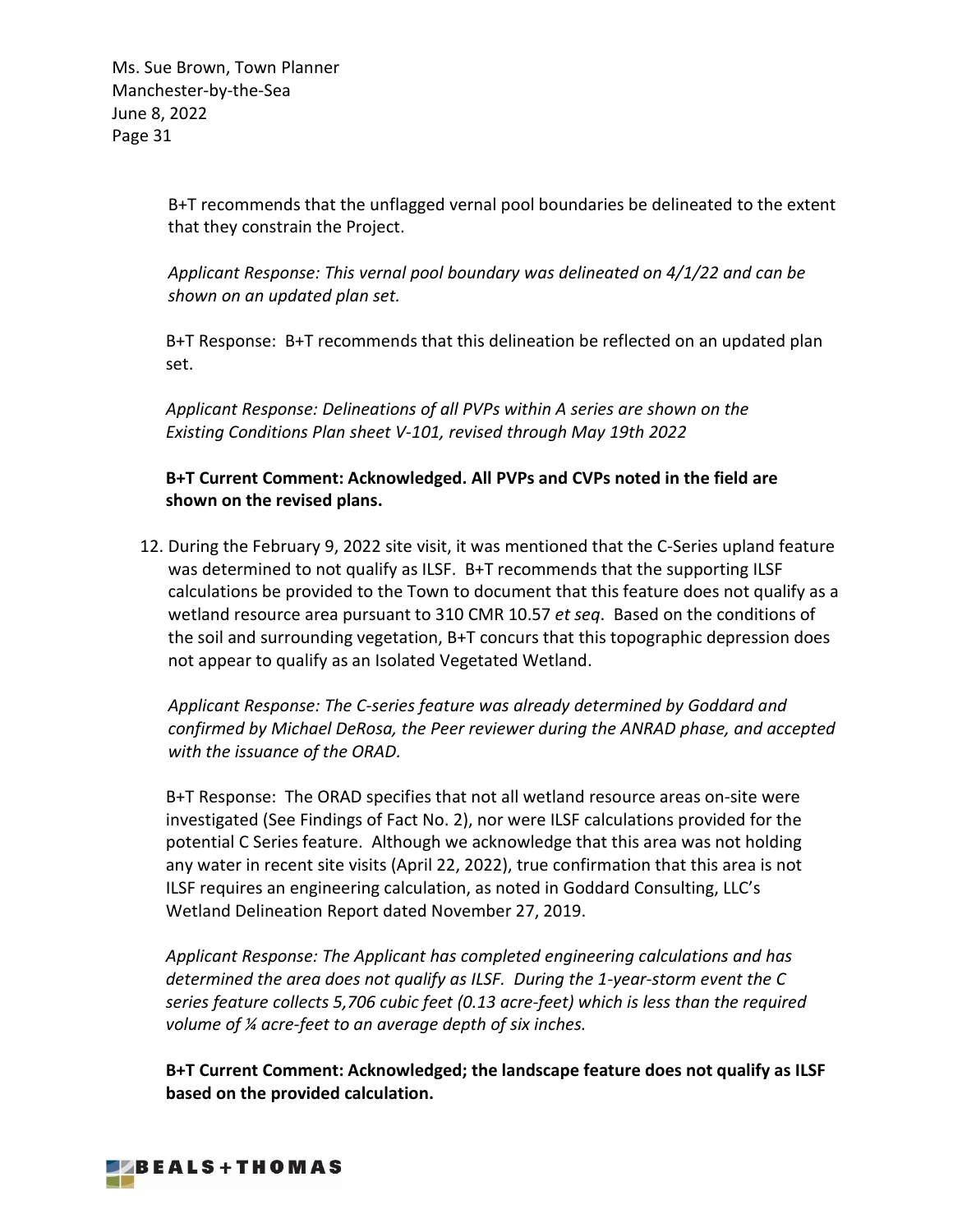> 13. The Federal Emergency Management Agency's (FEMA) Flood Insurance Rate Maps (Panel Nos. 25009C0432G and 24009C0434G) depict a flood zone (Zone A; Base Flood Elevation Unknown) bounding the Property to the north. B+T recommends that the Applicant provide information evaluating whether a flood study is necessary to determine if the Zone A constrains the Property and reflect on the Plans.

*Applicant Response: The FEMA flood zone A is shown on updated plans dated 3/23/22.*

B+T Response: We acknowledge that the FEMA Zone A line has been transposed on the plan set. However, we recommend that the rationale for not performing a flood study be provided as the Zone A is not set to a specific elevation in the FEMA mapping.

*Applicant Response: The flood line does not fall within our property and is at a lower elevation than any of the significant work being undertaken on the site.*

# **B+T Current Comment: Acknowledged; the Applicant has provided the requested information to document the administrative record.**

14. A number of wetland flags are missing in the field or have fallen. We find that this is common for a wetland delineation that is a few years in age. As we are in general agreement with the wetland boundary where flags were missing (as referenced in the ORAD), B+T recommends that any absent flagging be re-hung prior to construction.

*Applicant Response: The missing wetland flags can be re-hung prior to construction.*

B+T Response: Acknowledged.

Applicant Response: No response required

15. Based on our February 9, 2022 field review, it appears that an intermittent stream flows south from the B-Series wetland which is currently mapped as ILSF and a CVP. It appears that this intermittent stream feature was originally delineated as part of the ORAD process (Plan Date September 21, 2020 from Allen & Major Associates, Inc.) with flags B-14 through B-24, but does not appear to be explicitly indicated in the ORAD as confirmed. We recommend that the Bank of this intermittent stream exiting the wetland system be accounted for as part of the contemporary delineation. We further recommend that this B-Series wetland resource area be recognized on the plans as BVW given its association with this surface water feature (see 310 CMR 10.55(2)(a).

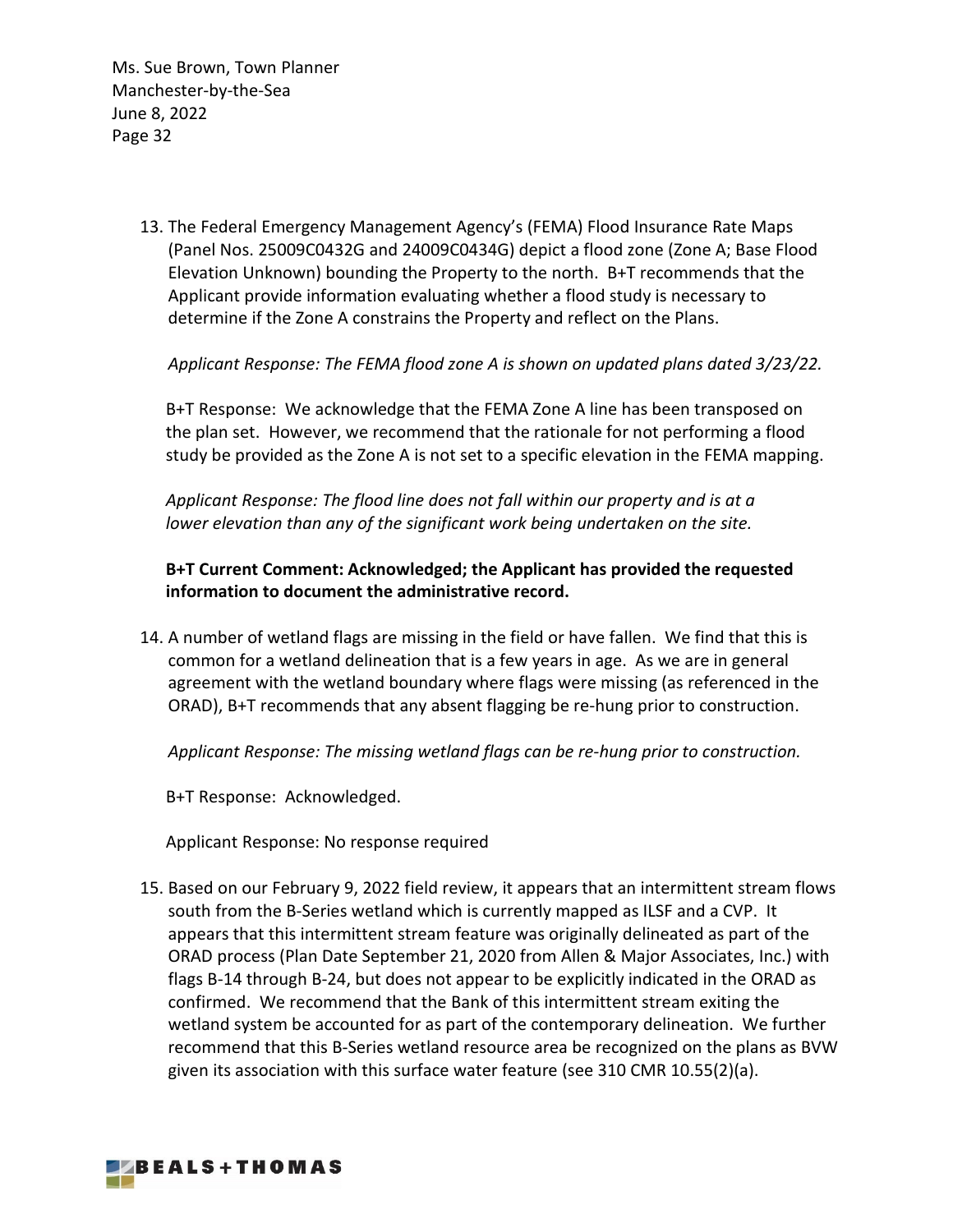> *Applicant Response: This area is in the very southern portion of the site and is currently shown on plans using the accepted lines from the ORAD. The proposed project will not impact this area.*

B+T Response: We acknowledge that the B Series resource area and its associated Buffer Zone are outside of the limit of disturbance proposed with this Comprehensive Permit. We note for the administrative record that unidirectional flow south of the WF-B Series feature was observed on our February 9<sup>th</sup> and April 9<sup>th</sup> site visits, which may suggest that this wetland is BVW and not only an ILSF/Isolated Wetland. However, additional evaluation as to whether the channel connects to the wetland would be necessary to determine, which is not necessary given the location of this area in relation to the Project, and since this area will be held in conservation as part of the Project.

Applicant Response: No response required

### **Development Plans and Additional Site Comments**

16. Based on the plan notes (Sheet C-104), directional drilling appears to be the preferred option for crossing the A-Series BVW. Will this drilling require disturbance to the surface of the BVW? Will the potential for ledge or glacial erratics impact the viability of directional drilling? And if drilling is the confirmed strategy, will this impact the subsurface hydrology of the BVW with relation to the Vernal Pool Habitat?

*Applicant Response: The project now proposes to connect to municipal sewer; therefore the impacts referenced are no longer applicable.*

B+T Response: Acknowledged.

Applicant Response: No response required

17. Given the significant presence of PVPs and CVPs within and bounding the Property, we recommend the Applicant consider time-of-year restrictions for certain activities which may impact Vernal Pool Habitat, such as the directional drilling of the A-Series BVW.

*Applicant Response: The Applicant believes there is no basis for a time-of-year construction restriction based upon the proposed design and transition to municipal sewer.*

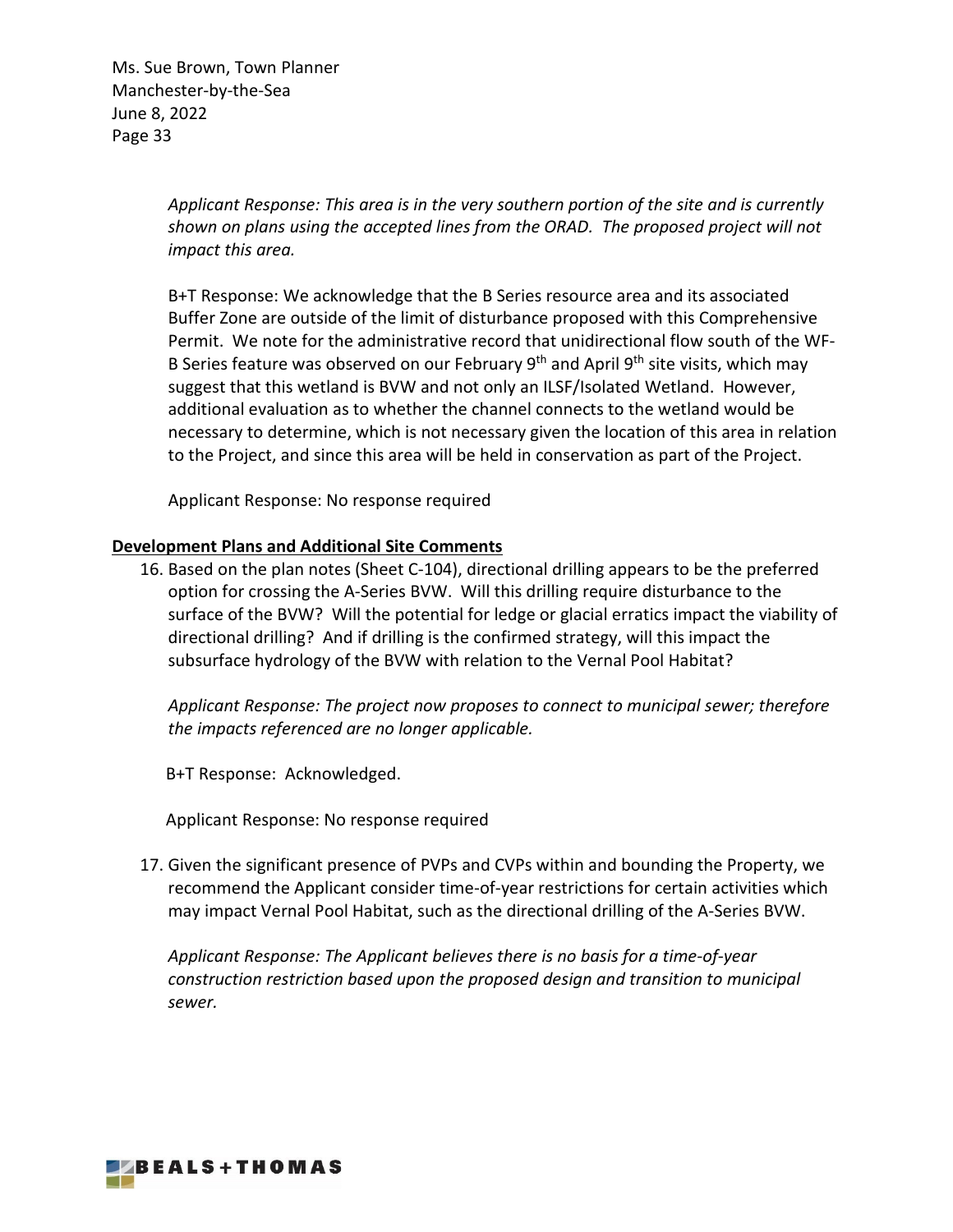> B+T Response: Given the significant presence of CVPs and PVPs within and surrounding the locus, including proximate to proposed work, B+T recommends the Applicant provide information documenting why time-of-year restrictions are or are not necessary for certain construction activities proximate to the CVPs and PVPs.

*Applicant Response: With appropriately designed and installed erosion control, construction will not impact the CVPs or PVPs. The Applicant will endeavor to show construction means and methods for preserving the areas in question and those means and methods are not seasonal.*

**B+T Current Comment: We defer closure of this comment until receipt of the noted information.**

18. B+T recommends that the Applicant include an invasive species management plan with respect to the Japanese knotweed (*Fallopia japonica*) on-site. Sheet C-101 (the Erosion Control Plan) denotes soil stockpiles to be centrally located on-site. If soil material from the proposed construction entrance (near the knotweed growth) is stored in these stockpile locations and handled elsewhere on-site, there is an opportunity for the knotweed to propagate in other portions of the Site that are undisturbed by this noxious species in pre-project conditions. These rhizomes are relatively disturbance tolerant and can spread vigorously when translocated.

*Applicant Response: The applicant will provide an invasive species management plan (ISMP) as a condition of the Comprehensive Permit or as part of the overall NOI submittal to the MCC under the MA Wetlands Protection Act.*

B+T Response: Acknowledged.

Applicant Response: No response required

19. We recommend that the Applicant evaluate whether snow storage areas can be maintained outside of areas subject to Conservation Commission jurisdiction, particularly the Riverfront Area and vernal pool areas.

*Applicant Response: As shown on the plans dated 3/23/22, sheet C-106 shows snow storage areas. No snow storage is planned to be stored in Riverfront Area. Please see the Memo from Allen & Major Assoc. dated 3/24/22 regarding snow storage on-site.*

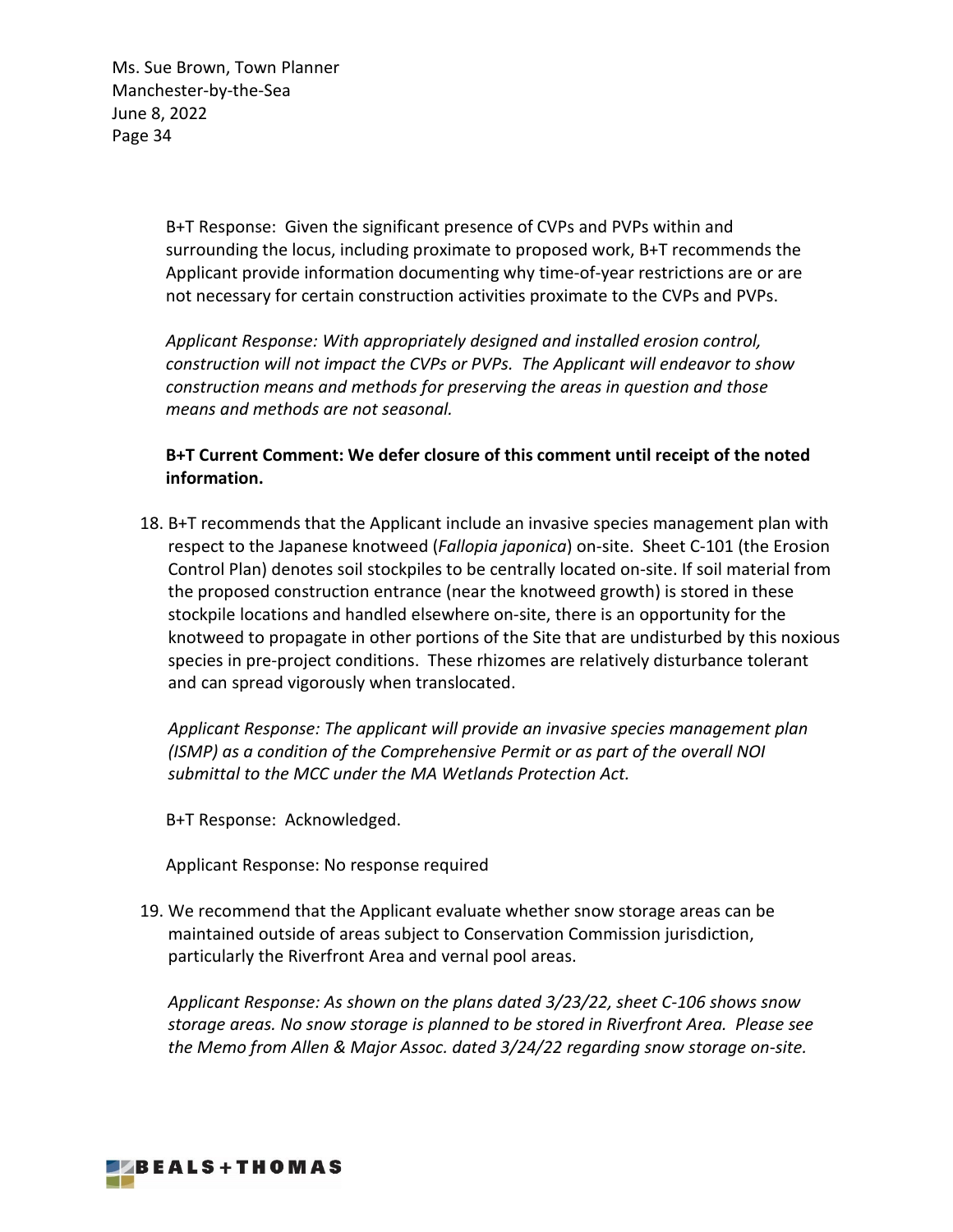> B+T Response: Acknowledged. The plans have been updated to address snow storage with relation to resource areas.

Applicant Response: No response required

20. We recommend that the Applicant consider using native non-cultivars in the landscape design, but at a minimum that only native non-cultivars be planted within areas subject to Conservation Commission jurisdiction.

*Applicant Response: The Applicant will reflect this request to the greatest extent possible as part of any landscaping plans submitted to the WCC during the NOI process. The majority of the proposed plantings shown on the current plan are native or native cultivars.*

B+T Response: Acknowledged.

Applicant Response: No response required

21. As noted in our Engineering peer review letter dated March 4, 2022, we understand that the wastewater treatment facility will be subject to review by the Board of Health. We recommend that the Applicant provide documentation or confirmation that the wastewater treatment facility will meet applicable regulatory requirements, particularly with regard to water quality.

*Applicant Response: The wastewater treatment facility is no longer part of the project. The project now proposes to connect to municipal sewer.*

B+T Response: Acknowledged.

Applicant Response: No response required

22. We recommend that the Applicant provide documentation indicating that the hydrology of the vernal pools will not be altered by the Project.

*Applicant Response: As it relates to the stormwater management system, the system has been designed to match the existing drainage patterns and volumes to the maximum extent possible. A hydrological study is no longer required as the leaching fields have been eliminated from the proposed infrastructure design.*

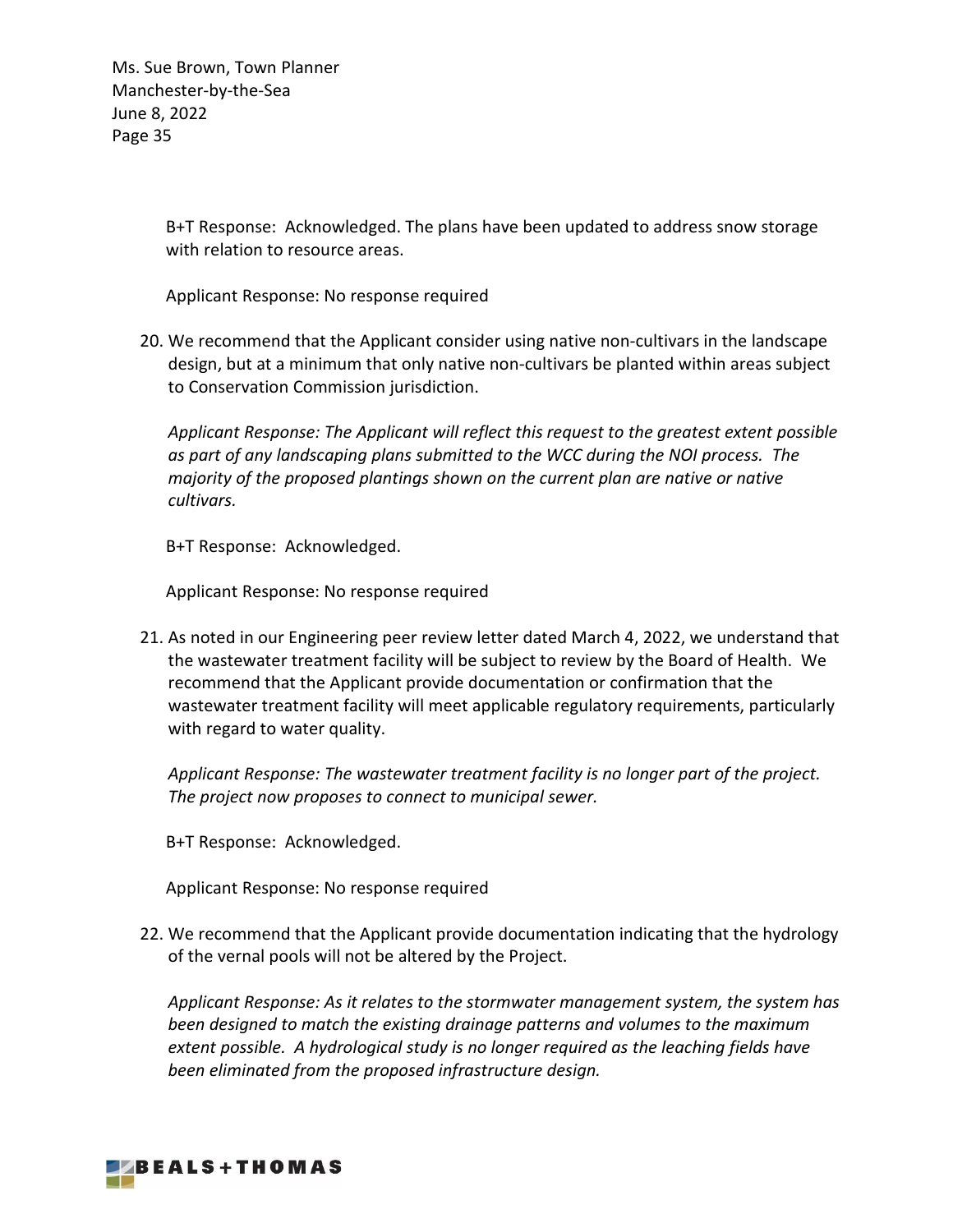> B+T Response: Our original comment pertaining to the hydrology of the vernal pools was not limited to the leaching fields and should be interpreted as changes to groundwater recharge and overland flow. At a minimum we recommend the Applicant consider how treating the A Series Wetland as a singular design point may differ in interpreting the vernal pool hydrology as discrete entities in the overall watershed.

*Applicant Response: The proposed project has studied the effects the project could have to interior vernal pools (A series). Watershed E-4B has been included in the updated model to illustrate the watershed to the two vernal pools in wetland A more accurately. The existing watershed is 248,398 SF. Of the existing 248,398 sf of existing watershed only 4% (10,064 sf) is proposed to be impervious in the post development conditions, illustrating the projects minimal impact to the groundwater of this vernal pool. This has been mitigated by the proposed underground Infiltration System #2 (UIS#2) which collects that impervious area and infiltrates it back into the ground. UIS #2 is located completely within Existing Watershed E-4B. In addition to the infiltration system mitigation, the total surface runoff area of the proposed condition will be at least 242,609 sf (P-4B & P-18), which will at least match the surface runoff of existing conditions.*

*Per the MassDEP Stormwater Handbook "Water budgeting analysis is not required, if the recharge is directed to the same subwatershed where the impervious surfaces are proposed."*

*The Applicant has mitigated the projects minimal impacts on wetland A.*

# **B+T Current Comment: Please refer to B+T Current Response on Item No. 10.**

23. We recommend that the Applicant document the need for both leaching areas, and if two are necessary, evaluate whether the southeasterly field can be relocated to the main limit of work. If not, the plans should be updated to reflect the impacts associated with the leaching field, which are not currently shown (e.g. tree clearing, grading).

*Applicant Response: The leaching fields are no longer needed since project is now proposing to connect to municipal sewer.*

B+T Response: Acknowledged.

Applicant Response: No response required

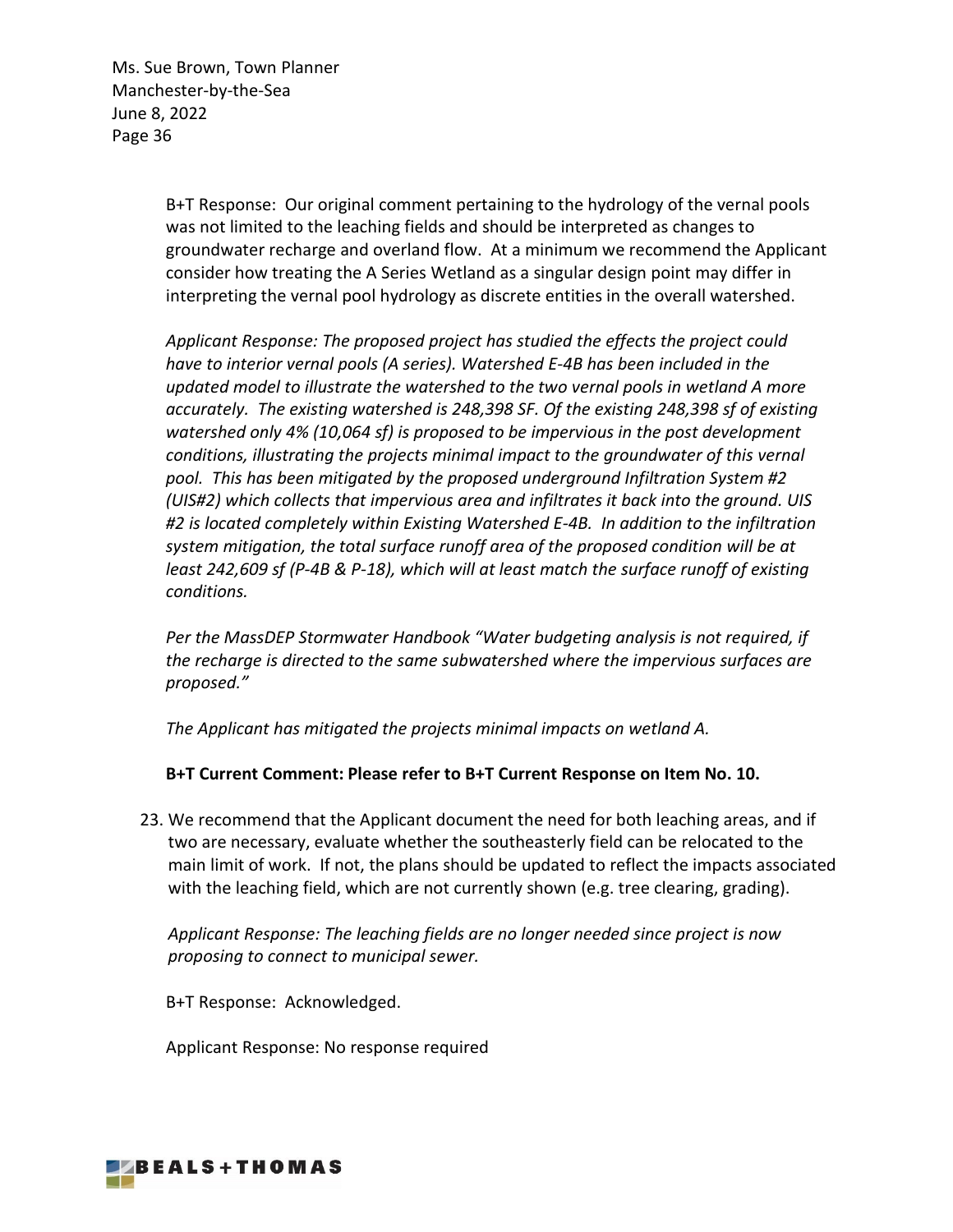> 24. We recommend that the viewport of Sheet L-200 be updated to depict the full limit of work, in order to ensure understanding of where lawn vs. meadow mix is proposed.

*Applicant Response: Updated landscape plans will depict lawn vs. meadow mix. The current viewport encompasses the proposed development area. Areas outside the developed area will remain in the existing natural condition.*

B+T Response: B+T understands that these revisions are forthcoming.

Applicant Response: No response required

# **B+T Current Comment: Acknowledged. The noted information is shown on the revised landscape plans.**

25. We recommend that the Applicant describe how wildlife corridors are being maintained, or if they are not, evaluate maintaining wildlife corridors across the Site, particularly between the southerly wetland system and northerly Sawmill Brook system.

# *Applicant Response: The wildlife study will identify and quantify wildlife corridors, and provide an evaluation of the corridors, if present.*

B+T Response: The aforementioned wildlife study is ongoing at the time this response letter is generated. B+T anticipates providing a separate review letter documenting our findings of the wildlife habitat evaluation once available.

Applicant Response: No response required

#### **B+T Current Comment: The wildlife habitat study remains ongoing at this time.**

26. We recommend that the Shadow Studies depicted on Sheet A800 also show existing conditions as well as sensitive environmental receptors (vernal pools, Sawmill Brook) to facilitate evaluation of potential impacts.

*Applicant Response: The Project Architect is preparing an updated shadow study which will show no adverse impacts to jurisdictional areas.*

B+T Response: We understand that this revision is forthcoming.

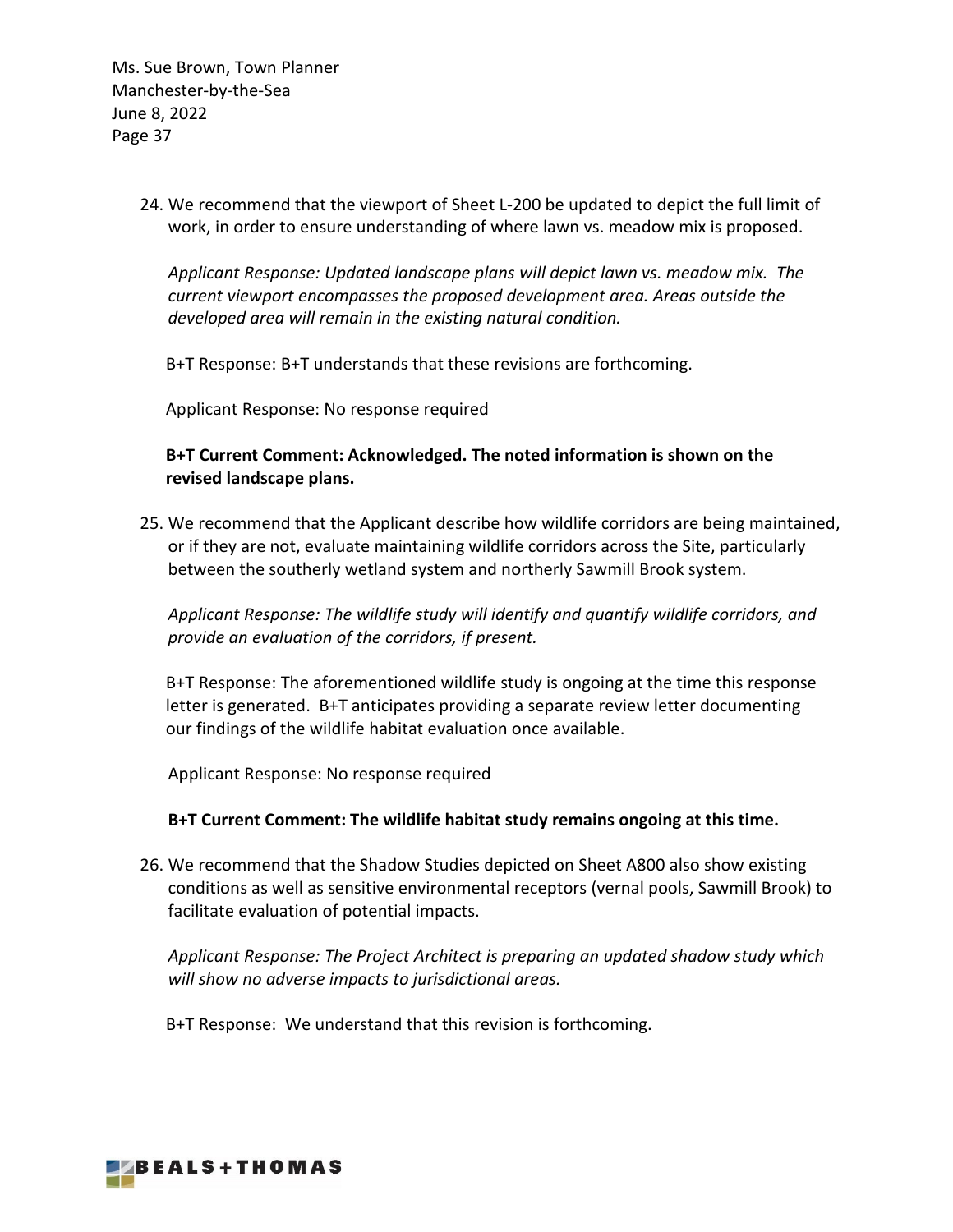> *Applicant Response: An updated shadow study has been submitted to the town. The shadow study can be found on pages A2, A3, & A4 in the Architectural Peer Response Exhibits document dated 4/15/2022.*

> **B+T Current Comment: Acknowledged. The updated shadow study has been provided as part of the Architectural Peer Review. Although we defer to the evaluation of this shadow study to the architectural peer reviewer, it does not appear that significant shadow impacts will occur to sensitive environmental receptors.**

## **New Waiver Requests:**

**The original table has been largely preserved, except as noted otherwise, in the first section of this report to maintain the dialogue between B+T and the Applicant. However, the bylaw and regulation waiver requests have been subsequently updated with the April 5th and May 25th, 2022 transmittals from the Applicant. Since these new waiver requests have only been discussed indirectly in the commentary, B+T has provided the below-referenced commentary for the revised waivers provided therein. The section below, coupled with the Table in Comment 1 provides our comprehensive review of the waivers as currently requested by the Applicant to date.** 

- **27. Waiver Request from Wetland Regulations Section 10.1 30' No Disturb Zone and 50' No Build Zone**
	- **Necessity of relief: The Applicant is seeking a waiver from Section 10.1 which applies a local 30' No Disturb Zone to all freshwater wetlands, including vernal pools, and a 50' No Build Zone to the aforementioned resource areas. This waiver will be necessary for the construction of the access road, driveway, and a portion of the stormwater management system, which occur within these setbacks from vernal pools.**
	- **Alternate methods of compliance: Alternate methods of compliance to remove work from the 30' and 50' zones does not appear feasible as discussed elsewhere herein.**
	- **Adverse impact of approval: The majority of the work proposed within the 30' No Disturb Zone and 50' No Build Zone appears to be within areas of ledge outcrops. Granting this waiver would result in a net reduction of the extent of natural local setbacks within these portions of the landscape. We defer evaluation as to potential adverse impact to receipt of the vernal pool/wildlife habitat study.**

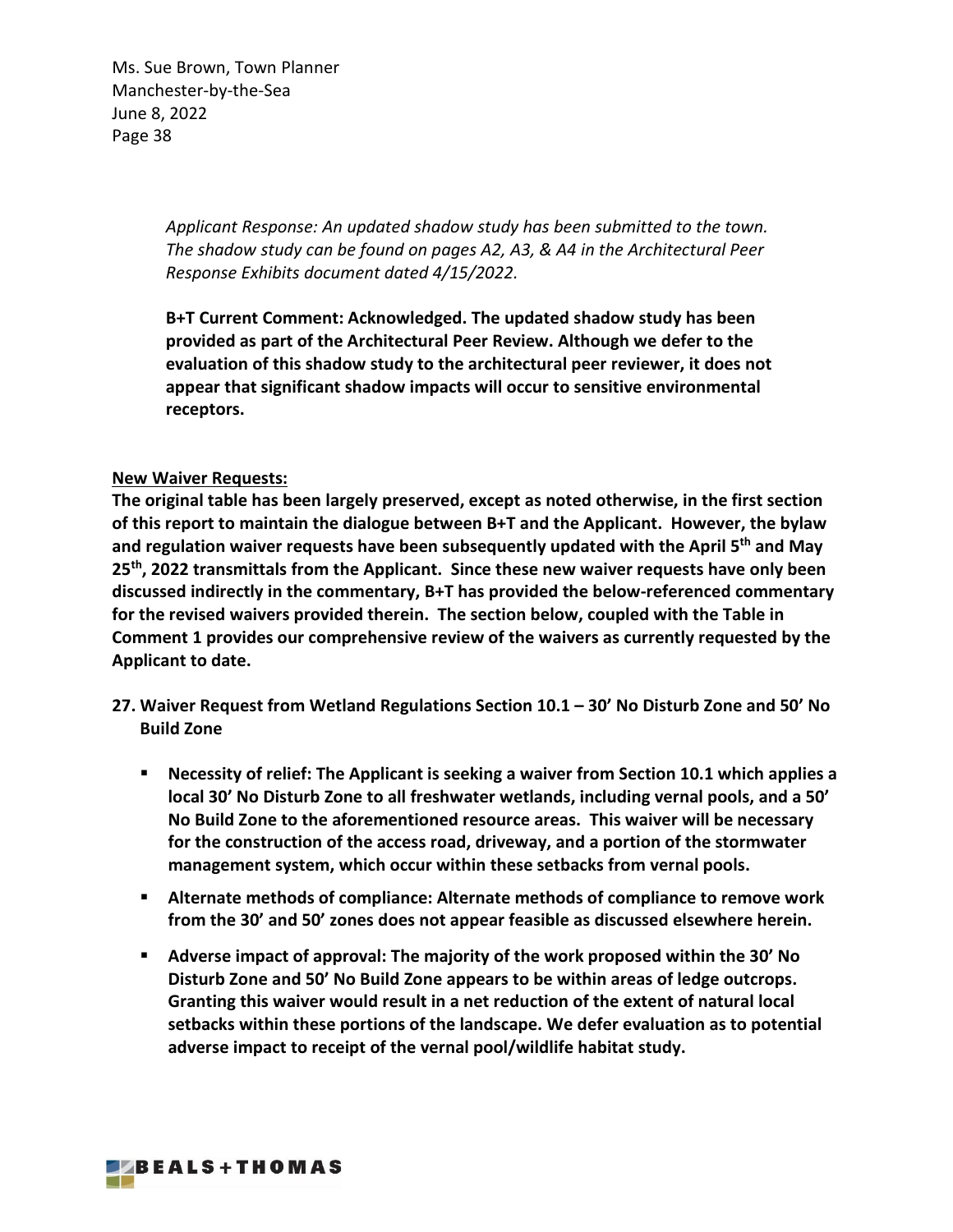- **28. Waiver Request from Wetlands Regulation Section 4.4.2 – Delineation and Review of Vernal Pools**
	- **Necessity of relief: It does not appear that this waiver is necessary, given that the Applicant conducted vernal pool studies during the appropriate breeding season/time of year, and has documented that all features noted as possible vernal pools are indeed functioning as such.**
	- **Alternate methods of compliance: Not applicable as the waiver does not seem relevant.**
	- **Adverse impact of approval: There does not appear to be an adverse impact of approval given that the on-site vernal pools have been confirmed to be certifiable.**
- **29. Waiver Request from Wetlands Regulations Section 8.2 – Clear and Convincing standards regarding the Burden of Proof**
	- **Necessity of relief: The Applicant is seeking relief from this standard as it pertains to work within resource areas or the No Disturb Zone and the extent to which the proponent carries the burden of proof that there will not be a significant immediate or cumulative adverse effect upon the wetland values of the Bylaw. We understand that the Applicant's concern is that the terms used in this standard are undefined.**
	- **Alternate methods of compliance: If separate waivers to the jurisdictional status of local resource areas are granted as requested in the preceding section of this report, we question whether or not this waiver is necessary unless the Applicant is concerned about impacts within the 200-foot Riverfront Area, for which a separate alternatives analysis will need to be provided during the Notice of Intent process.**
	- **Adverse impact of approval: Applicant notes that it will be demonstrated by a preponderance of evidence that there will be no impact to resource areas but has not provided additional documentation at this time. We understand that the intent is to have the project reviewed under the burden of proof required by the Act. B+T does not take exception to the waiver request given that the Applicant is providing a wildlife habitat study and presuming that the previously indicated construction period information is provided.**

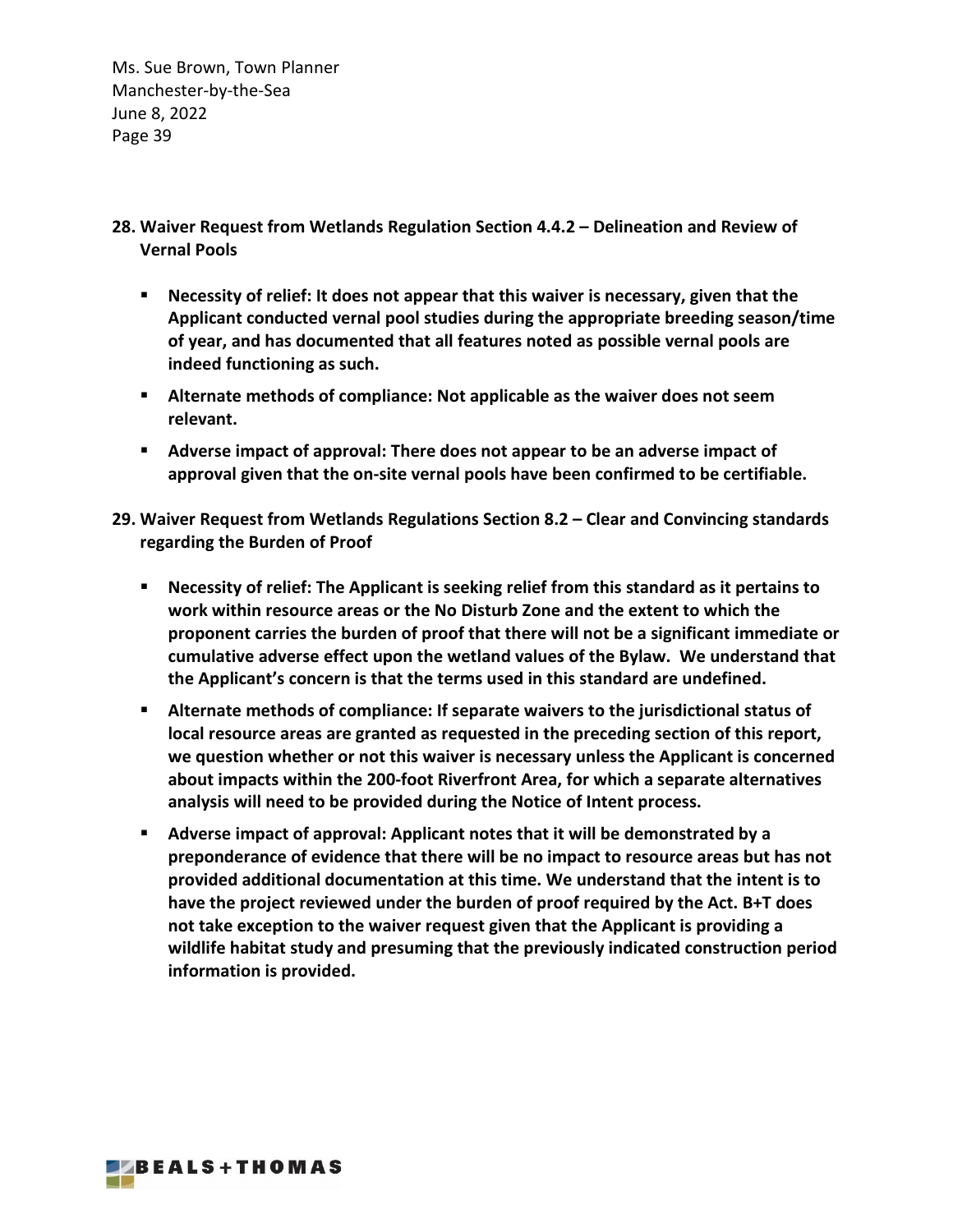- **30. Waiver Request from Wetlands Regulations Section 9.7 – Standard of Review for Vernal Pools**
	- **Necessity of relief: This section of the regulations applies a higher standard of proof for evaluating vernal pool impacts and includes additional documentation requests that may be necessary for vernal pool impacts such as an alternatives analysis. We understand from the revised waiver table that it is the Applicant's request to waive the higher burden of proof and additional documentation required for evaluating vernal pool impacts. We note that the summary of the wildlife evaluation is forthcoming, and it is unknown the extent to which these requirements will be covered by that report.**
	- **Alternate methods of compliance: Alternate methods of compliance may include providing the additional documentation on potential vernal pool impacts required by the Bylaw.**
	- **Adverse impact of approval: We defer a review of potential adverse impacts of granting the waiver to receipt of the vernal pool/wildlife habitat study.**
- **31. Waiver Request from Wetlands Regulations Section 12.4 – Mitigation Requirements**
	- **Necessity of relief: The Regulations maintain a mitigation requirement for work within the 30' No Disturb Zone and the 50' No Build Zone, for example consisting of native plantings, invasive species removal, and/or restoration of lawn areas.**
	- **Alternate methods of compliance: The Applicant could incorporate invasive species management (see Comment No. 18) and native planting areas into the design. For example, we encourage the Applicant to consider the ways in which the proposed landscape plan and meadow seed mix can be factored into potential mitigation.**
	- **Adverse impact of approval: Granting of this waiver would result in a reduction of the required on-site mitigation, resulting in fewer natural areas than if mitigation was required. We defer evaluation as to whether this reduction would adversely impact resource areas to receipt of the wildlife habitat study.**

**EZBEALS+THOMAS**